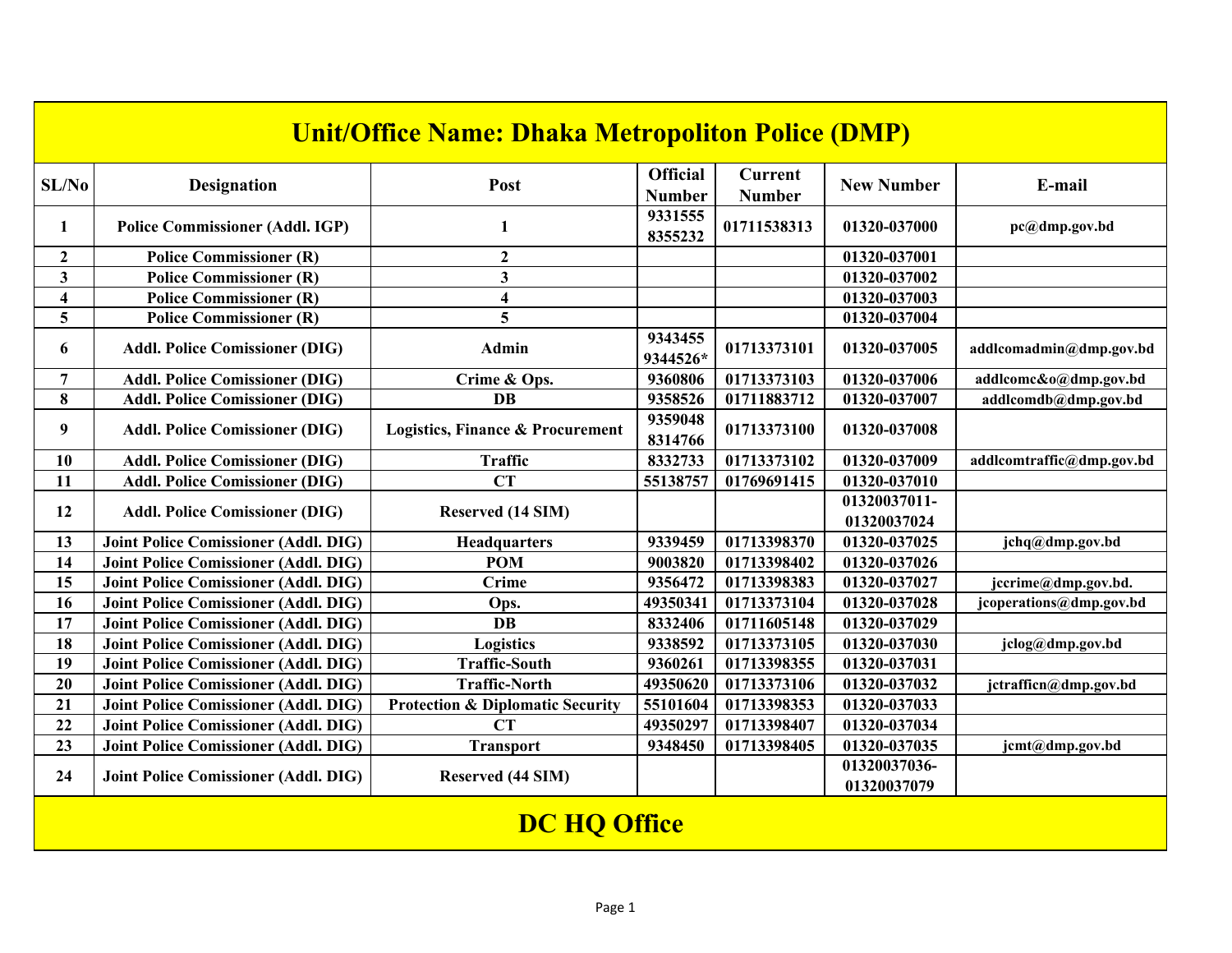| 1                       | <b>DC</b>                     | HQ & Admin                         | 9330442<br>9345944 | 01713373108 | 01320-037080 | dchq@dmp.gov.bd         |
|-------------------------|-------------------------------|------------------------------------|--------------------|-------------|--------------|-------------------------|
| $\mathbf{2}$            | <b>DC</b>                     | <b>Reserved (40 SIM)</b>           |                    |             | 01320037081- |                         |
|                         |                               |                                    |                    |             | 01320037120  |                         |
| 3                       | <b>ADC</b>                    | SA To PC                           | 9362651            | 01713398377 | 01320-037121 |                         |
| $\overline{\mathbf{4}}$ | PC Office                     | SO To PC                           | 8314128            | 01713373107 | 01320-037122 | staffofficer@dmp.gov.bd |
| 5                       | <b>Reserved for PC Office</b> | Reserved (20 SIM)                  |                    |             | 01320037123- |                         |
|                         |                               |                                    |                    |             | 01320037142  |                         |
| 6                       | <b>ADC</b>                    | <b>Admin</b>                       | 9348233<br>8317863 | 01713373113 | 01320-037143 | adchq@dmp.gov.bd        |
| $\overline{7}$          | <b>ADC</b>                    | <b>Reservation</b>                 | 8301343            | 01713398480 | 01320-037144 |                         |
| 8                       | <b>ADC</b>                    | <b>IO</b>                          |                    |             | 01320-037145 |                         |
| 9                       | <b>ADC</b>                    | <b>Reserved (80 SIM)</b>           |                    |             | 01320037146- |                         |
|                         |                               |                                    |                    |             | 01320037225  |                         |
| 10                      | AC                            | HQ & Admin                         | 9352317            | 01713398315 | 01320-037226 |                         |
| 11                      | AC                            | <b>Reservation</b>                 | 9355238            | 01713398306 | 01320-037227 |                         |
| 12                      | AC                            | Reserved (100 SIM)                 |                    |             | 01320037228- |                         |
|                         |                               |                                    |                    |             | 01320037327  |                         |
| 13                      | <b>Inspector</b>              | <b>ROI</b>                         |                    |             | 01320037328  |                         |
| 14                      |                               | <b>One Stop Service</b>            |                    |             | 01320037329  |                         |
| 15                      |                               | Pravasi Legal Cell                 |                    |             | 01320037330  |                         |
| 16                      |                               | <b>DMP</b> (HQ Reception)          |                    |             | 01320037331  |                         |
| 17                      |                               | <b>CRO</b>                         |                    |             | 01320037332  |                         |
| 18                      |                               | <b>Incharge (Blood Bank)</b>       |                    |             | 01320037333  |                         |
| 19                      | <b>Others</b>                 | Reserved (496 SIM)                 |                    |             | 01320037334  |                         |
|                         |                               |                                    |                    |             | 01320037829  |                         |
| 20                      | <b>DC</b>                     | Ops.                               | 9348409            | 01713398413 | 01320-037830 | dcoperation@dmp.gov.bd  |
| 21                      | <b>ADC</b>                    | <b>Ops.-01</b>                     | 9335108            | 01713398313 | 01320-037831 | adcops@dmp.gov.bd       |
| 22                      | <b>ADC</b>                    | $Ops.-02$                          |                    |             | 01320-037832 |                         |
| 23                      | <b>ADC</b>                    | <b>Crime Command &amp; Control</b> | 9512483            | 01713398302 | 01320-037833 |                         |
| 24                      | <b>ADC</b>                    | Reserved (10 SIM)                  |                    |             | 01320037834- |                         |
|                         |                               |                                    |                    |             | 01320037843  |                         |
| 25                      | AC                            | Ops.                               | 8336917            | 01713398322 | 01320-037844 | acops@dmp.gov.bd        |
| 26                      | AC                            | <b>Crime Command &amp; Control</b> |                    | 01713398332 | 01320-037845 |                         |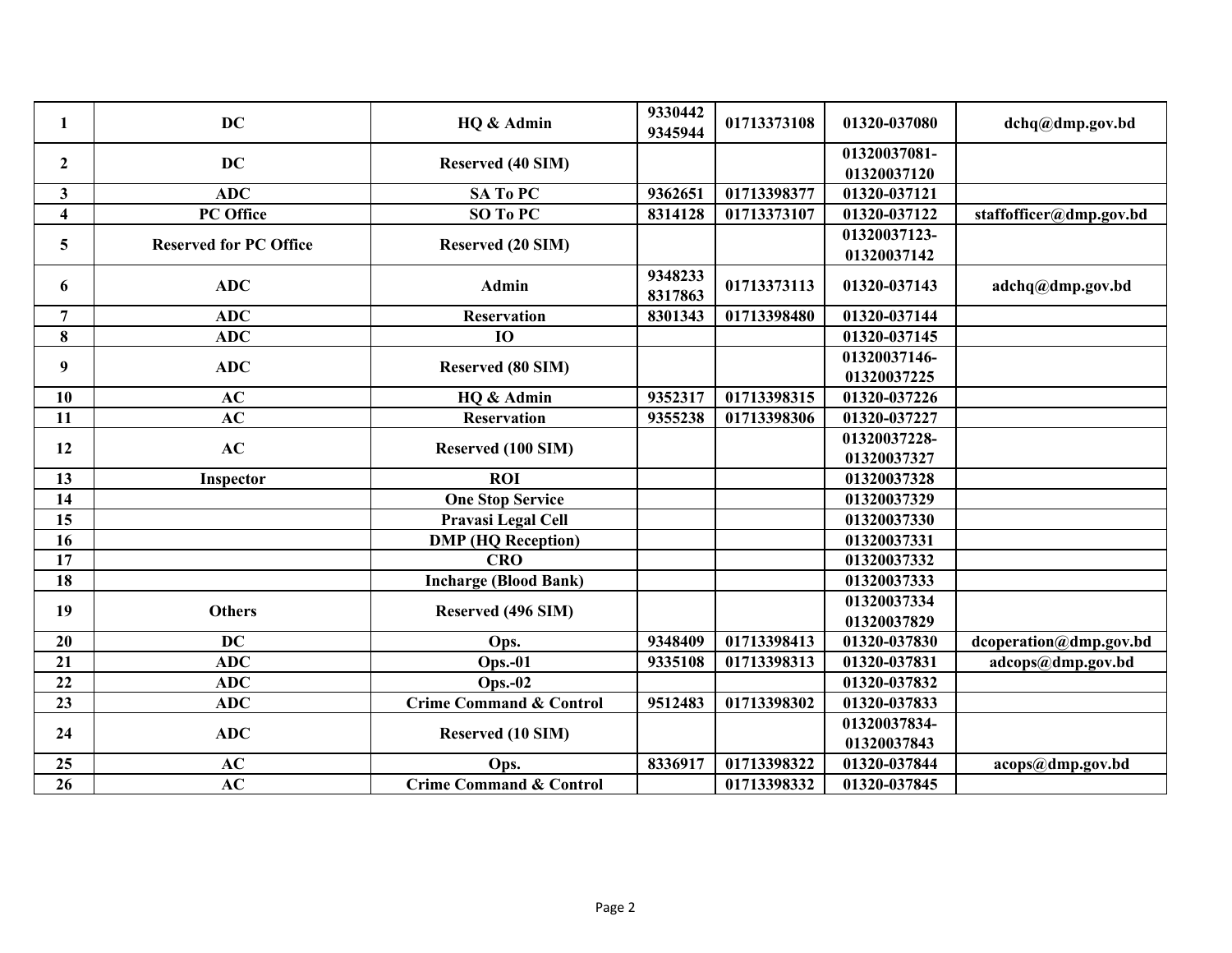| 27              | AC                                  | <b>Crime Command &amp; Control</b>  | 9551188<br>9514400<br>9559933 | 01713398311 | 01320-037846                |                     |
|-----------------|-------------------------------------|-------------------------------------|-------------------------------|-------------|-----------------------------|---------------------|
| 28              | AC                                  | <b>Crime Command &amp; Control</b>  |                               |             | 01320-037847                |                     |
| 29              | AC                                  | <b>Reserved (20 SIM)</b>            |                               |             | 01320037848-<br>01320037867 |                     |
| 30              | <b>Reserved for DC Ops. Office</b>  | Reserved (22 SIM)                   |                               |             | 01320037868-<br>01320037889 |                     |
| 31              | <b>DC</b>                           | <b>Crime</b>                        | 9350278                       | 01713398414 | 01320-037890                | dccrime@dmp.gov.bd  |
| 32              | <b>ADC</b>                          | Crime-01                            | 9336913                       | 01713398384 | 01320-037891                | adccrime@dmp.gov.bd |
| 33              | <b>ADC</b>                          | Crime-02                            |                               |             | 01320-037892                |                     |
| 34              | <b>ADC</b>                          | <b>Legal Affairs</b>                | 9355836                       | 01713398301 | 01320-037893                |                     |
| 35              | <b>ADC</b>                          | Reserved (10 SIM)                   |                               |             | 01320037894-<br>01320037903 |                     |
| 36              | AC                                  | Crime-01                            |                               | 01713398321 | 01320-037904                |                     |
| 37              | AC                                  | Crime-02                            |                               | 01769690869 | 01320-037905                |                     |
| 38              | AC                                  | <b>Community Policing</b>           |                               | 01713373132 | 01320-037906                |                     |
| 39              | AC                                  | Reserved (20 SIM)                   |                               |             | 01320037907-<br>01320037926 |                     |
| 40              | <b>Reserved for DC Crime Office</b> | Reserved (23 SIM)                   |                               |             | 01320037927-<br>01320037949 |                     |
| 41              | <b>DC</b>                           | <b>ICT</b>                          |                               |             | 01320-037950                |                     |
| 42              | <b>ADC</b>                          | <b>ICT</b>                          |                               |             | 01320-037951                |                     |
| 43              | <b>ADC</b>                          | Reserved (10 SIM)                   |                               |             | 01320037952-<br>01320037961 |                     |
| 44              | AC                                  | <b>ICT</b>                          |                               |             | 01320-037962                |                     |
| 45              | AC                                  | Reserved (20 SIM)                   |                               |             | 01320037963-<br>01320037982 |                     |
| 46              | Inspector                           | <b>ICT</b>                          |                               |             | 01320-037983                |                     |
| 47              |                                     | <b>Senior System Analyst</b>        |                               |             | 01320-037984                |                     |
| 48              |                                     | <b>Senior Maintenance Engineer</b>  |                               |             | 01320-037985                |                     |
| 49              |                                     | <b>System Analyst/Administrator</b> |                               |             | 01320-037986                |                     |
| 50              |                                     | <b>Maintenance Engineer</b>         |                               |             | 01320-037987                |                     |
| 51              |                                     | <b>Computer Programmer</b>          |                               |             | 01320-037988                |                     |
| 52              |                                     | <b>Asst. Maintenance Engineer</b>   |                               |             | 01320-037989                |                     |
| $\overline{53}$ |                                     | <b>Database Administrator</b>       |                               |             | 01320-037990                |                     |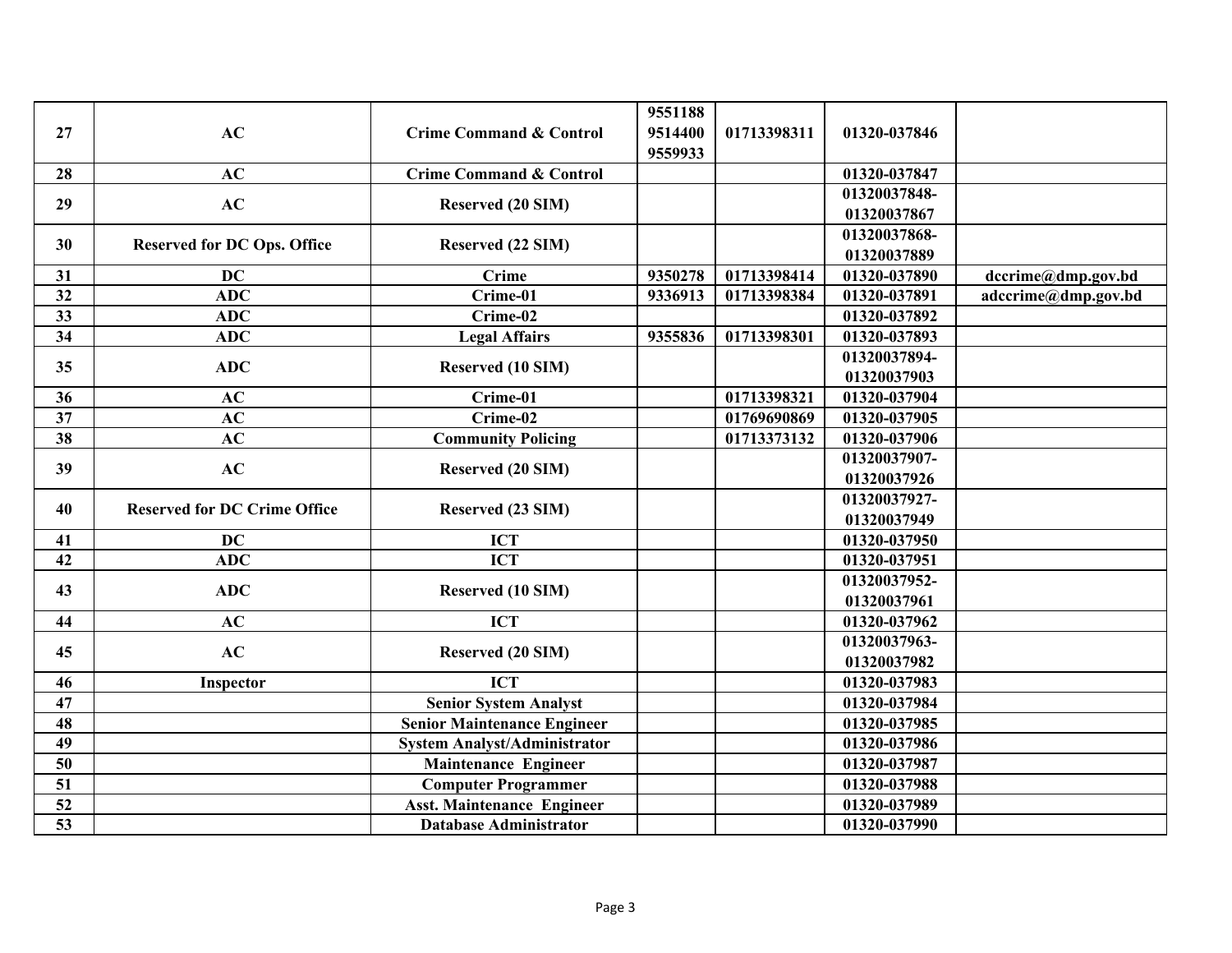| 54 | <b>Reserved for DC ICT Office</b>            | Reserved (09 SIM)        |          |             | 01320037991- |                       |
|----|----------------------------------------------|--------------------------|----------|-------------|--------------|-----------------------|
|    |                                              |                          |          |             | 01320037999  |                       |
| 55 | <b>DC</b>                                    | Media & PR               | 8332776  | 01711605149 | 01320-038000 | dmpmedia@dmp.gov.bd.  |
| 56 | <b>ADC</b>                                   | Media & PR               | 9339405  | 01713398758 | 01320-038001 | dmpmedia@dmp.gov.bd.  |
| 57 | <b>ADC</b>                                   | Reserved (10 SIM)        |          |             | 01320038002- |                       |
|    |                                              |                          |          |             | 01320038011  |                       |
| 58 | AC                                           | Media & PR               | 9337379  | 01713398760 | 01320-038012 |                       |
| 59 | AC                                           | <b>Reserved (20 SIM)</b> |          |             | 01320038013- |                       |
|    |                                              |                          |          |             | 01320038032  |                       |
| 60 | Inspector                                    | Media & PR               |          |             | 01320-038033 |                       |
| 61 | Inspector                                    | Media & PR               |          |             | 01320-038034 |                       |
| 62 |                                              | <b>Duty Officer</b>      |          |             | 01320-038035 |                       |
| 63 |                                              | <b>Duty Officer</b>      |          |             | 01320-038036 |                       |
|    | <b>Reserved for DC Media &amp; PR Office</b> |                          |          |             | 01320038037  |                       |
| 64 |                                              | Reserved (13 SIM)        |          |             | 01320038049  |                       |
| 65 | <b>DC</b>                                    | <b>Finance</b>           | 9355343  | 01713398303 | 01320-038050 | dcfinance@dmp.gov.bd  |
| 66 | <b>ADC</b>                                   | <b>Finance</b>           | 48311033 | 01713398300 | 01320-038051 | adcfinance@dmp.gov.bd |
| 67 | <b>ADC</b>                                   | <b>Budget</b>            | 9347988  | 01713398314 | 01320-038052 | acfinance@dmp.gov.bd  |
|    |                                              |                          |          |             | 01320038053- |                       |
| 68 | <b>ADC</b>                                   | Reserved (10 SIM)        |          |             | 01320038062  |                       |
| 69 | AC                                           | <b>Finance</b>           |          | 01713398563 | 01320-038063 |                       |
|    |                                              |                          |          |             | 01320038064- |                       |
| 70 | AC                                           | <b>Reserved (20 SIM)</b> |          |             | 01320038083  |                       |
|    |                                              |                          |          |             | 01320038084- |                       |
| 71 | <b>Reserved for DC Finance Office</b>        | Reserved (26 SIM)        |          |             | 01320038109  |                       |
| 72 | <b>DC</b>                                    | Development              | 9342720  | 01713373112 | 01320-038110 |                       |
| 73 | <b>ADC</b>                                   | Development-01           | 9342983  |             | 01320-038111 |                       |
| 74 | <b>ADC</b>                                   | Development-02           | 9356141  | 01713398397 | 01320-038112 |                       |
|    |                                              |                          |          |             | 01320038113- |                       |
| 75 | <b>ADC</b>                                   | Reserved (10 SIM)        |          |             | 01320038122  |                       |
| 76 | AC                                           | Development-01           | 9342983  |             | 01320-038123 |                       |
| 77 | AC                                           | Development-02           |          |             | 01320-038124 |                       |
|    |                                              |                          |          |             | 01320038125- |                       |
| 78 | AC                                           | Reserved (18 SIM)        |          |             | 01320038142  |                       |
|    |                                              |                          |          |             | 01320038143- |                       |
| 79 | <b>Reserved for DC Development Office</b>    | Reserved (17 SIM)        |          |             | 01320038159  |                       |
|    |                                              |                          |          |             |              |                       |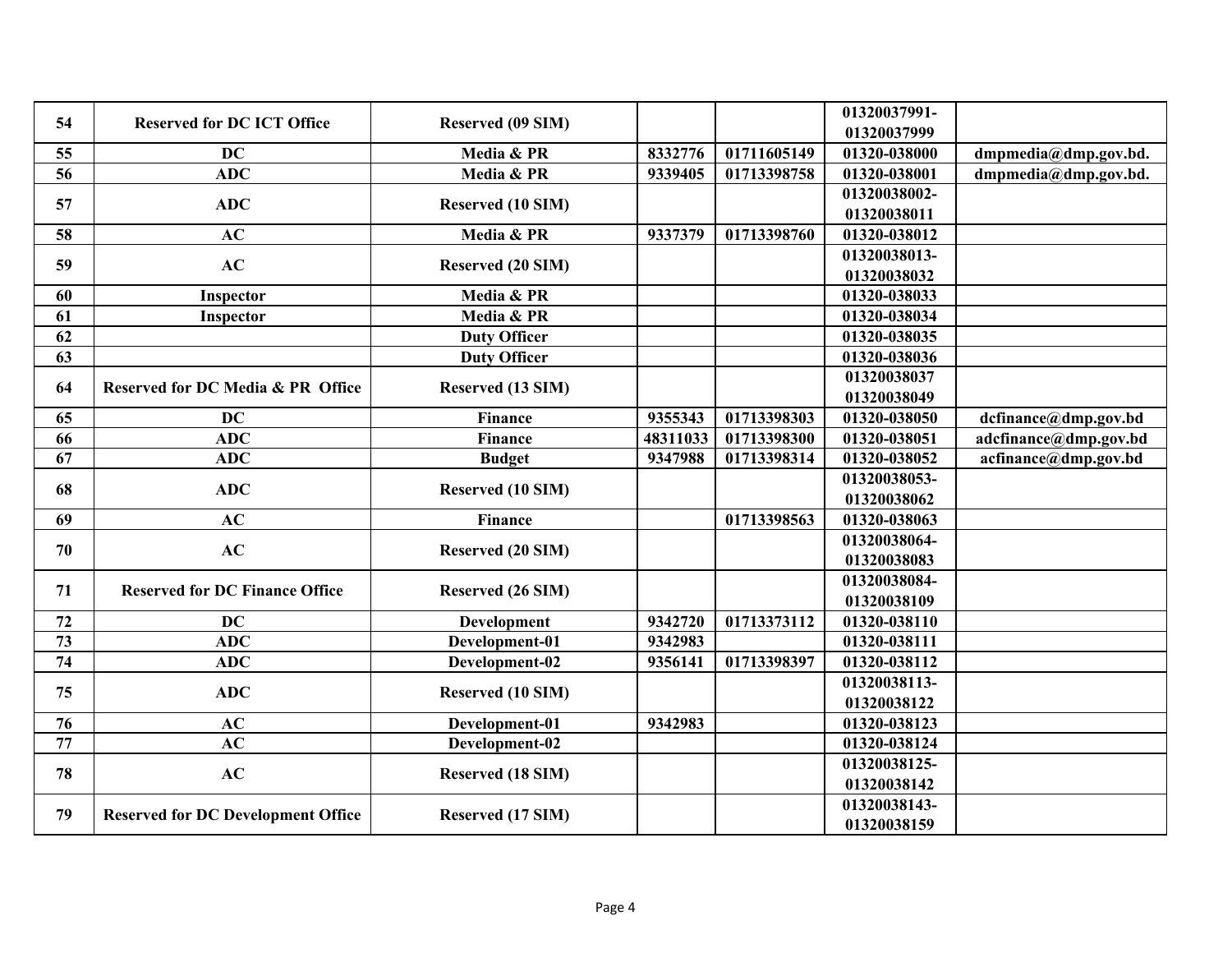| 80  | <b>DC</b>                                  | <b>Estate</b>                        | 9348796  | 01769695111 | 01320-038160 | dcestate@dmp.gov.bd   |
|-----|--------------------------------------------|--------------------------------------|----------|-------------|--------------|-----------------------|
| 81  | <b>ADC</b>                                 | Estate-01                            | 9359761  | 01713398388 | 01320-038161 |                       |
| 82  | <b>ADC</b>                                 | Estate-02                            |          |             | 01320-038162 |                       |
| 83  | <b>ADC</b>                                 | Reserved (10 SIM)                    |          |             | 01320038163- |                       |
|     |                                            |                                      |          |             | 01320038172  |                       |
| 84  | AC                                         | <b>Estate</b>                        | 49350756 | 01713398398 | 01320-038173 |                       |
| 85  | AC                                         | Reserved (20 SIM)                    |          |             | 01320038174- |                       |
|     |                                            |                                      |          |             | 01320038193  |                       |
| 86  | <b>Reserved for DC Estate Office</b>       | Reserved (16 SIM)                    |          |             | 01320038194- |                       |
|     |                                            |                                      |          |             | 01320038209  |                       |
| 87  | <b>DC</b>                                  | PR & HRD                             | 9340627  | 01713398345 | 01320-038210 | dchrd@dmp.gov.bd.     |
| 88  | <b>ADC</b>                                 | PR & HRD                             | 9352372  | 01713398347 | 01320-038211 | adcprnhrd@dmp.gov.bd. |
| 89  | <b>ADC</b>                                 | <b>Training-01</b>                   |          |             | 01320-038212 |                       |
| 90  | <b>ADC</b>                                 | Reserved (10 SIM)                    |          |             | 01320038213- |                       |
|     |                                            |                                      |          |             | 01320038222  |                       |
| 91  | AC                                         | <b>Training</b>                      | 8301123  | 01769690828 | 01320-038223 |                       |
| 92  | AC                                         | Reserved (20 SIM)                    |          |             | 01320038224- |                       |
|     |                                            |                                      |          |             | 01320038243  |                       |
| 93  | <b>Reserved for DC PR &amp; HRD Office</b> | Reserved (26 SIM)                    |          |             | 01320038244- |                       |
|     |                                            |                                      |          |             | 01320038269  |                       |
| 94  | <b>DC</b>                                  | PS & II                              | 9342190  | 01713373109 | 01320-038270 | dcpsii@dmp.gov.bd     |
| 95  | <b>ADC</b>                                 | <b>PS &amp; II-01</b>                | 9348940  | 01713398589 | 01320-038271 | adcpsii@dmp.gov.bd    |
| 96  | <b>ADC</b>                                 | <b>PS &amp; II-02</b>                | 9352905  | 01713398343 | 01320-038272 | adcpsii@dmp.gov.bd    |
| 97  | <b>ADC</b>                                 | Reserved (10 SIM)                    |          |             | 01320038273- |                       |
|     |                                            |                                      |          |             | 01320038282  |                       |
| 98  | AC                                         | <b>PS &amp; II-01</b>                | 9335430  | 01713398412 | 01320-038283 | acpsii@dmp.gov.bd     |
| 99  | AC                                         | <b>PS &amp; II-02</b>                |          | 01713398590 | 01320-038284 | acpsii@dmp.gov.bd     |
| 100 | AC                                         | <b>PS &amp; II-03</b>                |          | 01713398591 | 01320-038285 | acpsii@dmp.gov.bd     |
| 101 | AC                                         | Reserved (20 SIM)                    |          |             | 01320038286- |                       |
|     |                                            |                                      |          |             | 01320038305  |                       |
| 102 | <b>Reserved for DC PS &amp; II Office</b>  | Reserved (14 SIM)                    |          |             | 01320038306- |                       |
|     |                                            |                                      |          |             | 01320038319  |                       |
| 103 | <b>DC</b>                                  | <b>Intelligence &amp; Analysis</b>   | 9335001  | 01713398385 | 01320-038320 | dciad@dmp.gov.bd      |
| 104 | <b>ADC</b>                                 | <b>Intelligence &amp; Analysis</b>   | 9363382  | 01769691281 | 01320-038321 | adciad2@dmp.gov.bd    |
| 105 | <b>ADC</b>                                 | <b>Criminal Intelligence</b>         |          |             | 01320-038322 |                       |
| 106 | <b>ADC</b>                                 | <b>IMMC &amp; Cyber Intelligence</b> | 9355157  | 01769691285 | 01320-038323 | adciad3@dmp.gov.bd    |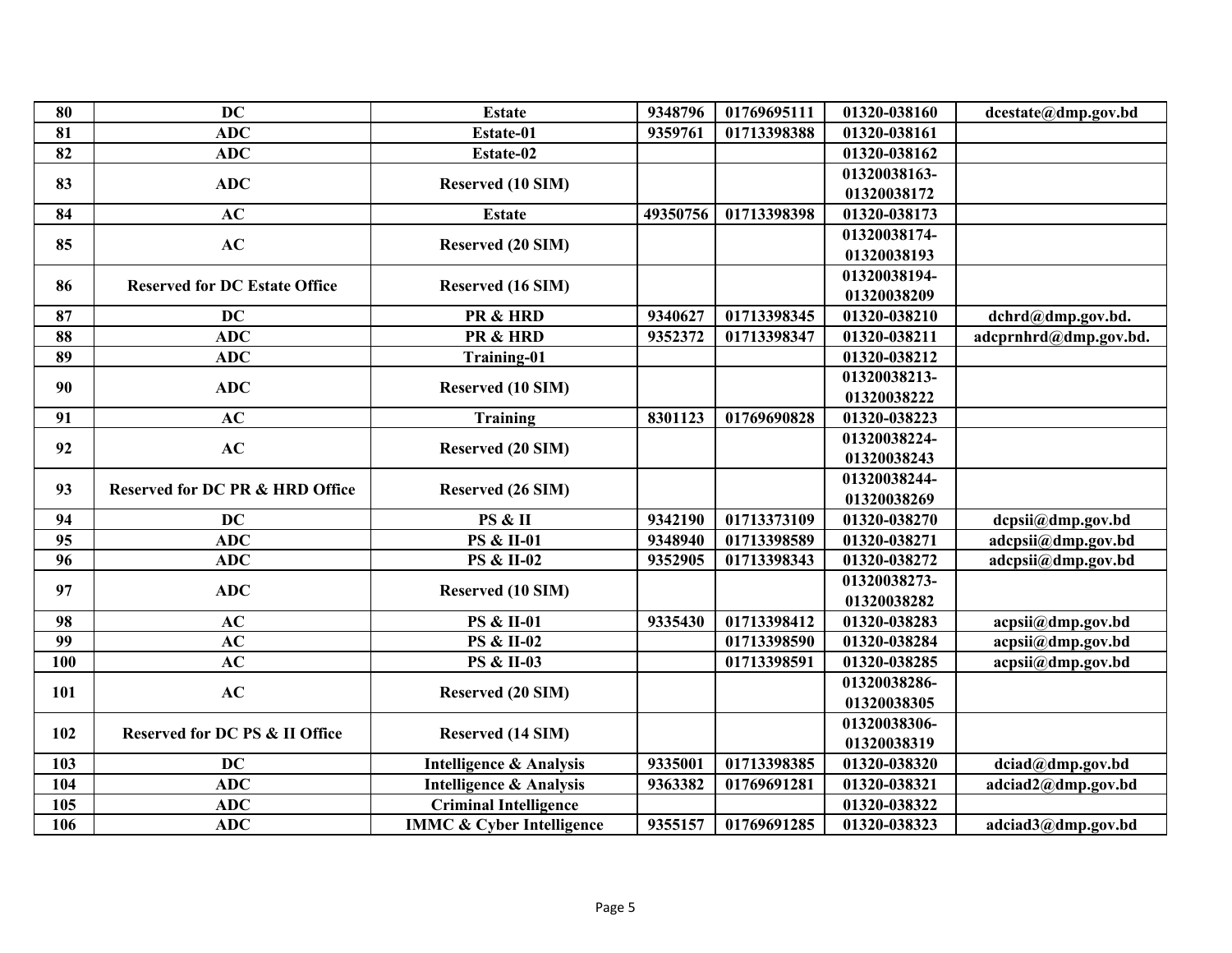| 107 | <b>ADC</b>                     | <b>Security &amp; Servilence</b>         | 9358339 | 01769691282 | 01320-038324 | adciad1@dmp.gov.bd |
|-----|--------------------------------|------------------------------------------|---------|-------------|--------------|--------------------|
| 108 | <b>ADC</b>                     | Reserved (10 SIM)                        |         |             | 01320038325- |                    |
|     |                                |                                          |         |             | 01320038334  |                    |
| 109 | AC                             | <b>IAD</b>                               |         | 01769691286 | 01320-038335 | aciad1@dmp.gov.bd  |
| 110 | AC                             | <b>Reserved (20 SIM)</b>                 |         |             | 01320038336- |                    |
|     |                                |                                          |         |             | 01320038355  |                    |
| 111 | IAD (Team)                     |                                          |         |             | 01320-038356 |                    |
|     |                                |                                          |         |             | 01320-038655 |                    |
| 112 | Reserved for DC Intelligence & | Reserved (204 SIM)                       |         |             | 01320038656- |                    |
|     | <b>Analysis Office</b>         |                                          |         |             | 01320038859  |                    |
| 113 | <b>DC</b>                      | <b>Welfare &amp; Force</b>               | 8301074 | 01713398404 | 01320-038860 |                    |
| 114 | <b>ADC</b>                     | Force                                    | 9355586 | 01769690668 | 01320-038861 |                    |
| 115 | <b>ADC</b>                     | <b>Welfare &amp; Sports</b>              | 8301086 | 01713398417 | 01320-038862 |                    |
| 116 | <b>ADC</b>                     | <b>Female Police</b>                     | 8301075 | 01713398482 | 01320-038863 |                    |
| 117 | <b>ADC</b>                     | <b>Quarter Master</b>                    | 8301081 | 01713398483 | 01320-038864 |                    |
| 118 | <b>ADC</b>                     | Reserved (10 SIM)                        |         |             | 01320038865- |                    |
|     |                                |                                          |         |             | 01320038874  |                    |
| 119 | AC                             | Force                                    | 8301009 | 01713373116 | 01320-038875 |                    |
| 120 | AC                             | <b>Welfare &amp; Sports</b>              | 9362738 | 01713373117 | 01320-038876 |                    |
| 121 | AC                             | <b>Quarter Master</b>                    | 8301318 | 01713398308 | 01320-038877 |                    |
| 122 | AC                             | <b>Female Police</b>                     | 9352765 | 01713398316 | 01320-038878 |                    |
| 123 | AC                             | <b>Reserved (20 SIM)</b>                 |         |             | 01320038879- |                    |
|     |                                |                                          |         |             | 01320038898  |                    |
| 124 | Inspector                      | RI                                       |         |             | 01320-038899 |                    |
| 125 |                                | <b>Welfare Office</b>                    |         |             | 01320-038900 |                    |
| 126 |                                | <b>Police Shopping Mall,</b>             |         |             | 01320-038901 |                    |
|     |                                | <b>Rajarbag Police Lines</b>             |         |             |              |                    |
| 127 |                                | <b>Incharge (Police Tower), Rajarbag</b> |         |             | 01320-038902 |                    |
| 128 | <b>Reserved for</b>            |                                          |         |             | 01320038903  |                    |
|     | DC Welfare & Force Office      | Reserved (17 SIM)                        |         |             | 01320038919  |                    |
| 129 | <b>DC</b>                      | <b>Logistics</b>                         | 9330394 | 01713373111 | 01320-038920 |                    |
| 130 | <b>ADC</b>                     | <b>Logistics</b>                         | 9360448 | 01769058238 | 01320-038921 |                    |
| 131 | <b>ADC</b>                     | <b>Procurement &amp; Maintenance</b>     | 9346950 | 01769690826 | 01320-038922 |                    |
| 132 | ADC                            | <b>Ration Store</b>                      |         |             | 01320-038923 |                    |
| 133 | <b>ADC</b>                     | <b>C-Store</b>                           |         |             | 01320-038924 |                    |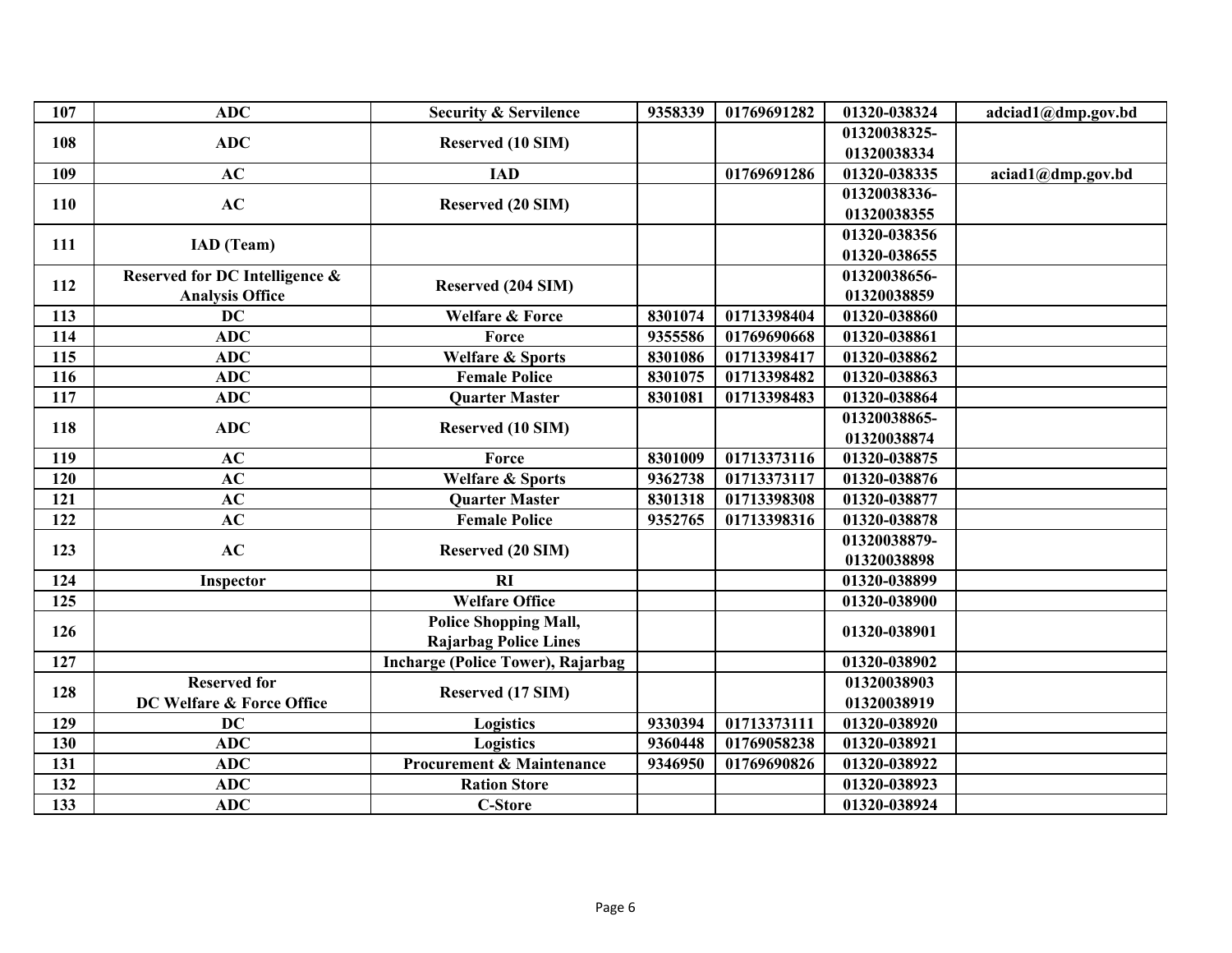| 134 | <b>ADC</b>                               | Reserved (10 SIM)                   |         |             | 01320038925-<br>01320038934 |                 |
|-----|------------------------------------------|-------------------------------------|---------|-------------|-----------------------------|-----------------|
| 135 | AC                                       | <b>Mirpur Ration Store</b>          | 9362610 | 01713373118 | 01320-038935                |                 |
| 136 | AC                                       | Equipment                           | 9348754 | 01713398401 | 01320-038936                |                 |
| 137 | AC                                       | <b>Armoury</b>                      |         | 01769690829 | 01320-038937                |                 |
| 138 | AC                                       | Procurement                         |         | 01713398305 | 01320-038938                |                 |
| 139 | AC                                       | <b>D-Store &amp; Common Service</b> |         | 01769690862 | 01320-038939                |                 |
| 140 | AC                                       | Reserved (20 SIM)                   |         |             | 01320038940-<br>01320038959 |                 |
| 141 |                                          | <b>Incharge Armora</b>              |         |             | 01320-038960                |                 |
| 142 |                                          | <b>Incharge D-Store</b>             |         |             | 01320-038961                |                 |
| 143 |                                          | <b>OC Ration Store, Mirpur</b>      |         |             | 01320-038962                |                 |
| 144 |                                          | <b>OC</b> Telephone                 |         |             | 01320-038963                |                 |
|     |                                          |                                     |         |             | 01320038964                 |                 |
| 145 | <b>Reserved for DC Logistics Office</b>  | Reserved (16 SIM)                   |         |             | 01320038979                 |                 |
| 146 | <b>DC</b>                                | <b>Transport</b>                    | 8301035 | 01713373110 | 01320-038980                | dcmt@dmp.gov.bd |
| 147 | <b>ADC</b>                               | <b>Transport</b>                    | 9361627 | 01713373114 | 01320-038981                |                 |
| 148 | <b>ADC</b>                               | Reserved (10 SIM)                   |         |             | 01320038982-                |                 |
| 149 | AC                                       |                                     |         |             | 01320038991<br>01320-038992 |                 |
|     |                                          | <b>Transport</b>                    | 9336691 | 01769690885 |                             |                 |
| 150 | AC                                       | <b>Reserved (20 SIM)</b>            |         |             | 01320038993-<br>01320039012 |                 |
| 151 | Inspector                                | <b>Transport</b>                    |         |             | 01320-039013                |                 |
| 152 |                                          | <b>Duty Officer</b>                 |         |             | 01320-039014                |                 |
|     |                                          |                                     |         |             | 01320039015                 |                 |
| 153 | <b>Reserved for DC Transport Office</b>  | Reserved (15 SIM)                   |         |             | 01320039029                 |                 |
| 154 | <b>DC</b>                                | <b>Procurement &amp; Workshop</b>   | 8301003 | 01713398406 | 01320-039030                |                 |
| 155 | $\overline{ADC}$                         | <b>Procurement &amp; Workshop</b>   | 8301037 | 01713398346 | 01320-039031                |                 |
| 156 | <b>ADC</b>                               |                                     |         |             | 01320039032-                |                 |
|     |                                          | Reserved (10 SIM)                   |         |             | 01320039041                 |                 |
| 157 | AC                                       | <b>Procurement &amp; Workshop</b>   | 8301125 | 01713398392 | 01320-039042                |                 |
| 158 | AC                                       | Reserved (20 SIM)                   |         |             | 01320039043-                |                 |
|     |                                          |                                     |         |             | 01320039062                 |                 |
| 159 | Inspector                                | <b>Admin &amp; Warkshop</b>         |         |             | 01320-039063                |                 |
| 160 | <b>Reserved for DC Procurement &amp;</b> | Reserved (16 SIM)                   |         |             | 01320039064                 |                 |
|     | <b>Workshop Office</b>                   |                                     |         |             | 01320039079                 |                 |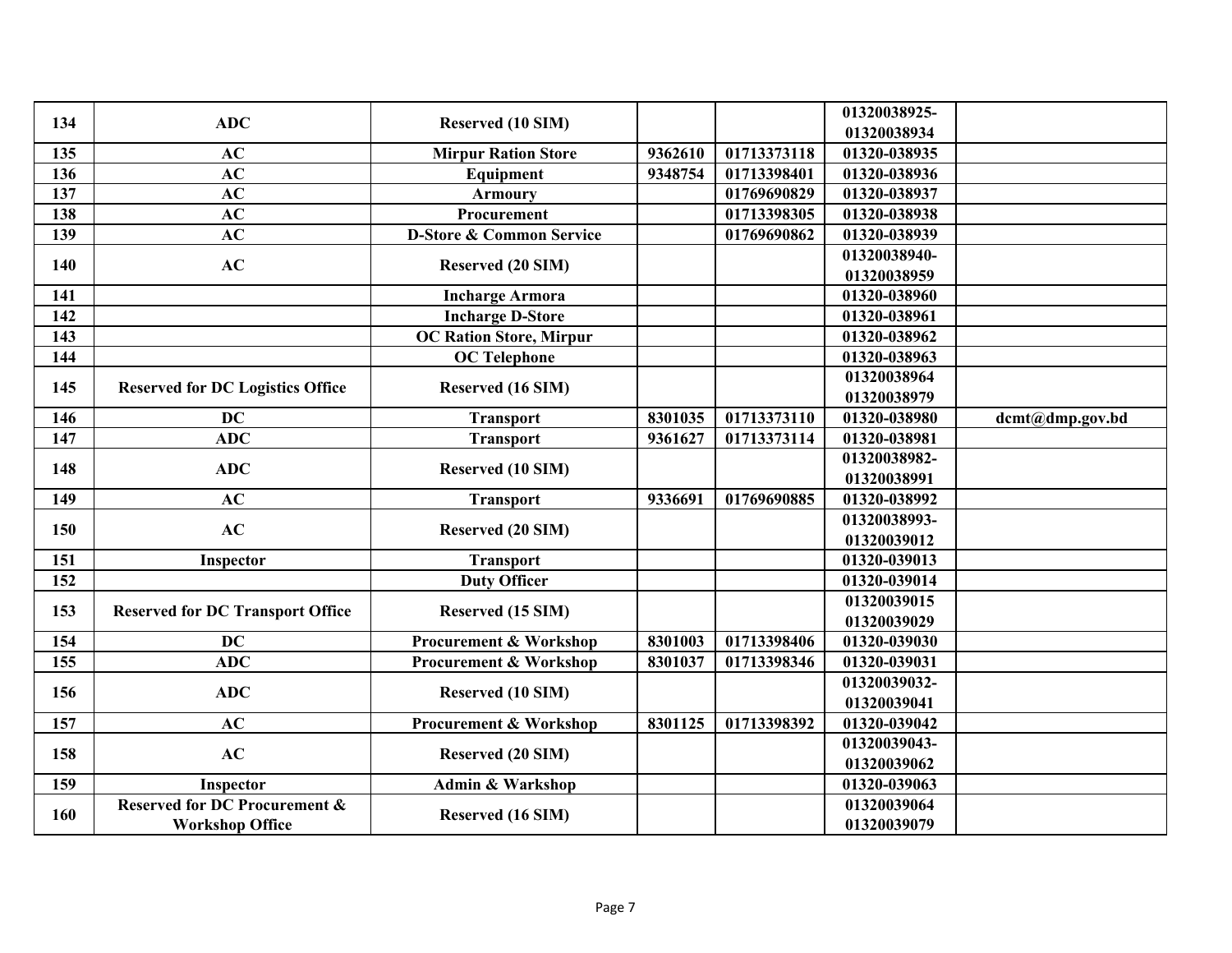| 161 | <b>DC</b>                               | <b>POM-East</b>          | 8301072 | 01713389440 | 01320-039080 | pomeastdc@gmail.com   |
|-----|-----------------------------------------|--------------------------|---------|-------------|--------------|-----------------------|
| 162 | <b>ADC</b>                              | <b>POM-East</b>          | 8301039 | 01713398441 | 01320-039081 |                       |
|     | <b>ADC</b>                              |                          |         |             | 01320039082- |                       |
| 163 |                                         | <b>Reserved (10 SIM)</b> |         |             | 01320039091  |                       |
| 164 | AC                                      | POM-East-01              |         | 01713398631 | 01320-039092 |                       |
| 165 | <b>AC</b>                               | POM-East-02              |         | 01713398453 | 01320-039093 |                       |
| 166 | AC                                      |                          |         |             | 01320039094- |                       |
|     |                                         | <b>Reserved (20 SIM)</b> |         |             | 01320039113  |                       |
| 167 | Inspector                               | RI                       |         | 01713398688 | 01320-039114 |                       |
| 168 | <b>Reserved for DC POM-East Office</b>  |                          |         |             | 01320039115- |                       |
|     |                                         | Reserved (14 SIM)        |         |             | 01320039128  |                       |
| 169 | <b>Control Room</b>                     | <b>POM-East</b>          |         |             | 01320-039129 |                       |
| 170 | <b>DC</b>                               | <b>POM-North</b>         | 9000778 | 01713373233 | 01320-039130 | dcpomnorth@dmp.gov.bd |
| 171 | <b>ADC</b>                              | <b>POM-North</b>         | 9016655 | 01713373234 | 01320-039131 |                       |
| 172 | <b>ADC</b>                              |                          |         |             | 01320039132- |                       |
|     |                                         | Reserved (10 SIM)        |         |             | 01320039141  |                       |
| 173 | AC                                      | POM-North-01             | 9030103 | 01713398512 | 01320-039142 |                       |
| 174 | AC                                      | POM-North-02             | 9035960 | 01713398509 | 01320-039143 |                       |
|     |                                         |                          |         |             | 01320039144- |                       |
| 175 | AC                                      | Reserved (20 SIM)        |         |             | 01320039163  |                       |
| 176 | Inspector                               | RI                       |         | 01713398690 | 01320-039164 |                       |
| 177 | <b>Reserved for DC POM-North Office</b> | Reserved (14 SIM)        |         |             | 01320039165  |                       |
|     |                                         |                          |         |             | 01320039178  |                       |
| 178 | <b>Control Room</b>                     | <b>POM-North</b>         |         |             | 01320-039179 |                       |
| 179 | <b>DC</b>                               | <b>POM-South</b>         | 9001521 | 01713373231 | 01320-039180 | dcpoms@dmp.gov.bd     |
| 180 | ADC                                     | <b>POM-South</b>         | 9003018 | 01713373232 | 01320-039181 |                       |
| 181 | ADC                                     | <b>JC POM Office</b>     |         |             | 01320-039182 |                       |
| 182 | <b>ADC</b>                              |                          |         |             | 01320039183- |                       |
|     |                                         | Reserved (09 SIM)        |         |             | 01320039191  |                       |
| 183 | AC                                      | POM-South-01             |         | 01713398513 | 01320-039192 |                       |
| 184 | AC                                      | POM-South-02             |         | 01713398514 | 01320-039193 |                       |
| 185 | AC                                      |                          |         |             | 01320039194- |                       |
|     |                                         | <b>Reserved (20 SIM)</b> |         |             | 01320039213  |                       |
| 186 | Inspector                               | RI                       |         | 01713398689 | 01320-039214 |                       |
| 187 | <b>Reserved for DC POM-South Office</b> | Reserved (14 SIM)        |         |             | 01320039215  |                       |
|     |                                         |                          |         |             | 01320039228  |                       |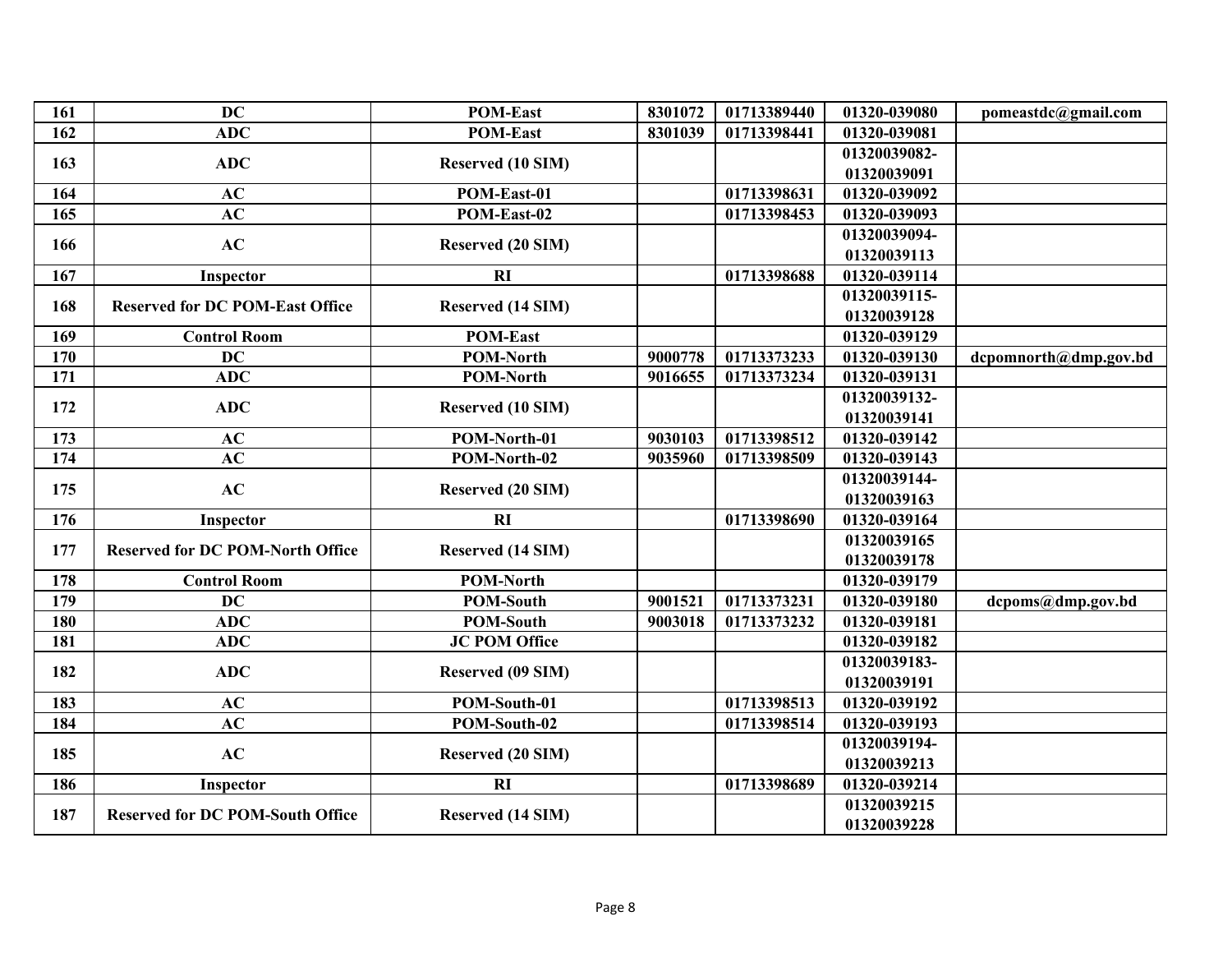| 188 | <b>Control Room</b>                      | <b>POM-South</b>                    |          |             | 01320-039229 |                       |
|-----|------------------------------------------|-------------------------------------|----------|-------------|--------------|-----------------------|
| 189 | <b>DC</b>                                | <b>POM-West</b>                     | 9033470  | 01713398420 | 01320-039230 | pomwest123@gmail.com. |
| 190 | ADC                                      | <b>POM-West</b>                     |          | 01713398447 | 01320-039231 |                       |
| 191 | <b>ADC</b>                               | Reserved (10 SIM)                   |          |             | 01320039232- |                       |
|     |                                          |                                     |          |             | 01320039241  |                       |
| 192 | AC                                       | POM-West-01                         |          | 01713398516 | 01320-039242 |                       |
| 193 | AC                                       | POM-West-02                         |          | 01713398518 | 01320-039243 |                       |
| 194 | AC                                       | Reserved (20 SIM)                   |          |             | 01320039244- |                       |
|     |                                          |                                     |          |             | 01320039263  |                       |
| 195 | Inspector                                | RI                                  |          | 01713398691 | 01320-039264 |                       |
|     | <b>Reserved for DC POM-West Office</b>   |                                     |          |             | 01320039265  |                       |
| 196 |                                          | Reserved (14 SIM)                   |          |             | 01320039278  |                       |
| 197 | <b>Control Room</b>                      | POM-West                            |          |             | 01320-039279 |                       |
| 198 | <b>DC</b>                                | <b>Protection</b>                   | 55101602 | 01713373219 | 01320-039280 | dcpp@dmp.gov.bd       |
| 199 | ADC                                      | <b>Bongobobhon Security</b>         | 55101807 | 01713398430 | 01320-039281 | adcp@dmp.gov.bd       |
| 200 | ADC                                      | <b>VIP &amp; VVIP Protection</b>    | 55101801 | 01713373221 | 01320-039282 | adcvvip@dmp.gov.bd    |
| 201 | <b>ADC</b>                               | <b>National Parliament Security</b> | 9550609  | 01713373222 | 01320-039283 | adcsec@dmp.gov.bd     |
| 202 | <b>ADC</b>                               | <b>Close Protection</b>             |          |             | 01320-039284 |                       |
| 203 | <b>ADC</b>                               | <b>KPI/Guard</b>                    |          |             | 01320-039285 |                       |
|     | <b>ADC</b>                               |                                     |          |             | 01320039286- |                       |
| 204 |                                          | Reserved (10 SIM)                   |          |             | 01320039295  |                       |
| 205 | AC                                       | Protection-01                       | 55102001 | 01713398429 | 01320-039296 | acadp@dmp.gov.bd      |
| 206 | AC                                       | Protection-02                       |          | 01713398423 | 01320-039297 |                       |
| 207 | AC                                       | Protection-03                       |          | 01713398432 | 01320-039298 |                       |
| 208 | AC                                       | Protection-04                       |          | 01713398455 | 01320-039299 |                       |
| 209 | AC                                       | Protection-05                       |          | 01713398422 | 01320-039300 | acp@dmp.gov.bd        |
| 210 |                                          | Protection-06                       |          | 01713398433 | 01320-039301 |                       |
| 211 | AC                                       | Protection-07                       |          |             | 01320-039302 |                       |
| 212 | AC                                       | <b>Bongobobhon Security</b>         | 9588440  | 01713398434 | 01320-039303 | acbs@dmp.gov.bd       |
| 213 | AC                                       |                                     |          |             | 01320039304- |                       |
|     |                                          | <b>Reserved (20 SIM)</b>            |          |             | 01320039323  |                       |
| 214 | Inspector                                | RI                                  |          |             | 01320-039324 |                       |
|     |                                          |                                     |          |             | 01320039325  |                       |
| 215 | <b>Reserved for DC Protection Office</b> | Reserved (14 SIM)                   |          |             | 01320039338  |                       |
| 216 | <b>Control Room</b>                      | Protection                          |          |             | 01320-039339 |                       |
| 217 | <b>DC</b>                                | <b>Secretariat Security</b>         |          |             | 01320-039340 |                       |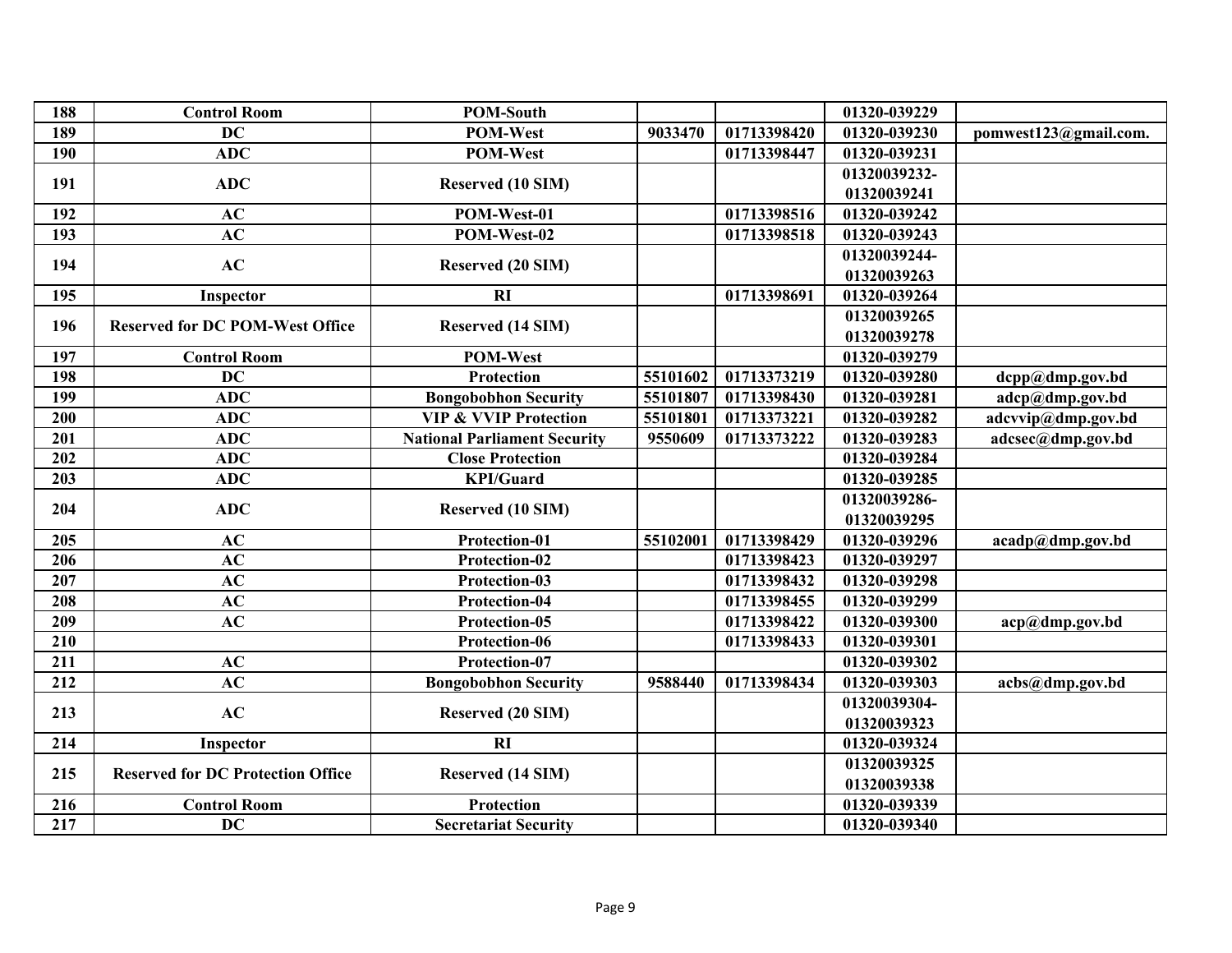| 218                     | <b>ADC</b>                                  | <b>Secretariat Security</b>    |         |             | 01320-039341                |                       |  |  |  |
|-------------------------|---------------------------------------------|--------------------------------|---------|-------------|-----------------------------|-----------------------|--|--|--|
| 219                     | <b>ADC</b>                                  | <b>Reserved (10 SIM)</b>       |         |             | 01320039342-                |                       |  |  |  |
|                         |                                             |                                |         |             | 01320039351                 |                       |  |  |  |
| 220                     | AC                                          | <b>Secretariat Security-01</b> | 9573199 | 01713398427 | 01320-039352                | acsec@dmp.gov.bd      |  |  |  |
| 221                     | AC                                          | <b>Secretariat Security-02</b> | 9560333 | 01713398456 | $\overline{01}320 - 039353$ |                       |  |  |  |
| 222                     | AC                                          | <b>Reserved (20 SIM)</b>       |         |             | 01320039354-                |                       |  |  |  |
|                         |                                             |                                |         |             | 01320039373                 |                       |  |  |  |
| 223                     | <b>Reserved for DC Secretariat Security</b> | Reserved (16 SIM)              |         |             | 01320039374-                |                       |  |  |  |
|                         | <b>Office</b>                               |                                |         |             | 01320039389                 |                       |  |  |  |
| 224                     | $\overline{DC}$                             | <b>Diplomatic Security</b>     | 9880256 | 01713373220 | 01320-039390                | dcchancery@dmp.gov.bd |  |  |  |
| 225                     | ADC                                         | <b>Diplomatic Security-01</b>  | 9895119 | 01769690944 | 01320-039391                |                       |  |  |  |
| 226                     | <b>ADC</b>                                  | <b>Diplomatic Security-02</b>  |         |             | 01320-039392                |                       |  |  |  |
| 227                     | <b>ADC</b>                                  | <b>Reserved (10 SIM)</b>       |         |             | 01320039393-                |                       |  |  |  |
|                         |                                             |                                |         |             | 01320039402                 |                       |  |  |  |
| 228                     | AC                                          | <b>Diplomatic Security</b>     |         | 01769691047 | 01320-039403                |                       |  |  |  |
| 229                     | AC                                          | <b>Reserved (20 SIM)</b>       |         |             | 01320039404-                |                       |  |  |  |
|                         |                                             |                                |         |             | 01320039423                 |                       |  |  |  |
| 230                     | Inspector                                   | RI                             |         | 01713398549 | 01320-039424                |                       |  |  |  |
| 231                     | <b>Reserved for DC Diplomatic Security</b>  | Reserved (14 SIM)              |         |             | 01320039425                 |                       |  |  |  |
|                         | <b>Office</b>                               |                                |         |             | 01320039438                 |                       |  |  |  |
| 232                     | <b>Control Room</b>                         | <b>Diplomatic Security</b>     |         |             | 01320-039439                |                       |  |  |  |
| <b>Crime Division</b>   |                                             |                                |         |             |                             |                       |  |  |  |
| 1                       | <b>DC</b>                                   | <b>Ramna Division</b>          | 9332188 | 01713373120 | 01320-039440                | dcramna@dmp.gov.bd    |  |  |  |
| $\boldsymbol{2}$        | <b>ADC</b>                                  | <b>Ramna Zone</b>              | 9346747 | 01713373121 | 01320-039441                |                       |  |  |  |
| $\overline{\mathbf{3}}$ | <b>ADC</b>                                  | <b>Newmarket Zone</b>          | 8322288 | 01713398326 | 01320-039442                |                       |  |  |  |
| $\overline{\mathbf{4}}$ | <b>ADC</b>                                  | <b>Dhanmondi Zone</b>          | 9346288 | 01713373122 | 01320-039443                |                       |  |  |  |
| 5                       | <b>ADC</b>                                  | Reserved (05 SIM)              |         |             | 01320039444-                |                       |  |  |  |
|                         |                                             |                                |         |             | 01320039448                 |                       |  |  |  |
| 6                       | AC                                          | Reserved (05 SIM)              |         |             | 01320039449-                |                       |  |  |  |
|                         |                                             |                                |         |             | 01320039453                 |                       |  |  |  |
| $\overline{7}$          | AC                                          | <b>Ramna Zone</b>              | 9362616 | 01713373123 | 01320-039454                |                       |  |  |  |
| 8                       | AC                                          | Reserved (02 SIM)              |         |             | 01320039455-                |                       |  |  |  |
|                         |                                             |                                |         |             | 01320039456                 |                       |  |  |  |
| 9                       | AC                                          | <b>Dhanmondi Zone</b>          | 9615874 | 01713373124 | 01320-039457                |                       |  |  |  |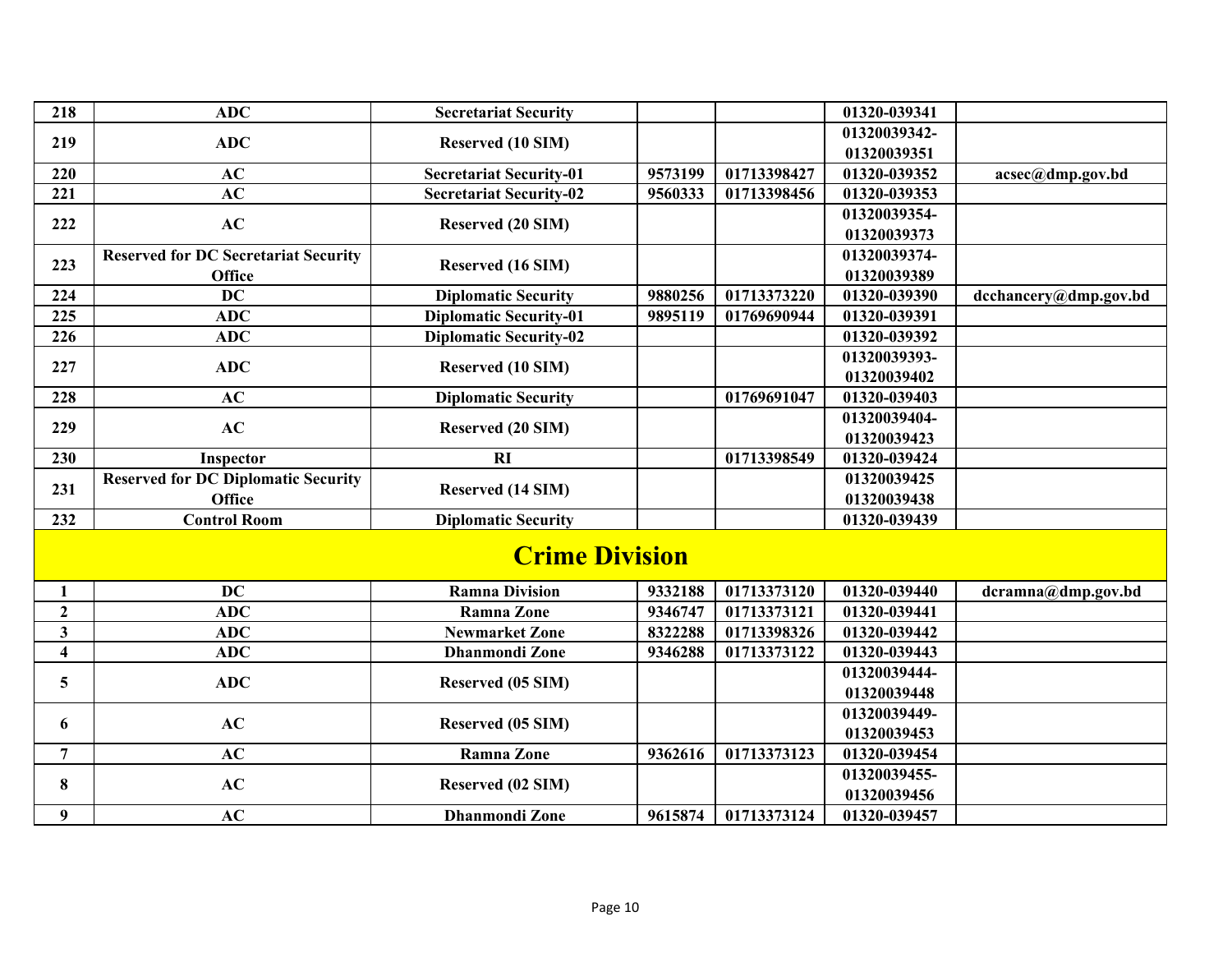| 01320039458-<br>AC<br>10<br>Reserved (02 SIM)<br>01320039459<br>AC<br>9350245<br>01713398533<br>11<br><b>Petrol Ramna</b><br>01320-039460<br>01320039461-<br>AC<br>Reserved (02 SIM)<br>12<br>01320039462<br>AC<br>9613033<br>13<br><b>Newmarket Zone</b><br>01713398532<br>01320-039463<br>01320039464-<br>AC<br>14<br>Reserved (02 SIM)<br>01320039465<br>AC<br>15<br><b>Petrol Dhanmondi</b><br>01713398538<br>01320-039466<br>01320039467-<br>AC<br>16<br>Reserved (02 SIM)<br>01320039468<br>AC<br>01713398548<br>17<br>Shahbag<br>01320-039469<br>01320039470-<br>AC<br>18<br>Reserved (02 SIM)<br>01320039471<br>01320039472-<br>19<br><b>Reserved (20 SIM)</b><br><b>Reserved for DC Office</b><br>01320039491<br>49350468<br>01713373125<br>20<br><b>OC Ramna Model Thana</b><br>01320-039492<br>Inspector<br>21<br><b>Invst. Ramna Model Thana</b><br>01769690223<br>01320-039493<br>Inspector<br>22<br>01769691650<br>01320-039494<br><b>Ops. Ramna Model Thana</b><br>Inspector<br>23<br><b>Reserved for Ramna PS</b><br>01320-039495<br>Inspector<br>24<br><b>Reserved for Ramna PS</b><br>01320-039496<br>Inspector<br>25<br>$PI-01$<br>01769691651<br>01320-039497<br>Inspector<br>$PI-02$<br>26<br>01320-039498<br>Inspector<br>27<br><b>Ramna PS</b><br><b>Duty officer</b><br>01769691652<br>01320-039499 |    |         |  |              |                      |
|-----------------------------------------------------------------------------------------------------------------------------------------------------------------------------------------------------------------------------------------------------------------------------------------------------------------------------------------------------------------------------------------------------------------------------------------------------------------------------------------------------------------------------------------------------------------------------------------------------------------------------------------------------------------------------------------------------------------------------------------------------------------------------------------------------------------------------------------------------------------------------------------------------------------------------------------------------------------------------------------------------------------------------------------------------------------------------------------------------------------------------------------------------------------------------------------------------------------------------------------------------------------------------------------------------------------------------|----|---------|--|--------------|----------------------|
|                                                                                                                                                                                                                                                                                                                                                                                                                                                                                                                                                                                                                                                                                                                                                                                                                                                                                                                                                                                                                                                                                                                                                                                                                                                                                                                             |    |         |  |              |                      |
|                                                                                                                                                                                                                                                                                                                                                                                                                                                                                                                                                                                                                                                                                                                                                                                                                                                                                                                                                                                                                                                                                                                                                                                                                                                                                                                             |    |         |  |              |                      |
|                                                                                                                                                                                                                                                                                                                                                                                                                                                                                                                                                                                                                                                                                                                                                                                                                                                                                                                                                                                                                                                                                                                                                                                                                                                                                                                             |    |         |  |              |                      |
|                                                                                                                                                                                                                                                                                                                                                                                                                                                                                                                                                                                                                                                                                                                                                                                                                                                                                                                                                                                                                                                                                                                                                                                                                                                                                                                             |    |         |  |              |                      |
|                                                                                                                                                                                                                                                                                                                                                                                                                                                                                                                                                                                                                                                                                                                                                                                                                                                                                                                                                                                                                                                                                                                                                                                                                                                                                                                             |    |         |  |              |                      |
|                                                                                                                                                                                                                                                                                                                                                                                                                                                                                                                                                                                                                                                                                                                                                                                                                                                                                                                                                                                                                                                                                                                                                                                                                                                                                                                             |    |         |  |              |                      |
|                                                                                                                                                                                                                                                                                                                                                                                                                                                                                                                                                                                                                                                                                                                                                                                                                                                                                                                                                                                                                                                                                                                                                                                                                                                                                                                             |    |         |  |              |                      |
|                                                                                                                                                                                                                                                                                                                                                                                                                                                                                                                                                                                                                                                                                                                                                                                                                                                                                                                                                                                                                                                                                                                                                                                                                                                                                                                             |    |         |  |              |                      |
|                                                                                                                                                                                                                                                                                                                                                                                                                                                                                                                                                                                                                                                                                                                                                                                                                                                                                                                                                                                                                                                                                                                                                                                                                                                                                                                             |    |         |  |              |                      |
|                                                                                                                                                                                                                                                                                                                                                                                                                                                                                                                                                                                                                                                                                                                                                                                                                                                                                                                                                                                                                                                                                                                                                                                                                                                                                                                             |    |         |  |              |                      |
|                                                                                                                                                                                                                                                                                                                                                                                                                                                                                                                                                                                                                                                                                                                                                                                                                                                                                                                                                                                                                                                                                                                                                                                                                                                                                                                             |    |         |  |              |                      |
|                                                                                                                                                                                                                                                                                                                                                                                                                                                                                                                                                                                                                                                                                                                                                                                                                                                                                                                                                                                                                                                                                                                                                                                                                                                                                                                             |    |         |  |              |                      |
|                                                                                                                                                                                                                                                                                                                                                                                                                                                                                                                                                                                                                                                                                                                                                                                                                                                                                                                                                                                                                                                                                                                                                                                                                                                                                                                             |    |         |  |              |                      |
|                                                                                                                                                                                                                                                                                                                                                                                                                                                                                                                                                                                                                                                                                                                                                                                                                                                                                                                                                                                                                                                                                                                                                                                                                                                                                                                             |    |         |  |              |                      |
|                                                                                                                                                                                                                                                                                                                                                                                                                                                                                                                                                                                                                                                                                                                                                                                                                                                                                                                                                                                                                                                                                                                                                                                                                                                                                                                             |    |         |  |              |                      |
|                                                                                                                                                                                                                                                                                                                                                                                                                                                                                                                                                                                                                                                                                                                                                                                                                                                                                                                                                                                                                                                                                                                                                                                                                                                                                                                             |    |         |  |              | ocramna@dmp.gov.bd   |
|                                                                                                                                                                                                                                                                                                                                                                                                                                                                                                                                                                                                                                                                                                                                                                                                                                                                                                                                                                                                                                                                                                                                                                                                                                                                                                                             |    |         |  |              |                      |
|                                                                                                                                                                                                                                                                                                                                                                                                                                                                                                                                                                                                                                                                                                                                                                                                                                                                                                                                                                                                                                                                                                                                                                                                                                                                                                                             |    |         |  |              |                      |
|                                                                                                                                                                                                                                                                                                                                                                                                                                                                                                                                                                                                                                                                                                                                                                                                                                                                                                                                                                                                                                                                                                                                                                                                                                                                                                                             |    |         |  |              |                      |
|                                                                                                                                                                                                                                                                                                                                                                                                                                                                                                                                                                                                                                                                                                                                                                                                                                                                                                                                                                                                                                                                                                                                                                                                                                                                                                                             |    |         |  |              |                      |
|                                                                                                                                                                                                                                                                                                                                                                                                                                                                                                                                                                                                                                                                                                                                                                                                                                                                                                                                                                                                                                                                                                                                                                                                                                                                                                                             |    |         |  |              |                      |
|                                                                                                                                                                                                                                                                                                                                                                                                                                                                                                                                                                                                                                                                                                                                                                                                                                                                                                                                                                                                                                                                                                                                                                                                                                                                                                                             |    |         |  |              |                      |
|                                                                                                                                                                                                                                                                                                                                                                                                                                                                                                                                                                                                                                                                                                                                                                                                                                                                                                                                                                                                                                                                                                                                                                                                                                                                                                                             |    |         |  |              |                      |
|                                                                                                                                                                                                                                                                                                                                                                                                                                                                                                                                                                                                                                                                                                                                                                                                                                                                                                                                                                                                                                                                                                                                                                                                                                                                                                                             | 28 | Beat-01 |  | 01320-039500 |                      |
| 29<br>01320-039501<br>Beat-02                                                                                                                                                                                                                                                                                                                                                                                                                                                                                                                                                                                                                                                                                                                                                                                                                                                                                                                                                                                                                                                                                                                                                                                                                                                                                               |    |         |  |              |                      |
| 30<br>01320-039502<br>Beat -03                                                                                                                                                                                                                                                                                                                                                                                                                                                                                                                                                                                                                                                                                                                                                                                                                                                                                                                                                                                                                                                                                                                                                                                                                                                                                              |    |         |  |              |                      |
| 31<br>Beat-04<br>01320-039503                                                                                                                                                                                                                                                                                                                                                                                                                                                                                                                                                                                                                                                                                                                                                                                                                                                                                                                                                                                                                                                                                                                                                                                                                                                                                               |    |         |  |              |                      |
| 32<br>01320-039504<br>Beat-05                                                                                                                                                                                                                                                                                                                                                                                                                                                                                                                                                                                                                                                                                                                                                                                                                                                                                                                                                                                                                                                                                                                                                                                                                                                                                               |    |         |  |              |                      |
| 33<br>01320-039505<br>Beat -06                                                                                                                                                                                                                                                                                                                                                                                                                                                                                                                                                                                                                                                                                                                                                                                                                                                                                                                                                                                                                                                                                                                                                                                                                                                                                              |    |         |  |              |                      |
| 01320039506-<br>34<br><b>Reserved for Ramna PS</b>                                                                                                                                                                                                                                                                                                                                                                                                                                                                                                                                                                                                                                                                                                                                                                                                                                                                                                                                                                                                                                                                                                                                                                                                                                                                          |    |         |  |              |                      |
| Reserved (14 SIM)<br>01320039519                                                                                                                                                                                                                                                                                                                                                                                                                                                                                                                                                                                                                                                                                                                                                                                                                                                                                                                                                                                                                                                                                                                                                                                                                                                                                            |    |         |  |              |                      |
| 01713373127<br><b>OC Shahbag Thana</b><br>9676699<br>01320-039520<br>35<br>Inspector                                                                                                                                                                                                                                                                                                                                                                                                                                                                                                                                                                                                                                                                                                                                                                                                                                                                                                                                                                                                                                                                                                                                                                                                                                        |    |         |  |              | ocshahbag@dmp.gov.bd |
| 36<br><b>Invst. Shahbag Thana</b><br>01769690227<br>01320-039521<br>Inspector                                                                                                                                                                                                                                                                                                                                                                                                                                                                                                                                                                                                                                                                                                                                                                                                                                                                                                                                                                                                                                                                                                                                                                                                                                               |    |         |  |              |                      |
| 01769691654<br>01320-039522<br>37<br><b>Ops. Shahbag Thana</b><br>Inspector                                                                                                                                                                                                                                                                                                                                                                                                                                                                                                                                                                                                                                                                                                                                                                                                                                                                                                                                                                                                                                                                                                                                                                                                                                                 |    |         |  |              |                      |
| 38<br><b>Reserved for Shahbag PS</b><br>01320-039523<br>Inspector                                                                                                                                                                                                                                                                                                                                                                                                                                                                                                                                                                                                                                                                                                                                                                                                                                                                                                                                                                                                                                                                                                                                                                                                                                                           |    |         |  |              |                      |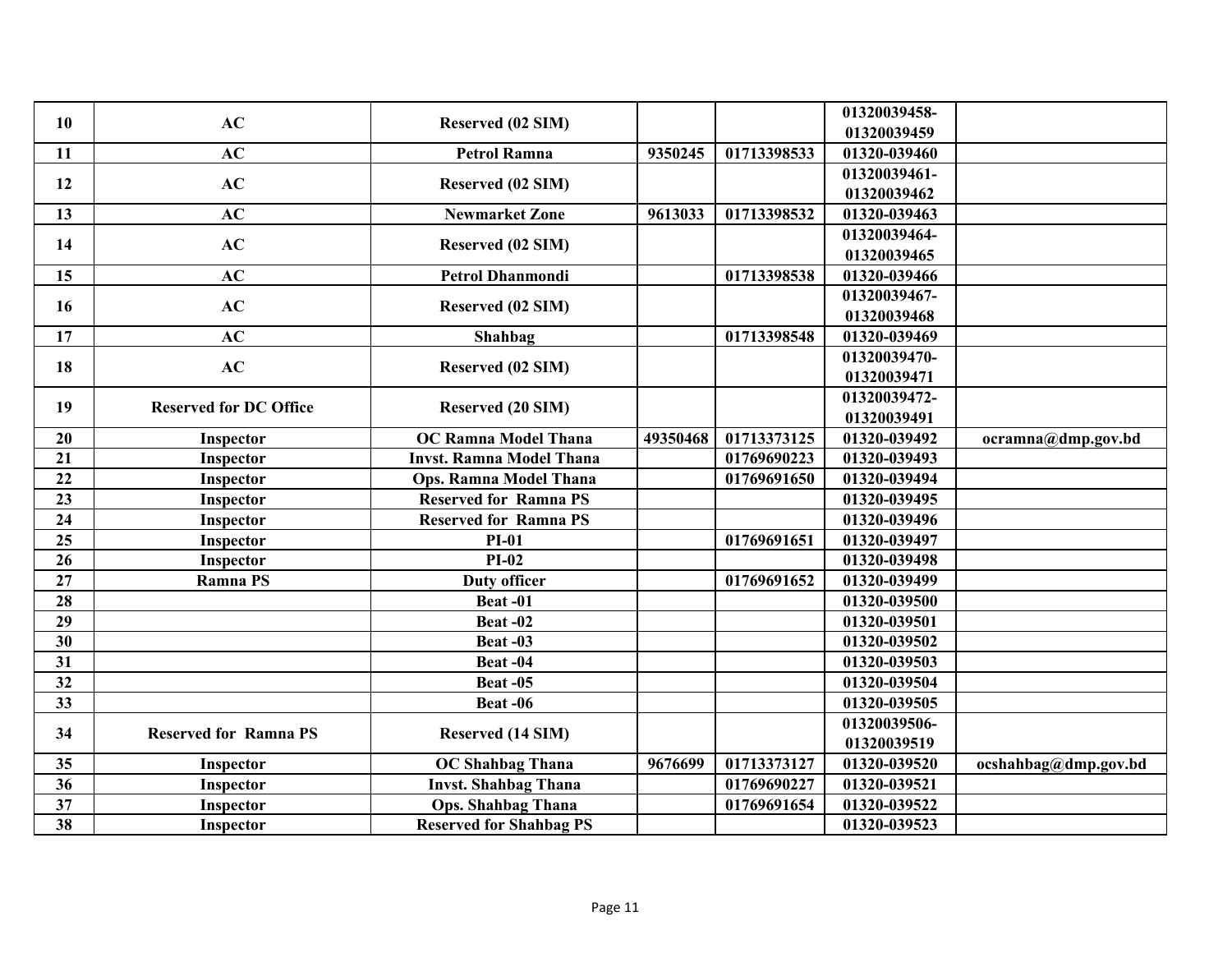| 39 | Inspector                        | <b>Reserved for Shahbag PS</b>    |          |             | 01320-039524 |                        |
|----|----------------------------------|-----------------------------------|----------|-------------|--------------|------------------------|
| 40 | Inspector                        | $PI-01$                           |          | 01769691655 | 01320-039525 |                        |
| 41 | Inspector                        | $PI-02$                           |          |             | 01320-039526 |                        |
| 42 | <b>Shahbag PS</b>                | <b>Duty officer</b>               |          | 01769691656 | 01320-039527 |                        |
| 43 |                                  | <b>Beat-01</b>                    |          |             | 01320-039528 |                        |
| 44 |                                  | <b>Beat-02</b>                    |          |             | 01320-039529 |                        |
| 45 |                                  | <b>Beat-03</b>                    |          |             | 01320-039530 |                        |
| 46 |                                  | Beat-04                           |          |             | 01320-039531 |                        |
| 47 |                                  | <b>Beat-05</b>                    |          |             | 01320-039532 |                        |
|    |                                  |                                   |          |             | 01320039533- |                        |
| 48 | <b>Reserved for Shahbag PS</b>   | Reserved (15 SIM)                 |          |             | 01320039547  |                        |
| 49 | Inspector                        | OC Dhanmondi Thana                | 58616086 | 01713373126 | 01320-039548 | ocdhanmondi@dmp.gov.bd |
| 50 | Inspector                        | <b>Invst. Dhanmondi Thana</b>     |          | 01769690224 | 01320-039549 |                        |
| 51 | Inspector                        | Ops. Dhanmondi Thana              |          | 01769691657 | 01320-039550 |                        |
| 52 | Inspector                        | <b>Reserved for Dhanmondi PS</b>  |          |             | 01320-039551 |                        |
| 53 | Inspector                        | <b>Reserved for Dhanmondi PS</b>  |          |             | 01320-039552 |                        |
| 54 | Inspector                        | <b>PI-01</b>                      |          | 01769691658 | 01320-039553 |                        |
| 55 | Inspector                        | $PI-02$                           |          |             | 01320-039554 |                        |
| 56 | <b>Dhanmondi PS</b>              | <b>Duty officer</b>               |          | 01769691659 | 01320-039555 |                        |
| 57 |                                  | Beat-01                           |          |             | 01320-039556 |                        |
| 58 |                                  | Beat-02                           |          |             | 01320-039557 |                        |
| 59 |                                  | Beat-03                           |          |             | 01320-039558 |                        |
| 60 |                                  | Beat-04                           |          |             | 01320-039559 |                        |
| 61 |                                  | <b>Beat -05</b>                   |          |             | 01320-039560 |                        |
| 62 |                                  | Beat-06                           |          |             | 01320-039561 |                        |
|    |                                  |                                   |          |             | 01320039562- |                        |
| 63 | <b>Reserved for Dhanmondi PS</b> | Reserved (14 SIM)                 |          |             | 01320039575  |                        |
| 64 | Inspector                        | <b>OC New Market Thana</b>        | 58617396 | 01713373128 | 01320-039576 | ocnmarket@dmp.gov.bd   |
| 65 | Inspector                        | <b>Invst. New Market Thana</b>    |          | 01769690226 | 01320-039577 |                        |
| 66 | Inspector                        | <b>Ops. New Market Thana</b>      |          | 01769691662 | 01320-039578 |                        |
| 67 | Inspector                        | <b>Reserved for New Market PS</b> |          |             | 01320-039579 |                        |
| 68 | Inspector                        | <b>Reserved for New Market PS</b> |          |             | 01320-039580 |                        |
| 69 | Inspector                        | $PI-01$                           |          | 01769691663 | 01320-039581 |                        |
| 70 | Inspector                        | $PI-02$                           |          |             | 01320-039582 |                        |
| 71 | <b>New Market PS</b>             | <b>Duty officer</b>               |          | 01769691664 | 01320-039583 |                        |
| 72 |                                  | Beat-01                           |          |             | 01320-039584 |                        |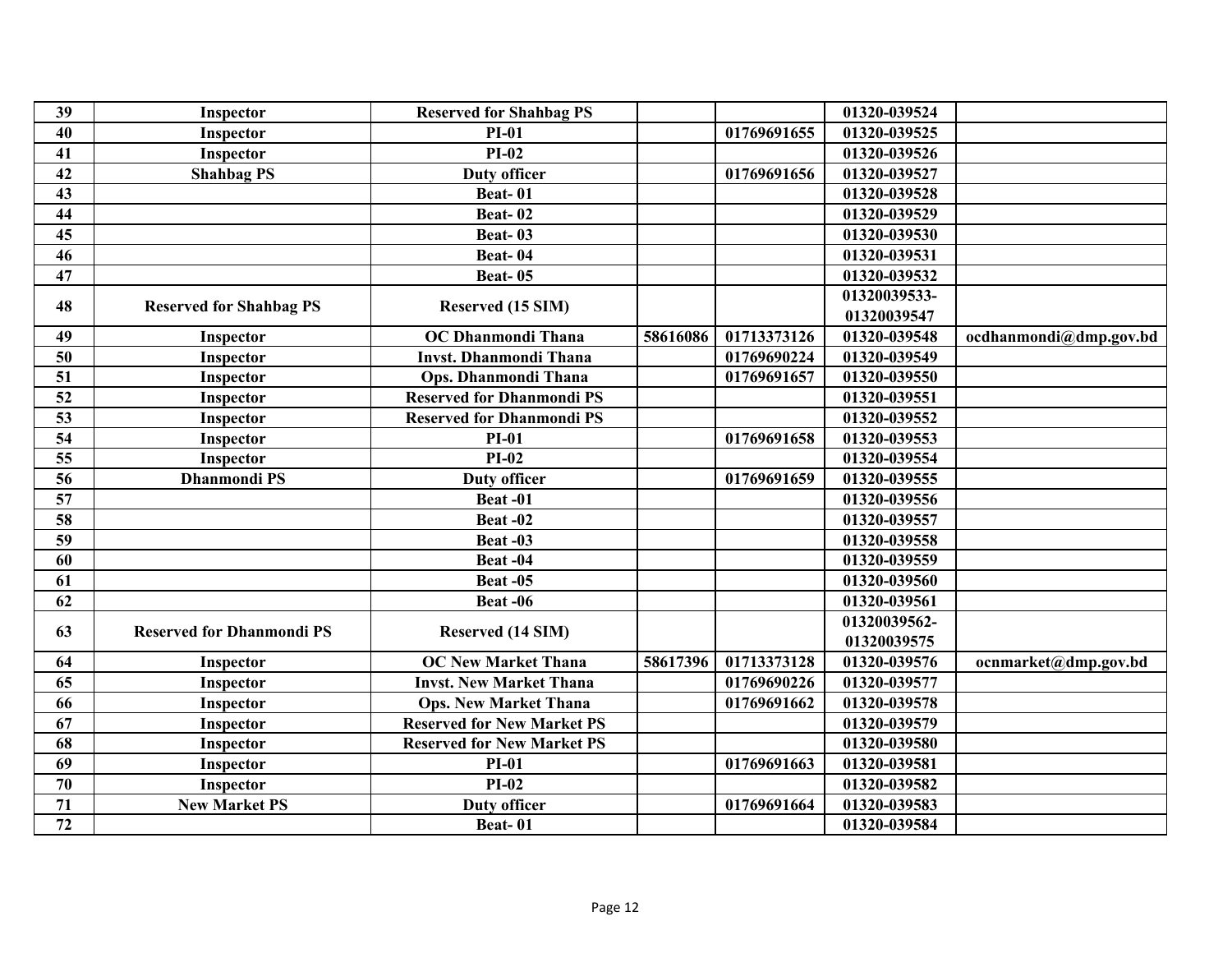| 73  |                                   | Beat-02                          |         |             | 01320-039585 |                        |
|-----|-----------------------------------|----------------------------------|---------|-------------|--------------|------------------------|
| 74  |                                   | Beat-03                          |         |             | 01320-039586 |                        |
| 75  |                                   | Beat-04                          |         |             | 01320-039587 |                        |
| 76  |                                   | <b>Beat-05</b>                   |         |             | 01320-039588 |                        |
|     |                                   |                                  |         |             | 01320039589- |                        |
| 77  | <b>Reserved for New Market PS</b> | Reserved (15 SIM)                |         |             | 01320039603  |                        |
| 78  | Inspector                         | <b>OC Hazaribag Thana</b>        | 9669900 | 01713373136 | 01320-039604 | ochazaribag@dmp.gov.bd |
| 79  | Inspector                         | <b>Invst. Hazaribag Thana</b>    |         | 01769690225 | 01320-039605 |                        |
| 80  | Inspector                         | <b>Ops. Hazaribag Thana</b>      |         | 01769691665 | 01320-039606 |                        |
| 81  | Inspector                         | <b>Reserved for Hazaribag PS</b> |         |             | 01320-039607 |                        |
| 82  | Inspector                         | <b>Reserved for Hazaribag PS</b> |         |             | 01320-039608 |                        |
| 83  | Inspector                         | $PI-01$                          |         | 01769691666 | 01320-039609 |                        |
| 84  | Inspector                         | $PI-02$                          |         |             | 01320-039610 |                        |
| 85  | <b>Hazaribag PS</b>               | Duty officer                     |         | 01769691667 | 01320-039611 |                        |
| 86  |                                   | Beat-01                          |         |             | 01320-039612 |                        |
| 87  |                                   | Beat-02                          |         |             | 01320-039613 |                        |
| 88  |                                   | Beat-03                          |         |             | 01320-039614 |                        |
| 89  |                                   | Beat-04                          |         |             | 01320-039615 |                        |
| 90  |                                   | Beat-05                          |         |             | 01320-039616 |                        |
|     |                                   |                                  |         |             | 01320039617- |                        |
| 91  | <b>Reserved for Hazaribag PS</b>  | Reserved (15 SIM)                |         |             | 01320039631  |                        |
| 92  | Inspector                         | <b>OC Kalabagan Thana</b>        | 9665254 | 01713398339 | 01320-039632 | ockalabagan@dmp.gov.bd |
| 93  | Inspector                         | <b>Invst. Kalabagan Thana</b>    |         | 01769690228 | 01320-039633 |                        |
| 94  | Inspector                         | Ops. Kalabagan Thana             |         | 01769691670 | 01320-039634 |                        |
| 95  | Inspector                         | <b>Reserved for Kalabagan PS</b> |         |             | 01320-039635 |                        |
| 96  | Inspector                         | <b>Reserved for Kalabagan PS</b> |         |             | 01320-039636 |                        |
| 97  | Inspector                         | $PI-01$                          |         |             | 01320-039637 |                        |
| 98  | Inspector                         | $PI-02$                          |         |             | 01320-039638 |                        |
| 99  | <b>Kalabagan PS</b>               | <b>Duty officer</b>              |         | 01769691671 | 01320-039639 |                        |
| 100 |                                   | Beat-01                          |         |             | 01320-039640 |                        |
| 101 |                                   | Beat-02                          |         |             | 01320-039641 |                        |
| 102 |                                   | Beat-03                          |         |             | 01320-039642 |                        |
| 103 |                                   | Beat-04                          |         |             | 01320-039643 |                        |
| 104 |                                   | <b>Beat -05</b>                  |         |             | 01320-039644 |                        |
|     |                                   |                                  |         |             | 01320039645- |                        |
| 105 | <b>Reserved for Kalabagan PS</b>  | Reserved (15 SIM)                |         |             | 01320039659  |                        |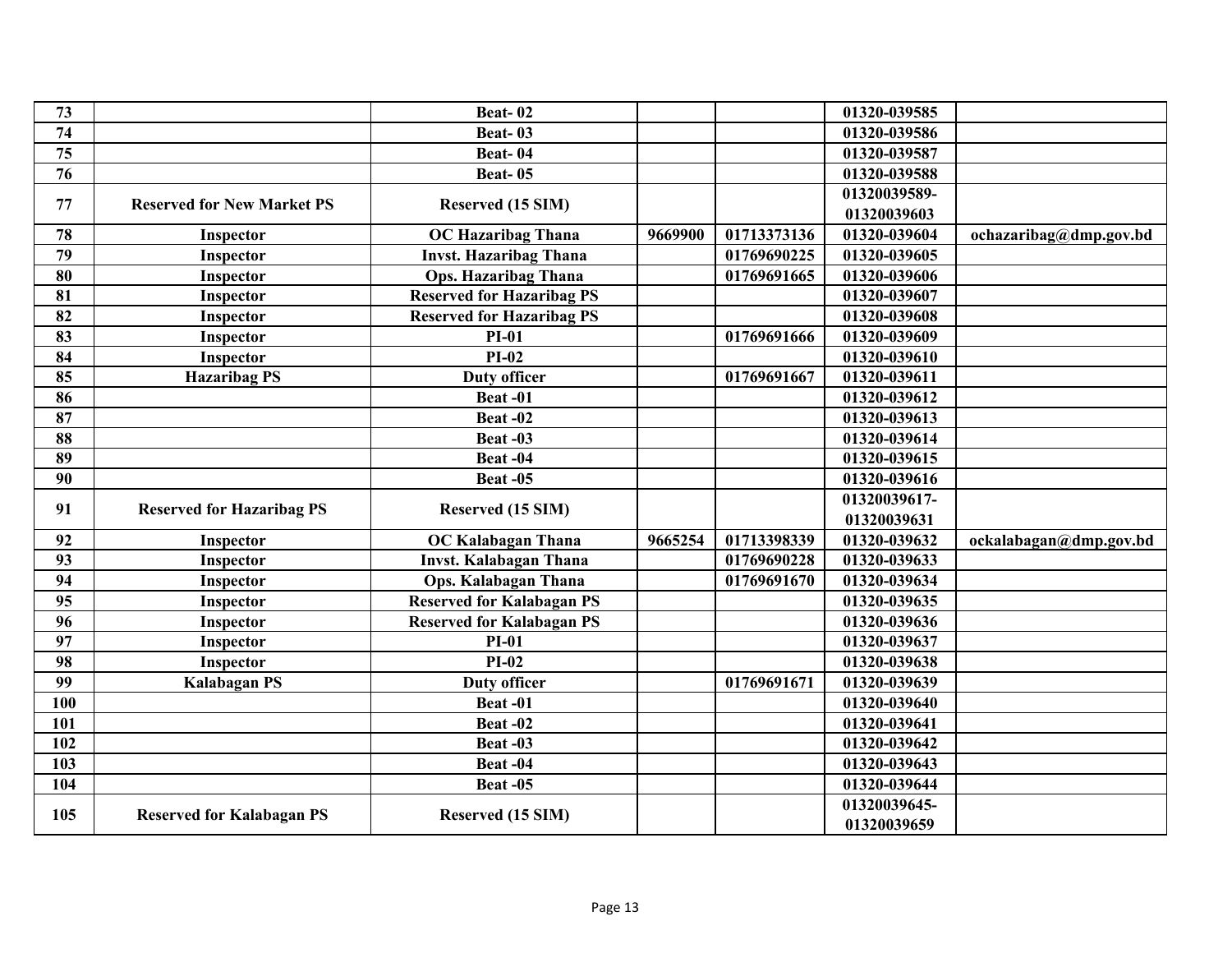| 106 | <b>Others</b>                 | <b>Reserved for Police Box (100 SIM)</b> |                      |             | 01320039660-<br>01320039759 |                      |
|-----|-------------------------------|------------------------------------------|----------------------|-------------|-----------------------------|----------------------|
| 107 | <b>DC</b>                     | <b>Lalbag Division</b>                   | 9514495              | 01713373129 | 01320-039760                | dclalbag@dmp.gov.bd  |
| 108 | <b>ADC</b>                    | <b>Lalbag Zone</b>                       | 9557508              | 01713373130 | 01320-039761                |                      |
| 109 | <b>ADC</b>                    | Kotoali Zone                             | 57314848             | 01713373131 | 01320-039762                |                      |
| 110 | <b>ADC</b>                    | <b>Chakbazar Zone</b>                    | 57318624             | 01713398450 | 01320-039763                |                      |
| 111 | <b>ADC</b>                    | Reserved (05 SIM)                        |                      |             | 01320039764-<br>01320039768 |                      |
| 112 | AC                            | Reserved (05 SIM)                        |                      |             | 01320039769-<br>01320039773 |                      |
| 113 | AC                            | <b>Lalbag Zone</b>                       | 57318623             | 01713398350 | 01320-039774                |                      |
| 114 | AC                            | Reserved (02 SIM)                        |                      |             | 01320039775-<br>01320039776 |                      |
| 115 | AC                            | Kotoali Zone                             | 47116289             | 01713373132 | 01320-039777                |                      |
| 116 | AC                            | Reserved (02 SIM)                        |                      |             | 01320039778-<br>01320039779 |                      |
| 117 | AC                            | <b>Chakbazar Zone</b>                    | 7343238              | 01713398451 | 01320-039780                |                      |
| 118 | AC                            | Reserved (02 SIM)                        |                      |             | 01320039781-<br>01320039782 |                      |
| 119 | AC                            | <b>Petrol Lalbag</b>                     |                      | 01713373133 | 01320-039783                |                      |
| 120 | AC                            | Reserved (02 SIM)                        |                      |             | 01320039784-<br>01320039785 |                      |
| 121 | AC                            | <b>Petrol Kotoali</b>                    | 9512930              | 01713398547 | 01320-039786                |                      |
| 122 | AC                            | Reserved (02 SIM)                        |                      |             | 01320039787-<br>01320039788 |                      |
| 123 | <b>Reserved for DC Office</b> | Reserved (19 SIM)                        |                      |             | 01320039789-<br>01320039807 |                      |
| 124 |                               | <b>Incharge DMCH Camp</b>                |                      |             | 01320-039808                |                      |
| 125 | Inspector                     | <b>OC</b> Kotoali Thana                  | 47116255<br>47121206 | 01713373135 | 01320-039809                | ockotoali@dmp.gov.bd |
| 126 | Inspector                     | <b>Invst. Kotoali Thana</b>              |                      | 01769690230 | 01320-039810                |                      |
| 127 | Inspector                     | Ops. Kotoali Thana                       |                      | 01769691673 | 01320-039811                |                      |
| 128 | Inspector                     | <b>Reserved for Kotoali PS</b>           |                      |             | 01320-039812                |                      |
| 129 | Inspector                     | <b>Reserved for Kotoali PS</b>           |                      |             | 01320-039813                |                      |
| 130 | Inspector                     | <b>PI-01</b>                             |                      | 01769691674 | 01320-039814                |                      |
| 131 | Inspector                     | $PI-02$                                  |                      |             | 01320-039815                |                      |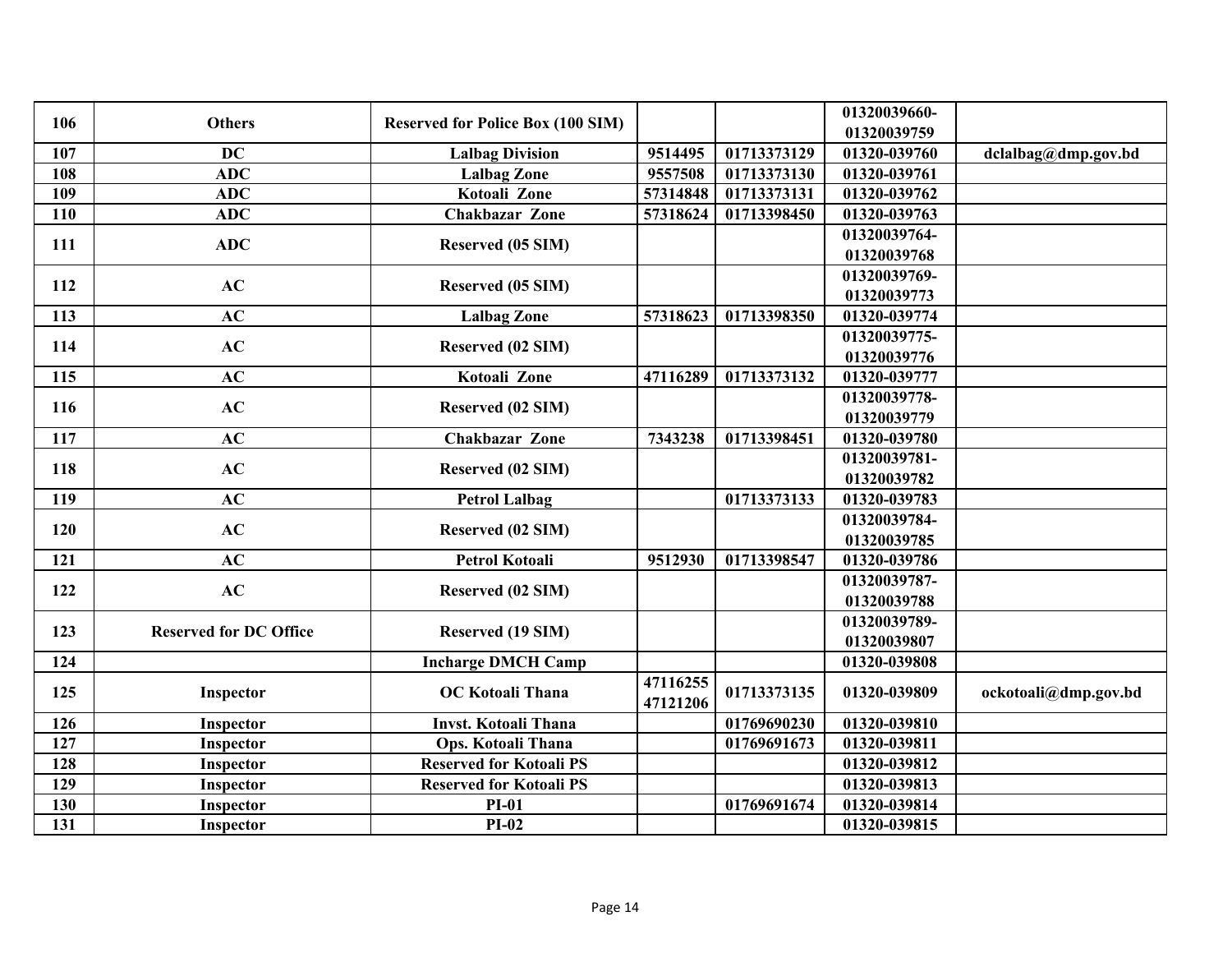| 132 | <b>Kotoali PS</b>              | <b>Duty officer</b>            |         | 01769691675 | 01320-039816 |                       |
|-----|--------------------------------|--------------------------------|---------|-------------|--------------|-----------------------|
| 133 |                                | Beat-01                        |         |             | 01320-039817 |                       |
| 134 |                                | Beat-02                        |         |             | 01320-039818 |                       |
| 135 |                                | Beat -03                       |         |             | 01320-039819 |                       |
| 136 |                                | Beat-04                        |         |             | 01320-039820 |                       |
| 137 |                                | <b>Beat -05</b>                |         |             | 01320-039821 |                       |
| 138 | <b>Reserved for Kotoali PS</b> |                                |         |             | 01320039822- |                       |
|     |                                | Reserved (15 SIM)              |         |             | 01320039836  |                       |
| 139 | Inspector                      | <b>OC Lalbag Thana</b>         | 9660105 | 01713373134 | 01320-039837 | oclalbag@dmp.gov.bd   |
| 140 | Inspector                      | <b>Invst. Lalbag Thana</b>     |         | 01769690229 | 01320-039838 |                       |
| 141 | Inspector                      | <b>Ops. Lalbag Thana</b>       |         | 01769691677 | 01320-039839 |                       |
| 142 | Inspector                      | <b>Reserved for Lalbag PS</b>  |         |             | 01320-039840 |                       |
| 143 | Inspector                      | <b>Reserved for Lalbag PS</b>  |         |             | 01320-039841 |                       |
| 144 | Inspector                      | <b>PI-01</b>                   |         | 01713398544 | 01320-039842 |                       |
| 145 | Inspector                      | $PI-02$                        |         |             | 01320-039843 |                       |
| 146 | <b>Lalbag PS</b>               | <b>Duty officer</b>            |         | 01769691678 | 01320-039844 |                       |
| 147 |                                | Beat-01                        |         |             | 01320-039845 |                       |
| 148 |                                | Beat-02                        |         |             | 01320-039846 |                       |
| 149 |                                | Beat-03                        |         |             | 01320-039847 |                       |
| 150 |                                | Beat-04                        |         |             | 01320-039848 |                       |
| 151 |                                | <b>Beat -05</b>                |         |             | 01320-039849 |                       |
| 152 |                                | Beat-06                        |         |             | 01320-039850 |                       |
| 153 |                                | Beat-07                        |         |             | 01320-039851 |                       |
| 154 |                                | Beat-08                        |         |             | 01320-039852 |                       |
|     |                                |                                |         |             | 01320039853- |                       |
| 155 | <b>Reserved for Lalbag PS</b>  | Reserved (12 SIM)              |         |             | 01320039864  |                       |
| 156 | Inspector                      | <b>OC Bongsal Thana</b>        | 9565700 | 01713398336 | 01320-039865 | ocbangshal@dmp.gov.bd |
| 157 | Inspector                      | <b>Invst. Bongsal Thana</b>    |         | 01769690233 | 01320-039866 |                       |
| 158 | Inspector                      | <b>Ops. Bongsal Thana</b>      |         | 01769691682 | 01320-039867 |                       |
| 159 | Inspector                      | <b>Reserved for Bongsal PS</b> |         |             | 01320-039868 |                       |
| 160 | Inspector                      | <b>Reserved for Bongsal PS</b> |         |             | 01320-039869 |                       |
| 161 | Inspector                      | <b>PI-01</b>                   |         | 01713398545 | 01320-039870 |                       |
| 162 | Inspector                      | $PI-02$                        |         |             | 01320-039871 |                       |
| 163 | <b>Bongsal PS</b>              | <b>Duty officer</b>            |         | 01769691683 | 01320-039872 |                       |
| 164 |                                | Beat-01                        |         |             | 01320-039873 |                       |
| 165 |                                | Beat-02                        |         |             | 01320-039874 |                       |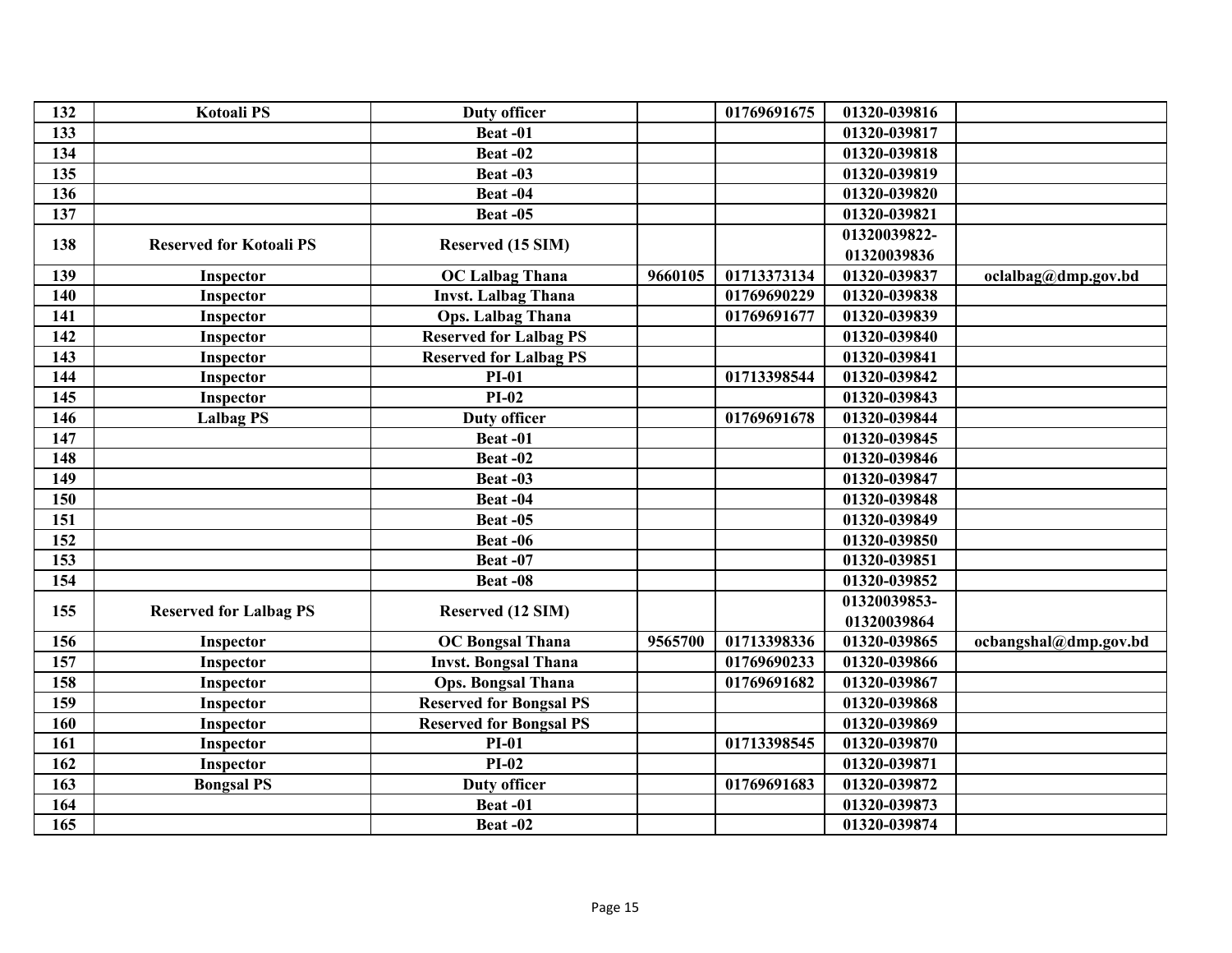| 166 |                                  | Beat-03                              |          |             | 01320-039875 |                         |
|-----|----------------------------------|--------------------------------------|----------|-------------|--------------|-------------------------|
| 167 |                                  | Beat-04                              |          |             | 01320-039876 |                         |
| 168 |                                  | Beat -05                             |          |             | 01320-039877 |                         |
| 169 |                                  | Beat -06                             |          |             | 01320-039878 |                         |
| 170 |                                  | Beat-07                              |          |             | 01320-039879 |                         |
|     |                                  |                                      |          |             | 01320039880- |                         |
| 171 | <b>Reserved for Bongsal PS</b>   | Reserved (13 SIM)                    |          |             | 01320039892  |                         |
| 172 | Inspector                        | <b>OC Chakbazar Thana</b>            | 57313966 | 01713398337 | 01320-039893 | occhackbazar@dmp.gov.bd |
| 173 | Inspector                        | <b>Invst. Chakbazar Thana</b>        |          | 01769690232 | 01320-039894 |                         |
| 174 | Inspector                        | <b>Ops. Chakbazar Thana</b>          |          | 01769691686 | 01320-039895 |                         |
| 175 | Inspector                        | <b>Reserved for Chakbazar PS</b>     |          |             | 01320-039896 |                         |
| 176 | Inspector                        | <b>Reserved for Chakbazar PS</b>     |          |             | 01320-039897 |                         |
| 177 | Inspector                        | $PI-01$                              |          | 01769691687 | 01320-039898 |                         |
| 178 | Inspector                        | $PI-02$                              |          |             | 01320-039899 |                         |
| 179 | <b>Chakbazar PS</b>              | <b>Duty officer</b>                  |          | 01769691688 | 01320-039900 |                         |
| 180 |                                  | Beat-01                              |          |             | 01320-039901 |                         |
| 181 |                                  | Beat-02                              |          |             | 01320-039902 |                         |
| 182 |                                  | Beat-03                              |          |             | 01320-039903 |                         |
| 183 |                                  | Beat-04                              |          |             | 01320-039904 |                         |
| 184 |                                  | Beat -05                             |          |             | 01320-039905 |                         |
| 185 |                                  | Beat -06                             |          |             | 01320-039906 |                         |
| 186 |                                  | <b>Beat -07</b>                      |          |             | 01320-039907 |                         |
|     |                                  |                                      |          |             | 01320039908- |                         |
| 187 | <b>Reserved for Chakbazar PS</b> | Reserved (13 SIM)                    |          |             | 01320039920  |                         |
| 188 | Inspector                        | <b>OC Kamrangirchar Thana</b>        | 55106602 | 01713373137 | 01320-039921 | ockchar@dmp.gov.bd      |
| 189 | Inspector                        | <b>Invst. Kamrangirchar Thana</b>    |          | 01769690231 | 01320-039922 |                         |
| 190 | Inspector                        | Ops. Kamrangirchar Thana             |          | 01769691691 | 01320-039923 |                         |
| 191 | Inspector                        | <b>Reserved for Kamrangirchar PS</b> |          |             | 01320-039924 |                         |
| 192 | Inspector                        | <b>Reserved for Kamrangirchar PS</b> |          |             | 01320-039925 |                         |
| 193 | Inspector                        | $PI-01$                              |          |             | 01320-039926 |                         |
| 194 | Inspector                        | $PI-02$                              |          |             | 01320-039927 |                         |
| 195 | <b>Kamrangirchar PS</b>          | <b>Duty officer</b>                  |          | 01769691692 | 01320-039928 |                         |
| 196 |                                  | Beat-01                              |          |             | 01320-039929 |                         |
| 197 |                                  | Beat -02                             |          |             | 01320-039930 |                         |
| 198 |                                  | Beat-03                              |          |             | 01320-039931 |                         |
| 199 |                                  | Beat-04                              |          |             | 01320-039932 |                         |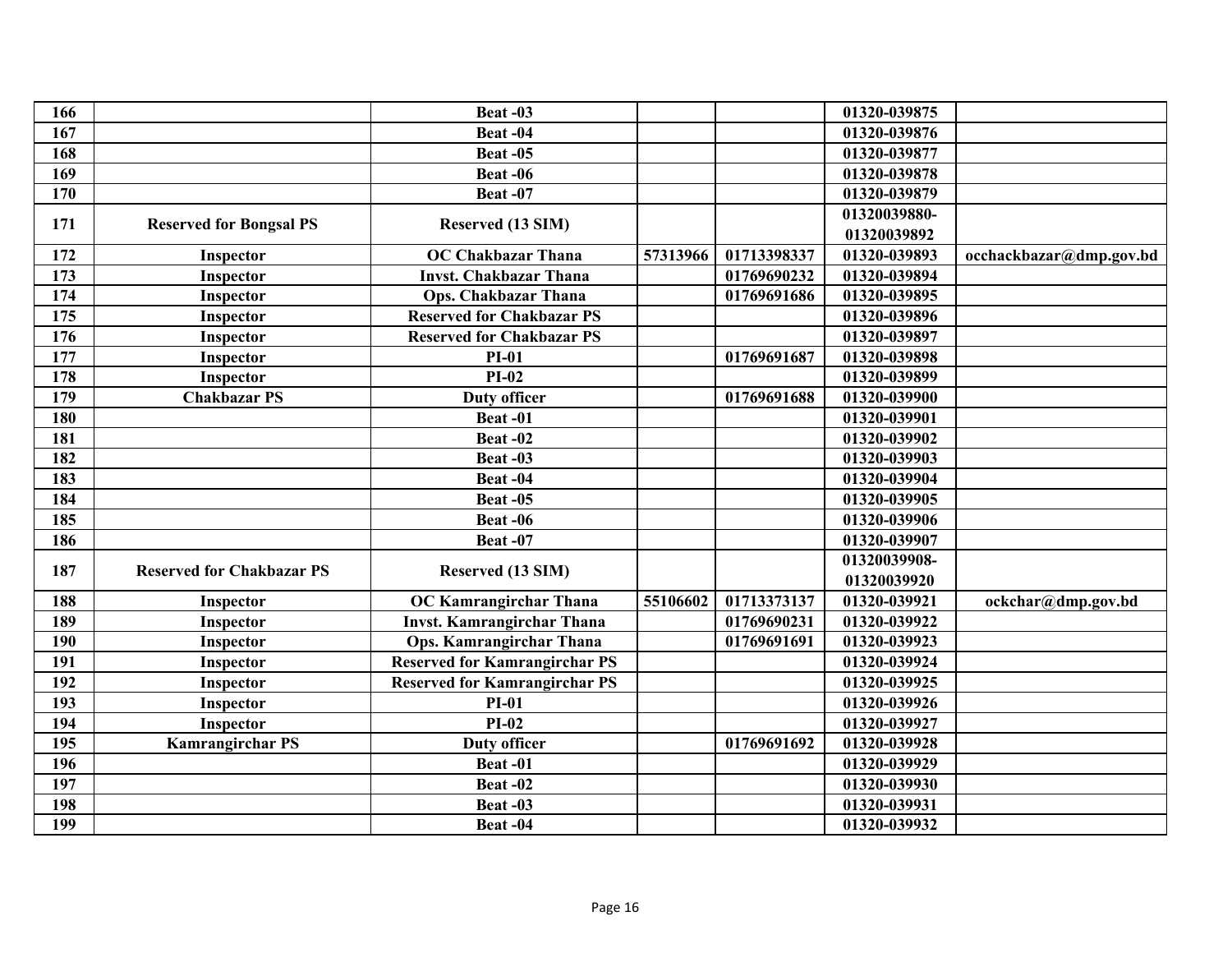| 200              |                                      | Beat-05                                  |                   |             | 01320-039933 |                       |  |
|------------------|--------------------------------------|------------------------------------------|-------------------|-------------|--------------|-----------------------|--|
| 201              |                                      | <b>Beat -06</b>                          |                   |             | 01320-039934 |                       |  |
|                  |                                      |                                          |                   |             | 01320039935- |                       |  |
| 202              | <b>Reserved for Kamrangirchar PS</b> | Reserved (14 SIM)                        |                   |             | 01320039948  |                       |  |
| 203              | Inspector                            | <b>OC</b> Sutrapur Thana                 | 47116233          | 01713373143 | 01320-039949 | ocsutrapur@dmp.gov.bd |  |
| 204              | Inspector                            | <b>Invst. Sutrapur Thana</b>             |                   | 01769690234 | 01320-039950 |                       |  |
| 205              | Inspector                            | <b>Ops. Sutrapur Thana</b>               |                   | 01769691693 | 01320-039951 |                       |  |
| 206              | Inspector                            | <b>Reserved for Sutrapur PS</b>          |                   |             | 01320-039952 |                       |  |
| 207              | Inspector                            | <b>Reserved for Sutrapur PS</b>          |                   |             | 01320-039953 |                       |  |
| 208              | Inspector                            | $PI-01$                                  |                   | 01769691694 | 01320-039954 |                       |  |
| 209              | Inspector                            | $PI-02$                                  |                   |             | 01320-039955 |                       |  |
| 210              | <b>Sutrapur PS</b>                   | <b>Duty officer</b>                      |                   | 01769691695 | 01320-039956 |                       |  |
| 211              |                                      | Beat-01                                  |                   |             | 01320-039957 |                       |  |
| $\frac{1}{212}$  |                                      | <b>Beat -02</b>                          |                   |             | 01320-039958 |                       |  |
| 213              |                                      | Beat-03                                  |                   |             | 01320-039959 |                       |  |
| 214              |                                      | Beat-04                                  |                   |             | 01320-039960 |                       |  |
| 215              |                                      | Beat-05                                  |                   |             | 01320-039961 |                       |  |
| 216              |                                      |                                          |                   |             | 01320039962- |                       |  |
|                  | <b>Reserved for Sutrapur PS</b>      |                                          | Reserved (15 SIM) |             |              | 01320039976           |  |
| 217              | <b>Others</b>                        | <b>Reserved for Police Box (103 SIM)</b> |                   |             | 01320039977- |                       |  |
|                  |                                      |                                          |                   |             | 01320040079  |                       |  |
| 218              | <b>DC</b>                            | <b>Motijheel Division</b>                |                   |             | 01320-040080 |                       |  |
| 219              | <b>ADC</b>                           | <b>Khilgaon Zone</b>                     |                   |             | 01320-040081 |                       |  |
| $\overline{220}$ | <b>ADC</b>                           | <b>Motijheel Zone</b>                    |                   |             | 01320-040082 |                       |  |
| 221              | <b>ADC</b>                           | Sabujbag Zone                            |                   |             | 01320-040083 |                       |  |
| 222              | <b>ADC</b>                           | Reserved (05 SIM)                        |                   |             | 01320040084- |                       |  |
|                  |                                      |                                          |                   |             | 01320040088  |                       |  |
| 223              | AC                                   | Reserved (05 SIM)                        |                   |             | 01320040089- |                       |  |
|                  |                                      |                                          |                   |             | 01320040093  |                       |  |
| 224              | AC                                   | <b>Motijheel Zone</b>                    |                   |             | 01320-040094 |                       |  |
| 225              | AC                                   | Reserved (02 SIM)                        |                   |             | 01320040095- |                       |  |
|                  |                                      |                                          |                   |             | 01320040096  |                       |  |
| 226              | AC                                   | <b>Khilgaon Zone</b>                     |                   |             | 01320-040097 |                       |  |
| 227              | AC                                   | Reserved (02 SIM)                        |                   |             | 01320040098- |                       |  |
|                  |                                      |                                          |                   |             | 01320040099  |                       |  |
| 228              | AC                                   | <b>Sabujbag Zone</b>                     |                   |             | 01320-040100 |                       |  |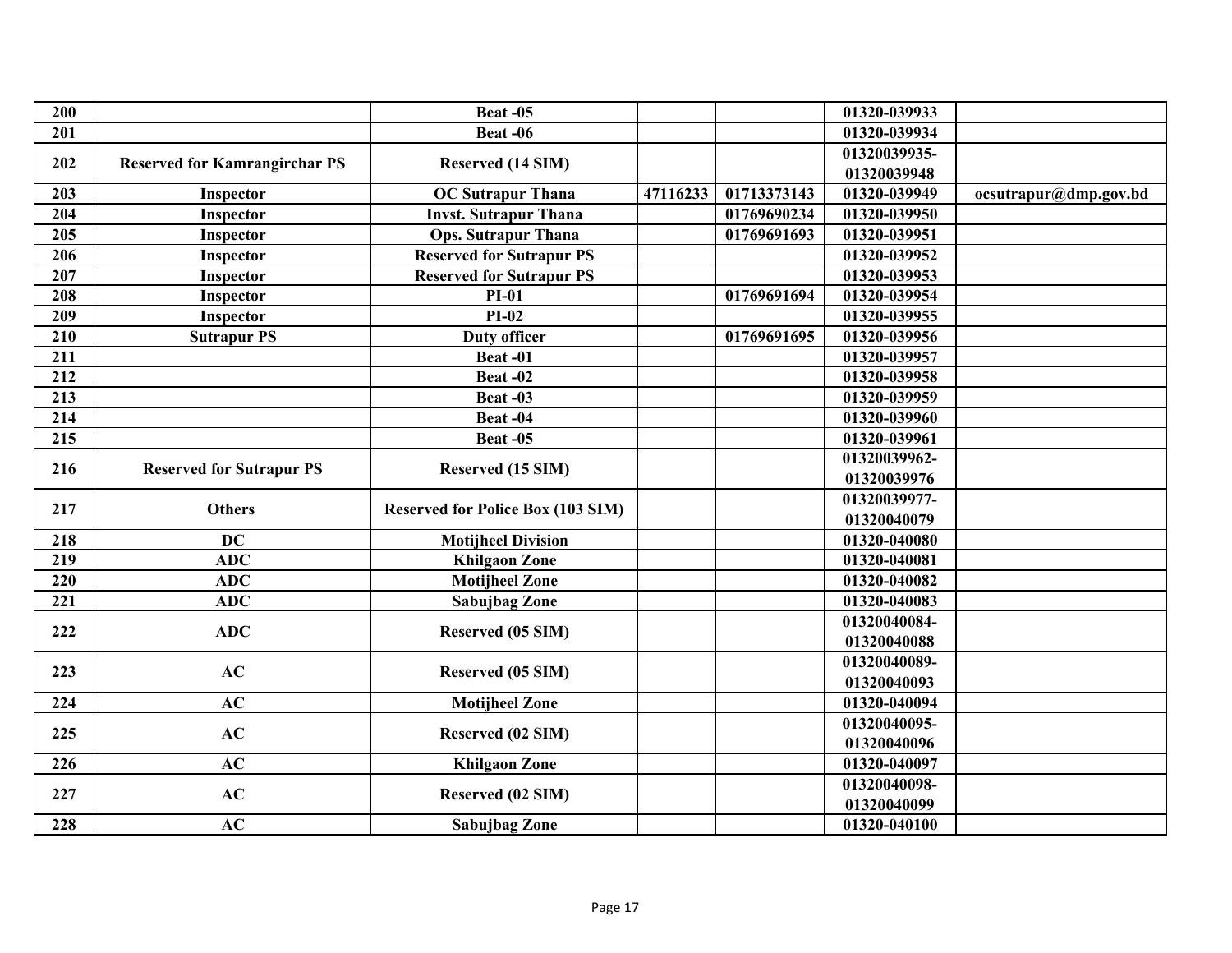| 229 | AC                                  | Reserved (02 SIM)                   | 01320040101-<br>01320040102 |
|-----|-------------------------------------|-------------------------------------|-----------------------------|
| 230 | AC                                  | <b>Petrol Matijheel</b>             | 01320-040103                |
|     |                                     |                                     | 01320040104-                |
| 231 | AC                                  | Reserved (02 SIM)                   | 01320040105                 |
| 232 | AC                                  | <b>Petrol Khilgaon</b>              | 01320-040106                |
| 233 | AC                                  | Reserved (02 SIM)                   | 01320040107-                |
|     |                                     |                                     | 01320040108                 |
| 234 | AC                                  | <b>Motijheel Thana</b>              | 01320-040109                |
| 235 | AC                                  | Reserved (02 SIM)                   | 01320040110-                |
|     |                                     |                                     | 01320040111                 |
| 236 | <b>Reserved for DC Office</b>       | <b>Reserved (20 SIM)</b>            | 01320040112-                |
|     |                                     |                                     | 01320040131                 |
| 237 | Inspector                           | <b>OC Palton Model Thana</b>        | 01320-040132                |
| 238 | Inspector                           | <b>Invst. Palton Model Thana</b>    | 01320-040133                |
| 239 | Inspector                           | <b>Ops. Palton Model Thana</b>      | 01320-040134                |
| 240 | Inspector                           | <b>Reserved for Palton Model PS</b> | 01320-040135                |
| 241 | Inspector                           | <b>Reserved for Palton Model PS</b> | 01320-040136                |
| 242 | Inspector                           | <b>PI-01</b>                        | 01320-040137                |
| 243 | Inspector                           | $PI-02$                             | 01320-040138                |
| 244 | <b>Palton Model PS</b>              | <b>Duty officer</b>                 | 01320-040139                |
| 245 |                                     | Beat-01                             | 01320-040140                |
| 246 |                                     | Beat-02                             | 01320-040141                |
| 247 |                                     | <b>Beat -03</b>                     | 01320-040142                |
| 248 |                                     | Beat-04                             | 01320-040143                |
| 249 |                                     | Beat-05                             | 01320-040144                |
| 250 | <b>Reserved for Palton Model PS</b> | Reserved (15 SIM)                   | 01320040145-                |
|     |                                     |                                     | 01320040159                 |
| 251 | Inspector                           | <b>OC</b> Motijheel Thana           | 01320-040160                |
| 252 | Inspector                           | <b>Invst. Motijheel Thana</b>       | 01320-040161                |
| 253 | Inspector                           | <b>Ops. Motijheel Thana</b>         | 01320-040162                |
| 254 | Inspector                           | <b>Reserved for Motijheel PS</b>    | 01320-040163                |
| 255 | Inspector                           | <b>Reserved for Motijheel PS</b>    | 01320-040164                |
| 256 | Inspector                           | <b>PI-01</b>                        | 01320-040165                |
| 257 | Inspector                           | $PI-02$                             | 01320-040166                |
| 258 | <b>Motijheel PS</b>                 | <b>Duty officer</b>                 | 01320-040167                |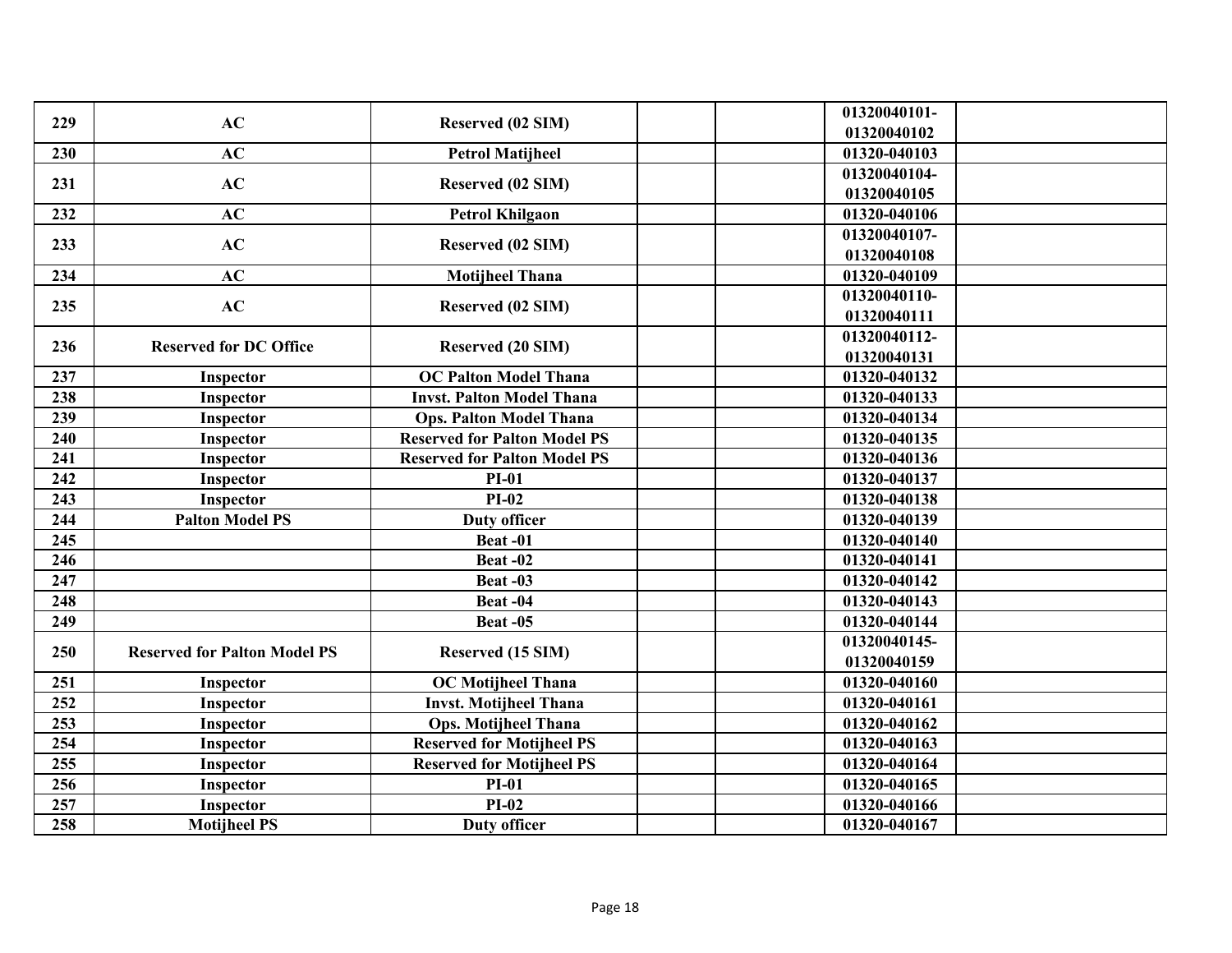| 259 |                                  | Beat-01                         | 01320-040168 |
|-----|----------------------------------|---------------------------------|--------------|
| 260 |                                  | Beat-02                         | 01320-040169 |
| 261 |                                  | Beat-03                         | 01320-040170 |
| 262 |                                  | Beat-04                         | 01320-040171 |
| 263 |                                  | Beat-05                         | 01320-040172 |
| 264 |                                  | Beat-06                         | 01320-040173 |
|     |                                  |                                 | 01320040174- |
| 265 | <b>Reserved for Motijheel PS</b> | Reserved (14 SIM)               | 01320040187  |
| 266 | Inspector                        | <b>OC Sabujbag Thana</b>        | 01320-040188 |
| 267 | Inspector                        | <b>Invst. Sabujbag Thana</b>    | 01320-040189 |
| 268 | Inspector                        | <b>Ops. Sabujbag Thana</b>      | 01320-040190 |
| 269 | Inspector                        | <b>Reserved for Sabujbag PS</b> | 01320-040191 |
| 270 | Inspector                        | <b>Reserved for Sabujbag PS</b> | 01320-040192 |
| 271 | Inspector                        | $PI-01$                         | 01320-040193 |
| 272 | Inspector                        | $PI-02$                         | 01320-040194 |
| 273 | Sabujbag PS                      | <b>Duty officer</b>             | 01320-040195 |
| 274 |                                  | Beat-01                         | 01320-040196 |
| 275 |                                  | Beat-02                         | 01320-040197 |
| 276 |                                  | Beat-03                         | 01320-040198 |
| 277 |                                  | Beat-04                         | 01320-040199 |
| 278 |                                  |                                 | 01320040200- |
|     | <b>Reserved for Sabujbag PS</b>  | Reserved (16 SIM)               | 01320040215  |
| 279 | Inspector                        | <b>OC Khilgaon Thana</b>        | 01320-040216 |
| 280 | Inspector                        | <b>Invst. Khilgaon Thana</b>    | 01320-040217 |
| 281 | Inspector                        | <b>Ops. Khilgaon Thana</b>      | 01320-040218 |
| 282 | Inspector                        | <b>Reserved for Khilgaon PS</b> | 01320-040219 |
| 283 | Inspector                        | <b>Reserved for Khilgaon PS</b> | 01320-040220 |
| 284 | Inspector                        | <b>PI-01</b>                    | 01320-040221 |
| 285 | Inspector                        | $PI-02$                         | 01320-040222 |
| 286 | <b>Khilgaon PS</b>               | <b>Duty officer</b>             | 01320-040223 |
| 287 |                                  | Beat-01                         | 01320-040224 |
| 288 |                                  | Beat-02                         | 01320-040225 |
| 289 |                                  | Beat-03                         | 01320-040226 |
| 290 |                                  | Beat-04                         | 01320-040227 |
| 291 |                                  | Beat-05                         | 01320-040228 |
| 292 |                                  | Beat -06                        | 01320-040229 |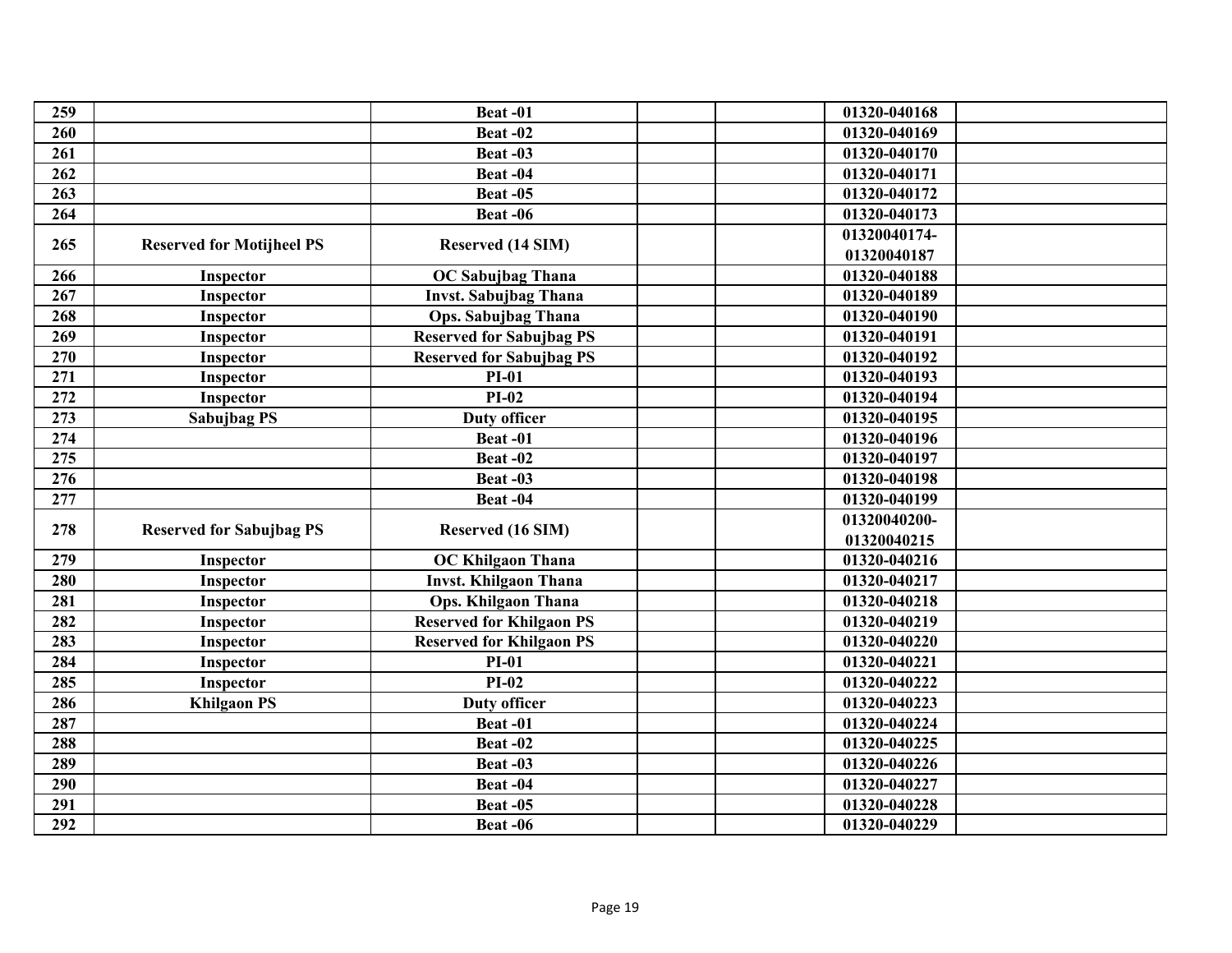| 293              | <b>Reserved for Khilgaon PS</b> | Reserved (14 SIM)                   | 01320040230-<br>01320040243 |
|------------------|---------------------------------|-------------------------------------|-----------------------------|
| 294              | <b>Inspector</b>                | <b>OC Rampura Thana</b>             | 01320-040244                |
| 295              | Inspector                       | <b>Invst. Rampura Thana</b>         | 01320-040245                |
| 296              | Inspector                       | <b>Ops. Rampura Thana</b>           | 01320-040246                |
| $\overline{297}$ | Inspector                       | <b>Reserved for Rampura PS</b>      | 01320-040247                |
| 298              | Inspector                       | <b>Reserved for Rampura PS</b>      | 01320-040248                |
| 299              | Inspector                       | $PI-01$                             | 01320-040249                |
| 300              | Inspector                       | $PI-02$                             | 01320-040250                |
| 301              | <b>Rampura PS</b>               | <b>Duty officer</b>                 | 01320-040251                |
| 302              |                                 | Beat-01                             | 01320-040252                |
| 303              |                                 | Beat-02                             | 01320-040253                |
| 304              |                                 | Beat-03                             | 01320-040254                |
| 305              |                                 | Beat-04                             | 01320-040255                |
| 306              |                                 | <b>Beat -05</b>                     | 01320-040256                |
| 307              |                                 | <b>Beat -06</b>                     | 01320-040257                |
| 308              |                                 | Beat-07                             | 01320-040258                |
| 309              | <b>Reserved for Rampura PS</b>  | Reserved (13 SIM)                   | 01320040259-<br>01320040271 |
| 310              | Inspector                       | <b>OC Mugdha Thana</b>              | 01320-040272                |
| 311              | Inspector                       | <b>Invst. Mugdha Thana</b>          | 01320-040273                |
| 312              | Inspector                       | <b>Ops. Mugdha Thana</b>            | 01320-040274                |
| 313              | <b>Inspector</b>                | <b>Reserved for Mugdha PS</b>       | 01320-040275                |
| 314              | Inspector                       | <b>Reserved for Mugdha PS</b>       | 01320-040276                |
| 315              | Inspector                       | $PI-01$                             | 01320-040277                |
| 316              | Inspector                       | $PI-02$                             | 01320-040278                |
| 317              | <b>Mugdha PS</b>                | <b>Duty officer</b>                 | 01320-040279                |
| 318              |                                 | Beat-01                             | 01320-040280                |
| 319              |                                 | <b>Beat -02</b>                     | 01320-040281                |
| 320              |                                 | Beat-03                             | 01320-040282                |
|                  |                                 |                                     | 01320040283-                |
| 321              | <b>Reserved for Mugdha PS</b>   | Reserved (17 SIM)                   | 01320040299                 |
| 322              | Inspector                       | OC Shahjahanpur Thana               | 01320-040300                |
| 323              | Inspector                       | <b>Invst. Shahjahanpur Thana</b>    | 01320-040301                |
| 324              | Inspector                       | Ops. Shahjahanpur Thana             | 01320-040302                |
| 325              | Inspector                       | <b>Reserved for Shahjahanpur PS</b> | 01320-040303                |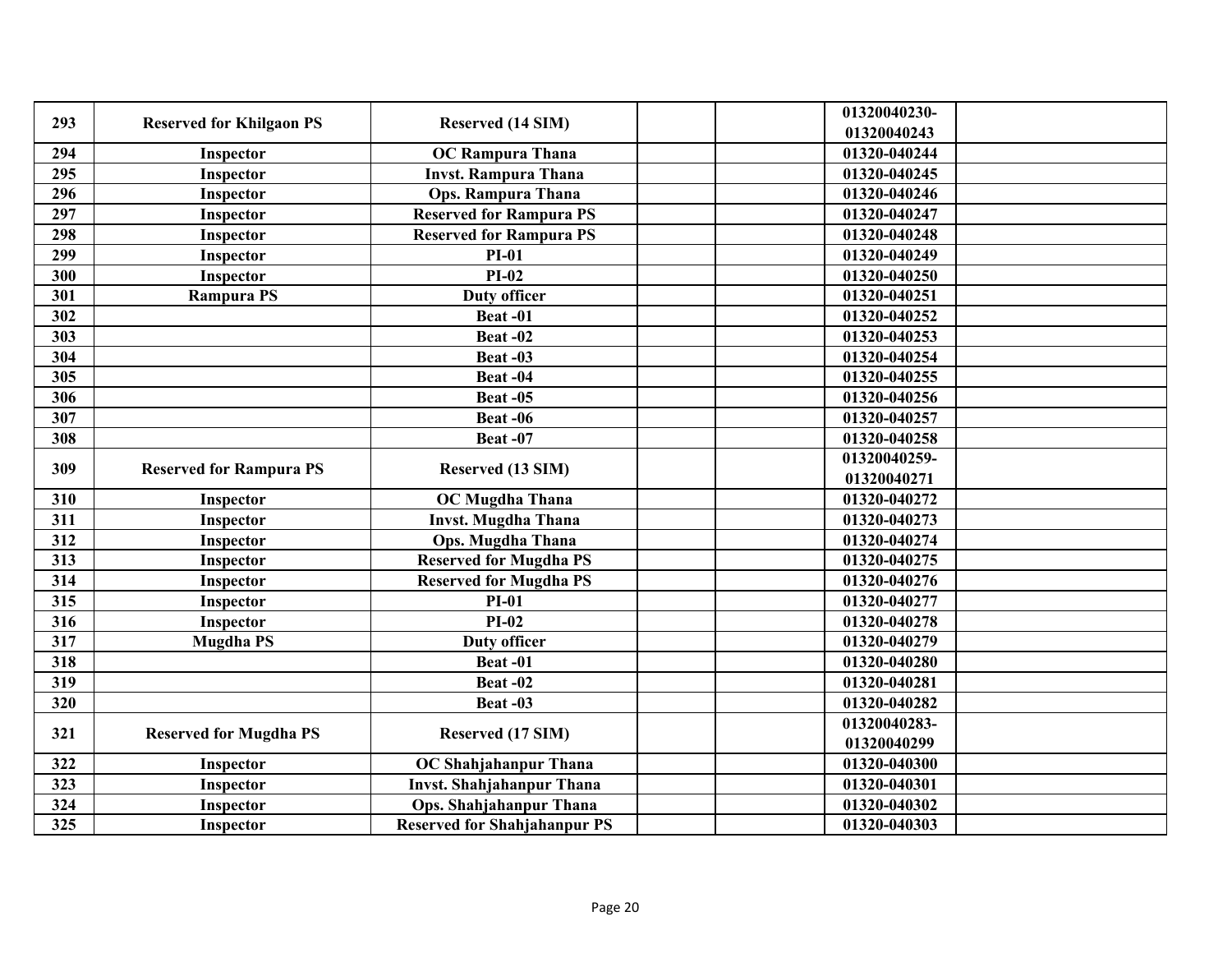| 326              | Inspector                           | <b>Reserved for Shahjahanpur PS</b>      |          |             | 01320-040304 |                   |
|------------------|-------------------------------------|------------------------------------------|----------|-------------|--------------|-------------------|
| 327              | Inspector                           | <b>PI-01</b>                             |          |             | 01320-040305 |                   |
| 328              | Inspector                           | $PI-02$                                  |          |             | 01320-040306 |                   |
| 329              | <b>Shahjahanpur PS</b>              | <b>Duty officer</b>                      |          |             | 01320-040307 |                   |
| 330              |                                     | Beat-01                                  |          |             | 01320-040308 |                   |
| 331              |                                     | Beat-02                                  |          |             | 01320-040309 |                   |
| $\overline{332}$ |                                     | Beat-03                                  |          |             | 01320-040310 |                   |
| 333              |                                     | Beat-04                                  |          |             | 01320-040311 |                   |
| 334              |                                     | <b>Beat -05</b>                          |          |             | 01320-040312 |                   |
| 335              |                                     |                                          |          |             | 01320040313- |                   |
|                  | <b>Reserved for Shahjahanpur PS</b> | Reserved (15 SIM)                        |          |             | 01320040327  |                   |
|                  |                                     |                                          |          |             | 01320040328- |                   |
| 336              | <b>Others</b>                       | <b>Reserved for Police Box (102 SIM)</b> |          |             | 01320040429  |                   |
| 337              | $\overline{DC}$                     | <b>Wari Division</b>                     | 7553927  | 01713373138 | 01320-040430 | dcwari@dmp.gov.bd |
| 338              | <b>ADC</b>                          | <b>Wari Zone</b>                         | 7553930  | 01713398468 | 01320-040431 |                   |
| 339              | ADC                                 | Demra Zone                               | 7553923  | 01713373139 | 01320-040432 |                   |
| 340              | ADC                                 |                                          |          |             | 01320040433- |                   |
|                  |                                     | Reserved (05 SIM)                        |          |             | 01320040437  |                   |
| 341              | AC                                  |                                          |          |             | 01320040438- |                   |
|                  |                                     | Reserved (05 SIM)                        |          |             | 01320040442  |                   |
| 342              | AC                                  | <b>Shampur Zone</b>                      | 47447082 | 01713398469 | 01320-040443 |                   |
| 343              | AC                                  |                                          |          |             | 01320040444- |                   |
|                  |                                     | Reserved (02 SIM)                        |          |             | 01320040445  |                   |
| 344              | AC                                  | <b>Wari Zone</b>                         | 47116115 | 01713398340 | 01320-040446 |                   |
|                  |                                     |                                          |          |             | 01320040447- |                   |
| 345              | AC                                  | Reserved (02 SIM)                        |          |             | 01320040448  |                   |
| 346              | AC                                  | <b>Demra Zone</b>                        | 7546266  | 01713373141 | 01320-040449 |                   |
| 347              | AC                                  |                                          |          |             | 01320040450- |                   |
|                  |                                     | Reserved (02 SIM)                        |          |             | 01320040451  |                   |
| 348              | AC                                  | <b>Petrol Wari</b>                       | 9515450  | 01713373142 | 01320-040452 |                   |
| 349              | AC                                  |                                          |          |             | 01320040453- |                   |
|                  |                                     | Reserved (02 SIM)                        |          |             | 01320040454  |                   |
| 350              | AC                                  | <b>Shampur Zone</b>                      |          |             | 01320-040455 |                   |
|                  |                                     |                                          |          |             | 01320040456- |                   |
| 351              | AC                                  | Reserved (02 SIM)                        |          |             | 01320040457  |                   |
| 352              | AC                                  | <b>Petrol Demra</b>                      |          | 01713398540 | 01320-040458 |                   |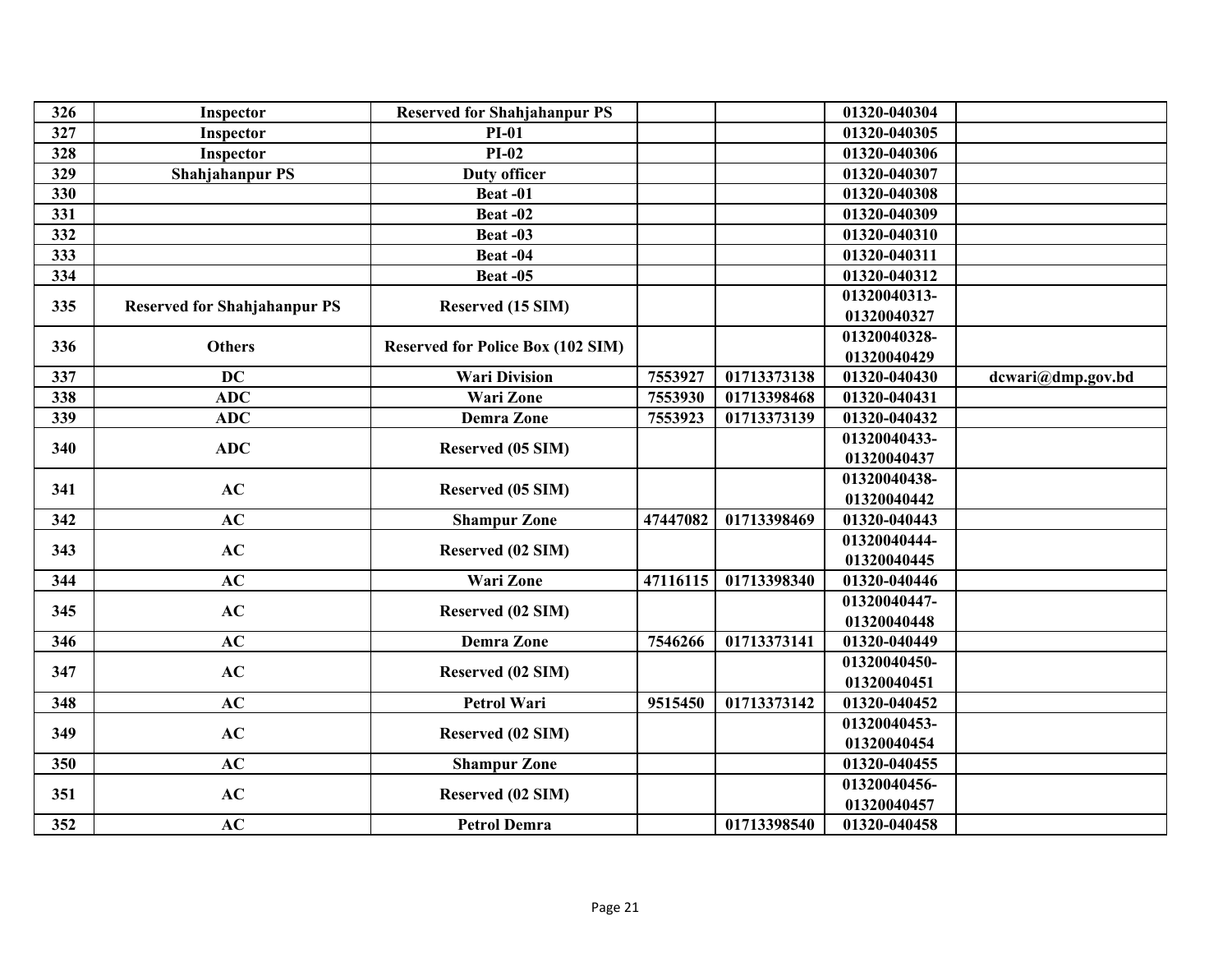| 353 | AC                                                  | Reserved (02 SIM)                |          |             | 01320040459- |                        |
|-----|-----------------------------------------------------|----------------------------------|----------|-------------|--------------|------------------------|
|     |                                                     |                                  |          |             | 01320040460  |                        |
| 354 | <b>Reserved for DC Office</b>                       | <b>Reserved (20 SIM)</b>         |          |             | 01320040461- |                        |
|     |                                                     |                                  |          |             | 01320040480  |                        |
| 355 | Inspector                                           | <b>OC Shampur Thana</b>          | 47440691 | 01713373145 | 01320-040481 | ocshampur@dmp.gov.bd   |
| 356 | Inspector                                           | <b>Invst. Shampur Thana</b>      |          | 01769690235 | 01320-040482 |                        |
| 357 | Inspector                                           | <b>Ops. Shampur Thana</b>        |          | 01769691720 | 01320-040483 |                        |
| 358 | Inspector                                           | <b>Reserved for Shampur PS</b>   |          |             | 01320-040484 |                        |
| 359 | Inspector                                           | <b>Reserved for Shampur PS</b>   |          |             | 01320-040485 |                        |
| 360 | Inspector                                           | $PI-01$                          |          |             | 01320-040486 |                        |
| 361 | Inspector                                           | $PI-02$                          |          |             | 01320-040487 |                        |
| 362 | <b>Shampur PS</b>                                   | <b>Duty officer</b>              |          | 01769691721 | 01320-040488 |                        |
| 363 |                                                     | Beat-01                          |          |             | 01320-040489 |                        |
| 364 |                                                     | <b>Beat -02</b>                  |          |             | 01320-040490 |                        |
| 365 |                                                     | Beat-03                          |          |             | 01320-040491 |                        |
| 366 |                                                     | Beat-04                          |          |             | 01320-040492 |                        |
| 367 |                                                     | Beat-05                          |          |             | 01320-040493 |                        |
|     |                                                     |                                  |          |             | 01320040494- |                        |
| 368 | <b>Reserved for Shampur PS</b><br>Reserved (15 SIM) |                                  |          | 01320040508 |              |                        |
| 369 | Inspector                                           | <b>OC Jatrabari Thana</b>        | 7546244  | 01713373146 | 01320-040509 | ocjatrabari@dmp.gov.bd |
| 370 | Inspector                                           | <b>Invst. Jatrabari Thana</b>    |          | 01769690236 | 01320-040510 |                        |
| 371 | Inspector                                           | Ops. Jatrabari Thana             |          | 01769691722 | 01320-040511 |                        |
| 372 | Inspector                                           | <b>Reserved for Jatrabari PS</b> |          |             | 01320-040512 |                        |
| 373 | Inspector                                           | <b>Reserved for Jatrabari PS</b> |          |             | 01320-040513 |                        |
| 374 | Inspector                                           | $PI-01$                          |          |             | 01320-040514 |                        |
| 375 | Inspector                                           | $PI-02$                          |          |             | 01320-040515 |                        |
| 376 | Jatrabari PS                                        | <b>Duty officer</b>              |          | 01769691723 | 01320-040516 |                        |
| 377 |                                                     | Beat-01                          |          |             | 01320-040517 |                        |
| 378 |                                                     | Beat-02                          |          |             | 01320-040518 |                        |
| 379 |                                                     | Beat-03                          |          |             | 01320-040519 |                        |
| 380 |                                                     | Beat-04                          |          |             | 01320-040520 |                        |
| 381 |                                                     | Beat-05                          |          |             | 01320-040521 |                        |
| 382 |                                                     | <b>Beat -06</b>                  |          |             | 01320-040522 |                        |
| 383 |                                                     | Beat-07                          |          |             | 01320-040523 |                        |
|     |                                                     |                                  |          |             | 01320040524- |                        |
| 384 | <b>Reserved for Jatrabari PS</b>                    | Reserved (13 SIM)                |          |             | 01320040536  |                        |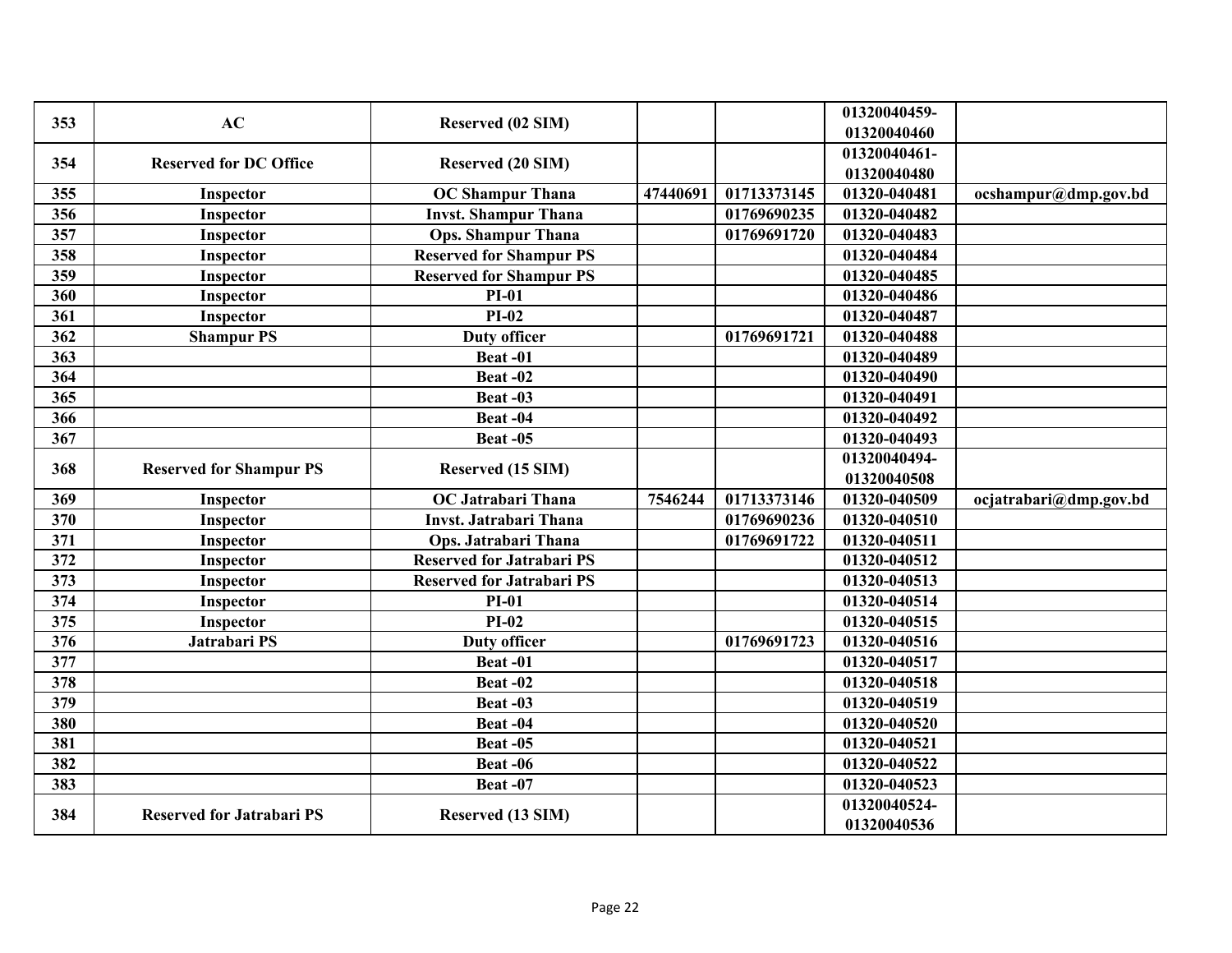| 385 | <b>Inspector</b>                 | <b>OC</b> Demra Thana            | 7501155  | 01713373144 | 01320-040537 | ocdemra@dmp.gov.bd     |
|-----|----------------------------------|----------------------------------|----------|-------------|--------------|------------------------|
| 386 | Inspector                        | <b>Invst. Demra Thana</b>        |          | 01769690237 | 01320-040538 |                        |
| 387 | Inspector                        | <b>Ops. Demra Thana</b>          |          | 01769691726 | 01320-040539 |                        |
| 388 | Inspector                        | <b>Reserved for Demra PS</b>     |          |             | 01320-040540 |                        |
| 389 | Inspector                        | <b>Reserved for Demra PS</b>     |          |             | 01320-040541 |                        |
| 390 | Inspector                        | $PI-01$                          |          | 01769691727 | 01320-040542 |                        |
| 391 | Inspector                        | $PI-02$                          |          |             | 01320-040543 |                        |
| 392 | <b>Demra PS</b>                  | <b>Duty officer</b>              |          | 01769691728 | 01320-040544 |                        |
| 393 |                                  | Beat-01                          |          |             | 01320-040545 |                        |
| 394 |                                  | Beat-02                          |          |             | 01320-040546 |                        |
| 395 |                                  | Beat -03                         |          |             | 01320-040547 |                        |
| 396 |                                  | Beat-04                          |          |             | 01320-040548 |                        |
| 397 |                                  | Beat-05                          |          |             | 01320-040549 |                        |
| 398 |                                  | Beat -06                         |          |             | 01320-040550 |                        |
| 399 |                                  | Beat-07                          |          |             | 01320-040551 |                        |
| 400 | <b>Reserved for Demra PS</b>     | Reserved (13 SIM)                |          |             | 01320040552- |                        |
|     |                                  |                                  |          |             | 01320040564  |                        |
| 401 | Inspector                        | OC Kodomtoli Thana               | 7547755  | 01713398333 | 01320-040565 | ockadamtoli@dmp.gov.bd |
| 402 | Inspector                        | Invst. Kodomtoli Thana           |          | 01769690238 | 01320-040566 |                        |
| 403 | Inspector                        | <b>Ops. Kodomtoli Thana</b>      |          | 01769691732 | 01320-040567 |                        |
| 404 | Inspector                        | <b>Reserved for Kodomtoli PS</b> |          |             | 01320-040568 |                        |
| 405 | Inspector                        | <b>Reserved for Kodomtoli PS</b> |          |             | 01320-040569 |                        |
| 406 | Inspector                        | $PI-01$                          |          |             | 01320-040570 |                        |
| 407 | Inspector                        | $PI-02$                          |          |             | 01320-040571 |                        |
| 408 | <b>Kodomtoli PS</b>              | <b>Duty officer</b>              |          | 01769691733 | 01320-040572 |                        |
| 409 |                                  | Beat-01                          |          |             | 01320-040573 |                        |
| 410 |                                  | Beat-02                          |          |             | 01320-040574 |                        |
| 411 |                                  | Beat-03                          |          |             | 01320-040575 |                        |
| 412 |                                  | Beat-04                          |          |             | 01320-040576 |                        |
| 413 |                                  | Beat -05                         |          |             | 01320-040577 |                        |
| 414 |                                  | Beat -06                         |          |             | 01320-040578 |                        |
| 415 | <b>Reserved for Kodomtoli PS</b> | Reserved (14 SIM)                |          |             | 01320040579- |                        |
|     |                                  |                                  |          |             | 01320040592  |                        |
| 416 | Inspector                        | <b>OC</b> Gandaria Thana         | 47442580 | 01713398331 | 01320-040593 | ocgandaria@dmp.gov.bd  |
| 417 | Inspector                        | <b>Invst. Gandaria Thana</b>     |          | 01769690239 | 01320-040594 |                        |
| 418 | Inspector                        | Ops. Gandaria Thana              |          | 01769691734 | 01320-040595 |                        |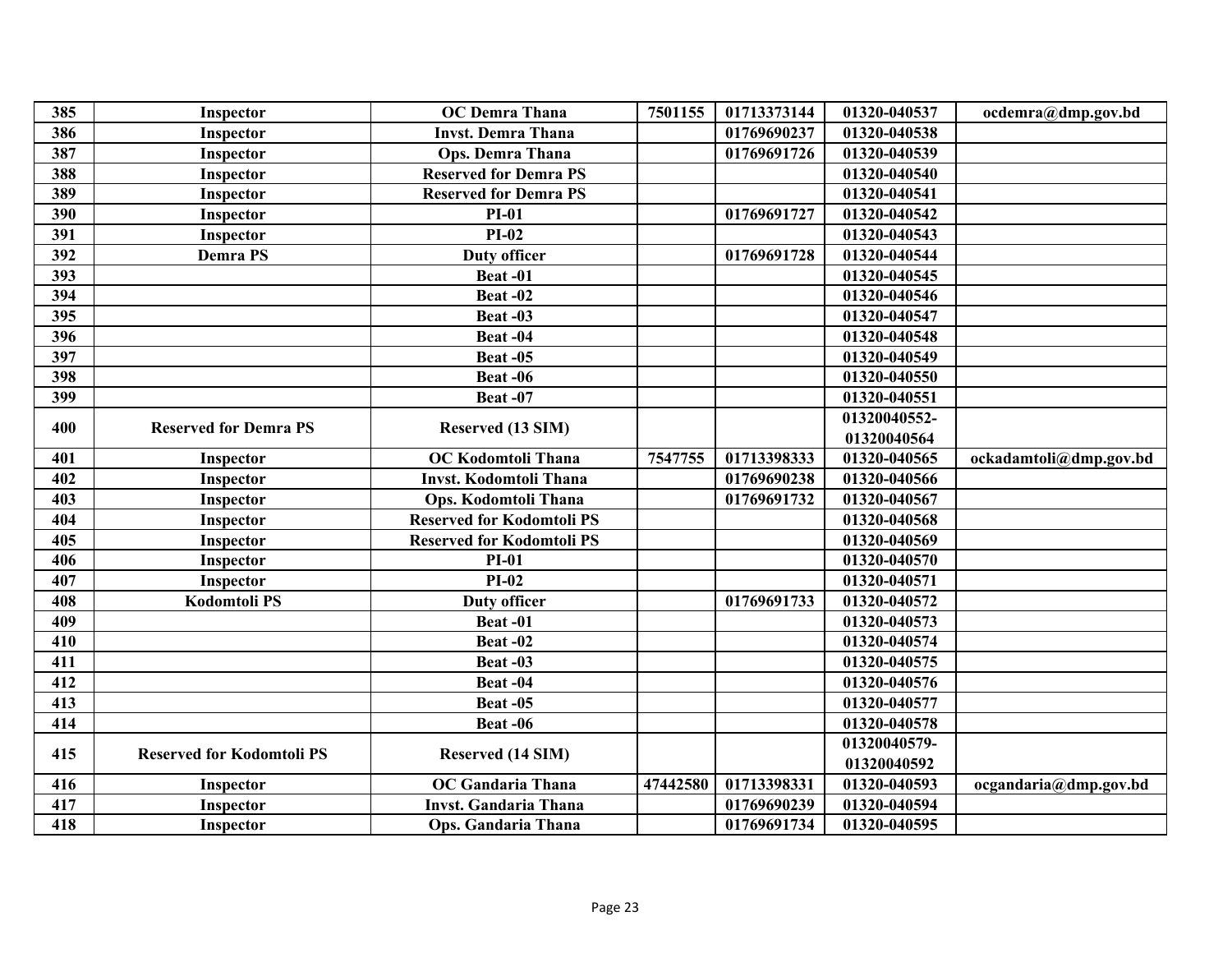| 419 | Inspector                       | <b>Reserved for Gandaria PS</b>          |          |             | 01320-040596 |                      |
|-----|---------------------------------|------------------------------------------|----------|-------------|--------------|----------------------|
| 420 | Inspector                       | <b>Reserved for Gandaria PS</b>          |          |             | 01320-040597 |                      |
| 421 | Inspector                       | $PI-01$                                  |          |             | 01320-040598 |                      |
| 422 | Inspector                       | $PI-02$                                  |          |             | 01320-040599 |                      |
| 423 | <b>Gandaria PS</b>              | <b>Duty officer</b>                      |          | 01769691735 | 01320-040600 |                      |
| 424 |                                 | Beat-01                                  |          |             | 01320-040601 |                      |
| 425 |                                 | Beat-02                                  |          |             | 01320-040602 |                      |
| 426 |                                 | Beat -03                                 |          |             | 01320-040603 |                      |
| 427 |                                 | Beat-04                                  |          |             | 01320-040604 |                      |
| 428 | <b>Reserved for Gandaria PS</b> |                                          |          |             | 01320040605- |                      |
|     |                                 | Reserved (16 SIM)                        |          |             | 01320040620  |                      |
| 429 | Inspector                       | <b>OC Wari Thana</b>                     | 49553377 | 01769058051 | 01320-040621 | ocwari@dmp.gov.bd    |
| 430 | Inspector                       | <b>Invst. Wari Thana</b>                 |          | 01769058052 | 01320-040622 |                      |
| 431 | Inspector                       | Ops. Wari Thana                          |          | 01769691736 | 01320-040623 |                      |
| 432 | Inspector                       | <b>Reserved for Wari PS</b>              |          |             | 01320-040624 |                      |
| 433 | <b>Inspector</b>                | <b>Reserved for Wari PS</b>              |          |             | 01320-040625 |                      |
| 434 | Inspector                       | $PI-01$                                  |          | 01769691737 | 01320-040626 |                      |
| 435 | Inspector                       | $PI-02$                                  |          |             | 01320-040627 |                      |
| 436 | Wari PS                         | <b>Duty officer</b>                      |          | 01769691738 | 01320-040628 |                      |
| 437 |                                 | Beat-01                                  |          |             | 01320-040629 |                      |
| 438 |                                 | Beat-02                                  |          |             | 01320-040630 |                      |
| 439 |                                 | Beat-03                                  |          |             | 01320-040631 |                      |
| 440 |                                 | Beat-04                                  |          |             | 01320-040632 |                      |
| 441 |                                 | Beat-05                                  |          |             | 01320-040633 |                      |
| 442 | <b>Reserved for Wari PS</b>     |                                          |          |             | 01320040634- |                      |
|     |                                 | Reserved (15 SIM)                        |          |             | 01320040648  |                      |
| 443 | <b>Others</b>                   |                                          |          |             | 01320040649- |                      |
|     |                                 | <b>Reserved for Police Box (101 SIM)</b> |          |             | 01320040749  |                      |
| 444 | <b>DC</b>                       | <b>Tejgaon Division</b>                  | 9116824  | 01713373175 | 01320-040750 | dctejgaon@dmp.gov.bd |
| 445 | <b>ADC</b>                      | <b>Mohammadpur Zone</b>                  | 9125306  | 01713373176 | 01320-040751 |                      |
| 446 | <b>ADC</b>                      | <b>Tejgaon Zone</b>                      | 9119915  | 01713373177 | 01320-040752 |                      |
| 447 | <b>ADC</b>                      | <b>Tejgaon Industrial Zone</b>           | 9118266  | 01713398558 | 01320-040753 |                      |
|     |                                 |                                          |          |             | 01320040754- |                      |
| 448 | <b>ADC</b>                      | Reserved (05 SIM)                        |          |             | 01320040758  |                      |
| 449 | AC                              |                                          |          |             | 01320040759- |                      |
|     |                                 | Reserved (05 SIM)                        |          |             | 01320040763  |                      |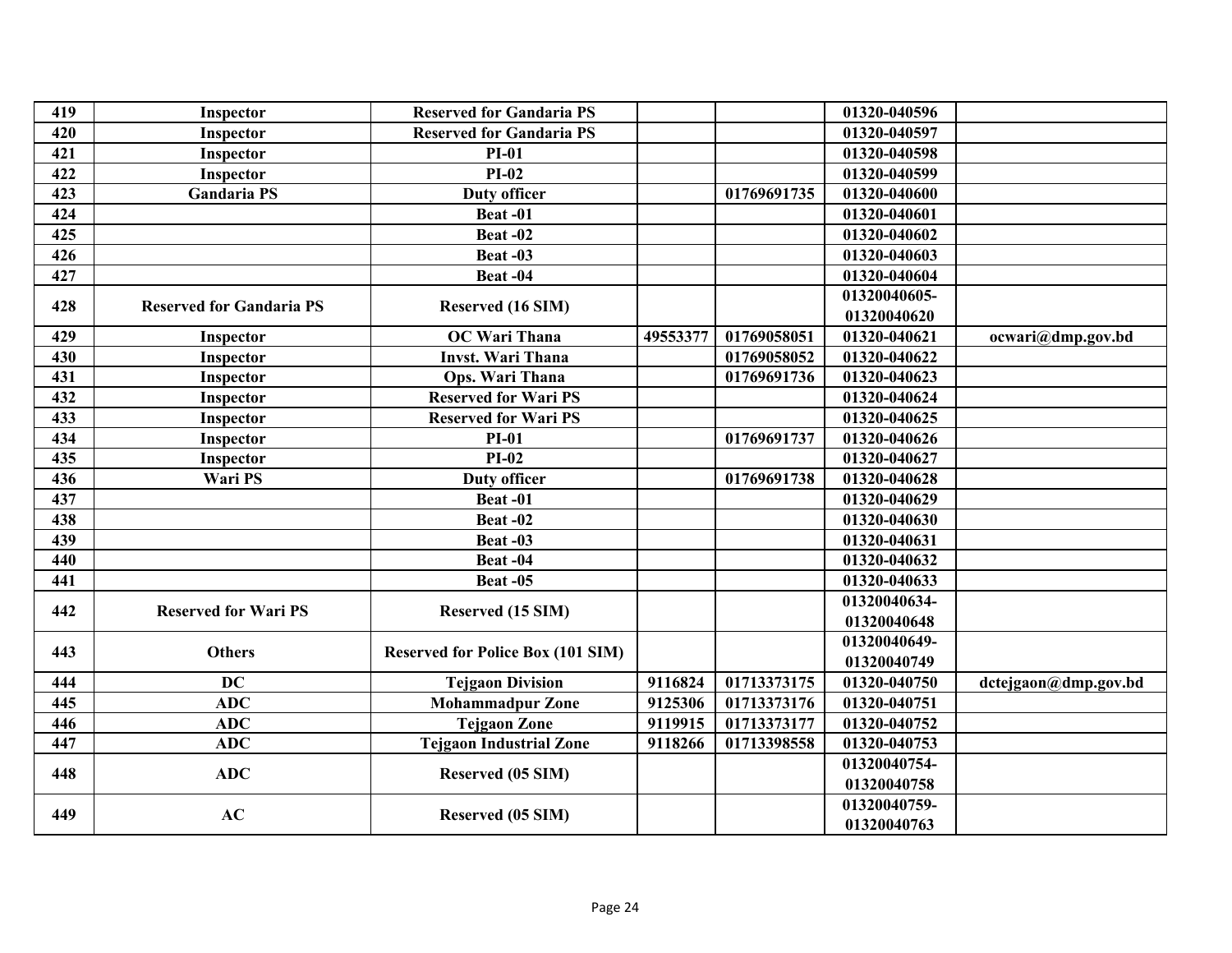| 450 | AC                            | <b>Tejgaon Zone</b>            | 9135424 | 01713373178 | 01320-040764 |                      |
|-----|-------------------------------|--------------------------------|---------|-------------|--------------|----------------------|
| 451 | AC                            | Reserved (02 SIM)              |         |             | 01320040765- |                      |
|     |                               |                                |         |             | 01320040766  |                      |
| 452 | AC                            | <b>Mohammadpur Zone</b>        | 9124134 | 01713398341 | 01320-040767 |                      |
| 453 | AC                            | Reserved (02 SIM)              |         |             | 01320040768- |                      |
|     |                               |                                |         |             | 01320040769  |                      |
| 454 | AC                            | <b>Tejgaon Industrial Zone</b> | 8879288 | 01713398545 | 01320-040770 |                      |
| 455 | AC                            | Reserved (02 SIM)              |         |             | 01320040771- |                      |
|     |                               |                                |         |             | 01320040772  |                      |
| 456 | AC                            | <b>Petrol Tejgaon</b>          | 8143477 | 01713373179 | 01320-040773 |                      |
| 457 | AC                            | <b>Reserved (02 SIM)</b>       |         |             | 01320040774- |                      |
|     |                               |                                |         |             | 01320040775  |                      |
| 458 | AC                            | <b>Petrol Mohammadpur</b>      |         |             | 01320-040776 |                      |
| 459 | AC                            | Reserved (02 SIM)              |         |             | 01320040777- |                      |
|     |                               |                                |         |             | 01320040778  |                      |
| 460 | AC                            | <b>Hatirjheel Thana</b>        |         |             | 01320-040779 |                      |
| 461 | AC                            | Reserved (02 SIM)              |         |             | 01320040780- |                      |
|     |                               |                                |         |             | 01320040781  |                      |
| 462 | <b>Reserved for DC Office</b> | <b>Reserved (20 SIM)</b>       |         |             | 01320040782- |                      |
|     |                               |                                |         |             | 01320040801  |                      |
| 463 | Inspector                     | <b>OC Tejgaon Thana</b>        | 9119467 | 01713373180 | 01320-040802 | octejgaon@dmp.gov.bd |
|     |                               |                                | 9119444 |             |              |                      |
| 464 | Inspector                     | <b>Invst. Tejgaon Thana</b>    |         | 01769690245 | 01320-040803 |                      |
| 465 | Inspector                     | <b>Ops. Tejgaon Thana</b>      |         | 01769691739 | 01320-040804 |                      |
| 466 | Inspector                     | <b>Reserved for Tejgaon PS</b> |         |             | 01320-040805 |                      |
| 467 | Inspector                     | <b>Reserved for Tejgaon PS</b> |         |             | 01320-040806 |                      |
| 468 | Inspector                     | $PI-01$                        |         | 01769691740 | 01320-040807 |                      |
| 469 | Inspector                     | $PI-02$                        |         |             | 01320-040808 |                      |
| 470 | <b>Tejgaon PS</b>             | <b>Duty officer</b>            |         | 01769691741 | 01320-040809 |                      |
| 471 |                               | Beat-01                        |         |             | 01320-040810 |                      |
| 472 |                               | Beat-02                        |         |             | 01320-040811 |                      |
| 473 |                               | Beat -03                       |         |             | 01320-040812 |                      |
| 474 |                               | Beat-04                        |         |             | 01320-040813 |                      |
| 475 |                               | Beat-05                        |         |             | 01320-040814 |                      |
| 476 |                               | Beat -06                       |         |             | 01320-040815 |                      |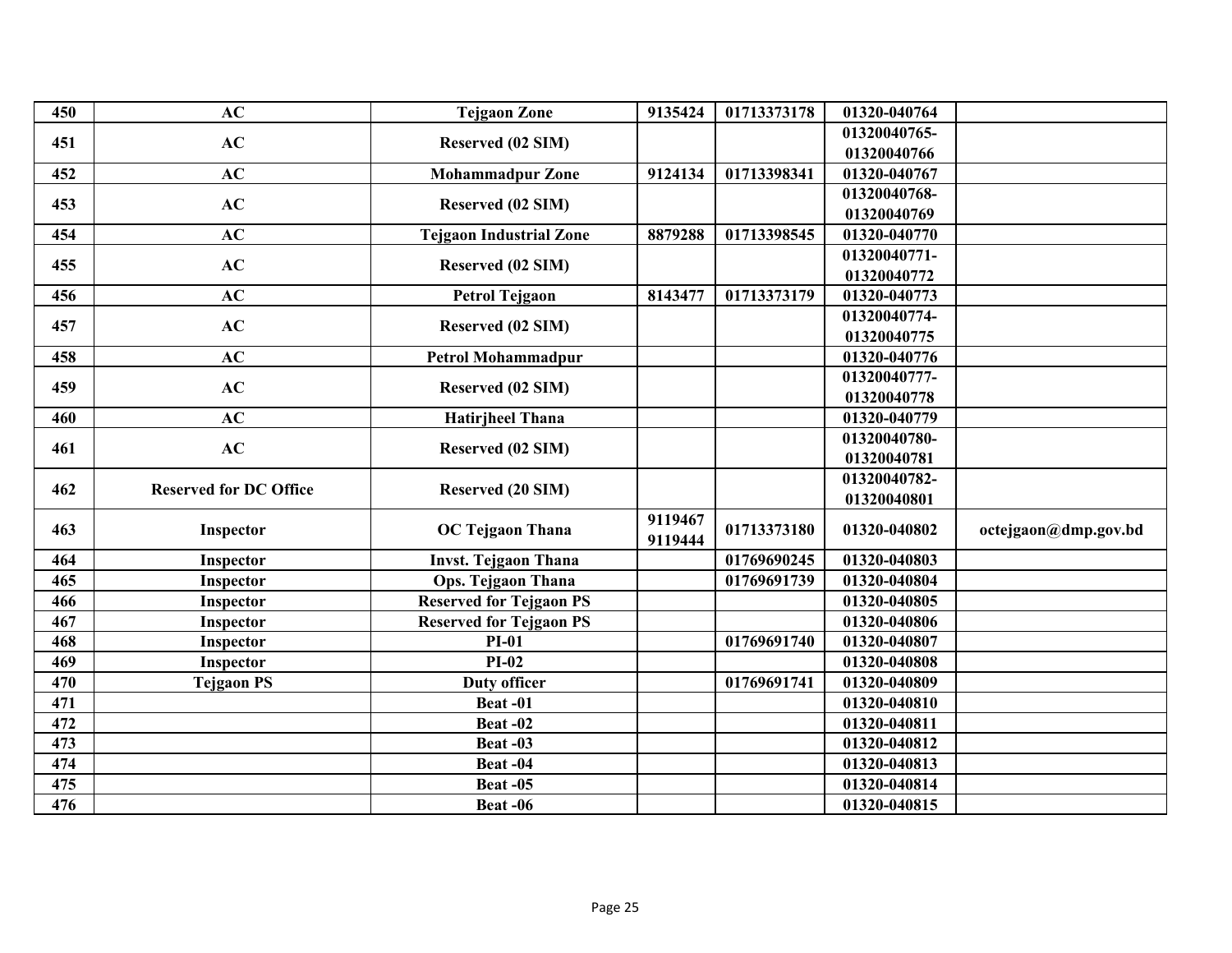| 477 | <b>Reserved for Tejgaon PS</b>            | <b>Reserved (14 SIM)</b>                  |                    |             | 01320040816-<br>01320040829 |                        |
|-----|-------------------------------------------|-------------------------------------------|--------------------|-------------|-----------------------------|------------------------|
| 478 | Inspector                                 | <b>OC Tejgaon Industrial Thana</b>        | 8870309            | 01713373181 | 01320-040830                | octejgaonia@dmp.gov.bd |
| 479 | Inspector                                 | <b>Invst. Tejgaon Industrial Thana</b>    |                    | 01769690246 | 01320-040831                |                        |
| 480 | Inspector                                 | Ops. Tejgaon Industrial Thana             |                    | 01769691742 | 01320-040832                |                        |
| 481 | Inspector                                 | <b>Reserved for Tejgaon Industrial PS</b> |                    |             | 01320-040833                |                        |
| 482 | Inspector                                 | <b>Reserved for Tejgaon Industrial PS</b> |                    |             | 01320-040834                |                        |
| 483 | Inspector                                 | <b>PI-01</b>                              |                    | 01769691743 | 01320-040835                |                        |
| 484 | Inspector                                 | $PI-02$                                   |                    |             | 01320-040836                |                        |
| 485 | <b>Tejgaon Industrial PS</b>              | <b>Duty officer</b>                       |                    | 01769691744 | 01320-040837                |                        |
| 486 |                                           | Beat-01                                   |                    |             | 01320-040838                |                        |
| 487 |                                           | Beat-02                                   |                    |             | 01320-040839                |                        |
| 488 |                                           | Beat-03                                   |                    |             | 01320-040840                |                        |
| 489 |                                           | Beat-04                                   |                    |             | 01320-040841                |                        |
| 490 |                                           | Beat $-0\overline{5}$                     |                    |             | 01320-040842                |                        |
| 491 | <b>Reserved for Tejgaon Industrial PS</b> | Reserved (15 SIM)                         |                    |             | 01320040843-                |                        |
|     |                                           |                                           |                    |             | 01320040857                 |                        |
| 492 | Inspector                                 | <b>OC</b> Mohammadpur Thana               | 9119960<br>9119943 | 01713373182 | 01320-040858                | ocmpur@dmp.gov.bd      |
| 493 | Inspector                                 | <b>Invst. Mohammadpur Thana</b>           |                    | 01769690247 | 01320-040859                |                        |
| 494 | Inspector                                 | <b>Ops. Mohammadpur Thana</b>             |                    | 01769691745 | 01320-040860                |                        |
| 495 | Inspector                                 | <b>Reserved for Mohammadpur PS</b>        |                    |             | 01320-040861                |                        |
| 496 | Inspector                                 | <b>Reserved for Mohammadpur PS</b>        |                    |             | 01320-040862                |                        |
| 497 | Inspector                                 | $PI-01$                                   |                    | 01769691746 | 01320-040863                |                        |
| 498 | Inspector                                 | $PI-02$                                   |                    |             | 01320-040864                |                        |
| 499 | <b>Mohammadpur PS</b>                     | <b>Duty officer</b>                       |                    | 01769691747 | 01320-040865                |                        |
| 500 |                                           | Beat-01                                   |                    |             | 01320-040866                |                        |
| 501 |                                           | Beat-02                                   |                    |             | 01320-040867                |                        |
| 502 |                                           | Beat-03                                   |                    |             | 01320-040868                |                        |
| 503 |                                           | Beat-04                                   |                    |             | 01320-040869                |                        |
| 504 |                                           | Beat-05                                   |                    |             | 01320-040870                |                        |
| 505 |                                           | Beat-06                                   |                    |             | 01320-040871                |                        |
| 506 |                                           | <b>Beat -07</b>                           |                    |             | 01320-040872                |                        |
| 507 | <b>Reserved for Mohammadpur PS</b>        | Reserved (13 SIM)                         |                    |             | 01320040873-<br>01320040885 |                        |
| 508 | Inspector                                 | <b>OC</b> Adabor Thana                    | 9133265            | 01713373183 | 01320-040886                | ocadabor@dmp.gov.bd    |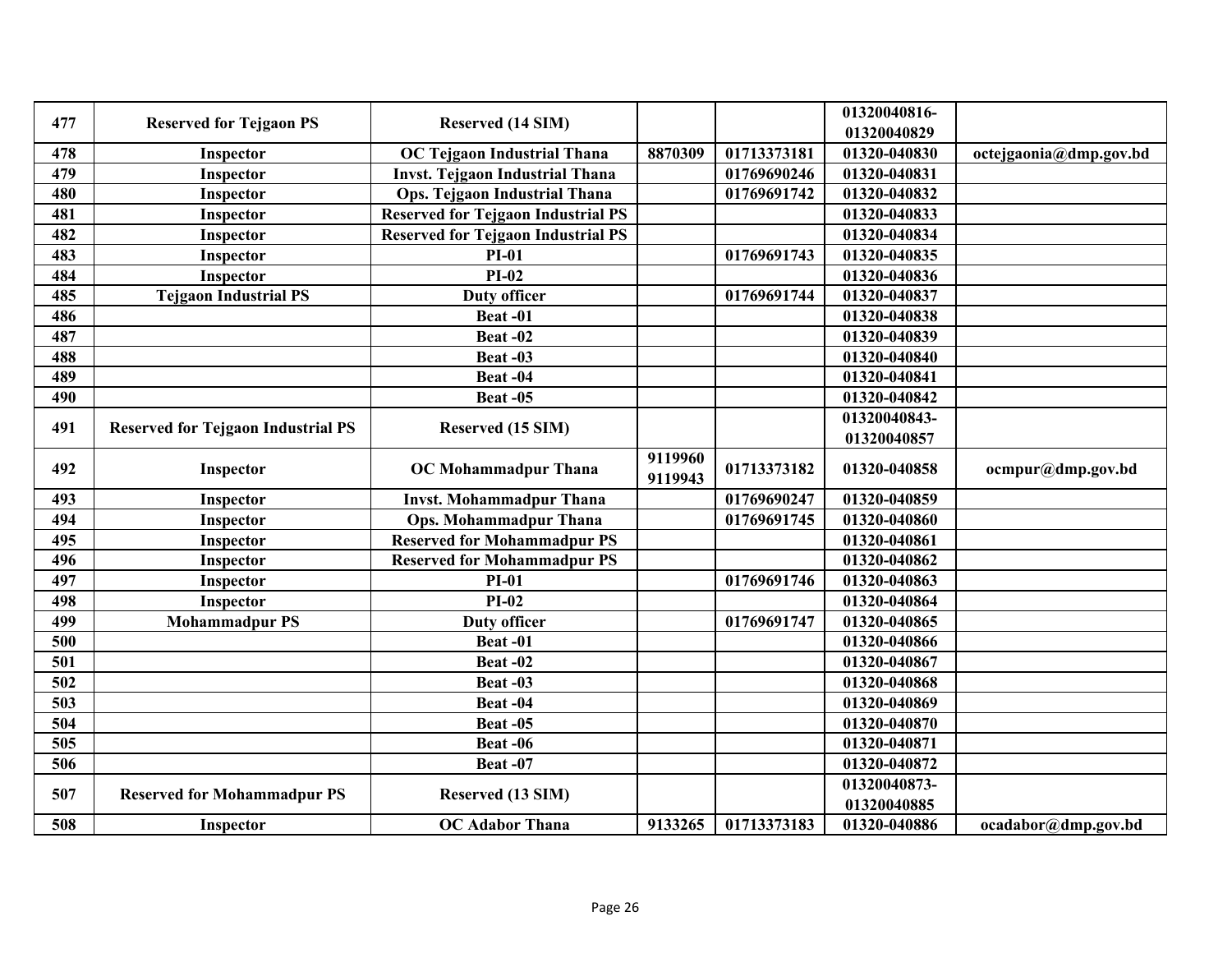| 509 | Inspector                                  | <b>Invst. Adabor Thana</b>                 |          | 01769690248 | 01320-040887 |                              |
|-----|--------------------------------------------|--------------------------------------------|----------|-------------|--------------|------------------------------|
| 510 | Inspector                                  | <b>Ops. Adabor Thana</b>                   |          | 01769691748 | 01320-040888 |                              |
| 511 | Inspector                                  | <b>Reserved for Adabor PS</b>              |          |             | 01320-040889 |                              |
| 512 | Inspector                                  | <b>Reserved for Adabor PS</b>              |          |             | 01320-040890 |                              |
| 513 | Inspector                                  | <b>PI-01</b>                               |          |             | 01320-040891 |                              |
| 514 | Inspector                                  | $PI-02$                                    |          |             | 01320-040892 |                              |
| 515 | <b>Adabor PS</b>                           | <b>Duty officer</b>                        |          | 01769691749 | 01320-040893 |                              |
| 516 |                                            | Beat-01                                    |          |             | 01320-040894 |                              |
| 517 |                                            | Beat-02                                    |          |             | 01320-040895 |                              |
| 518 |                                            | Beat-03                                    |          |             | 01320-040896 |                              |
| 519 |                                            | Beat-04                                    |          |             | 01320-040897 |                              |
| 520 |                                            | Honda Mobile/64                            |          |             | 01320-040898 |                              |
| 521 | <b>Reserved for Adabor PS</b>              |                                            |          |             | 01320040899- |                              |
|     |                                            | Reserved (15 SIM)                          |          |             | 01320040913  |                              |
| 522 | Inspector                                  | OC Sher-E-Bangla Nagar PS                  | 9124154  | 01713398335 | 01320-040914 | ocsherebanglangar@dmp.gov.bd |
| 523 | Inspector                                  | <b>Invst. Sher-E-Bangla Nagar PS</b>       |          | 01769690249 | 01320-040915 |                              |
| 524 | Inspector                                  | <b>Ops. Sher-E-Bangla Nagar PS</b>         |          | 01769691750 | 01320-040916 |                              |
| 525 | Inspector                                  | <b>Reserved for Sher-E-Bangla Nagar PS</b> |          |             | 01320-040917 |                              |
| 526 | Inspector                                  | <b>Reserved for Sher-E-Bangla Nagar PS</b> |          |             | 01320-040918 |                              |
| 527 | Inspector                                  | <b>PI-01</b>                               |          | 01769691751 | 01320-040919 |                              |
| 528 | Inspector                                  | <b>PI-02</b>                               |          |             | 01320-040920 |                              |
| 529 | <b>Sher-E-Bangla Nagar PS</b>              | <b>Duty officer</b>                        |          | 01769691752 | 01320-040921 |                              |
| 530 |                                            | Beat-01                                    |          |             | 01320-040922 |                              |
| 531 |                                            | <b>Beat -02</b>                            |          |             | 01320-040923 |                              |
| 532 |                                            | Beat -03                                   |          |             | 01320-040924 |                              |
| 533 |                                            | Beat-04                                    |          |             | 01320-040925 |                              |
| 534 |                                            | Beat-05                                    |          |             | 01320-040926 |                              |
|     |                                            |                                            |          |             | 01320040927- |                              |
| 535 | <b>Reserved for Sher-E-Bangla Nagar PS</b> | Reserved (15 SIM)                          |          |             | 01320040941  |                              |
| 536 | Inspector                                  | <b>OC</b> Hatirjheel Thana                 | 48321801 | 01769695100 | 01320-040942 | ochatirjheel@dmp.gov.bd      |
| 537 | Inspector                                  | <b>Invst. Hatirjheel Thana</b>             |          | 01769695102 | 01320-040943 |                              |
| 538 | Inspector                                  | <b>Ops. Hatirjheel Thana</b>               |          | 01769695101 | 01320-040944 |                              |
| 539 | Inspector                                  | <b>Reserved for Hatirjheel PS</b>          |          |             | 01320-040945 |                              |
| 540 | Inspector                                  | <b>Reserved for Hatirjheel PS</b>          |          |             | 01320-040946 |                              |
| 541 | Inspector                                  | <b>PI-01</b>                               |          |             | 01320-040947 |                              |
| 542 | Inspector                                  | $PI-02$                                    |          |             | 01320-040948 |                              |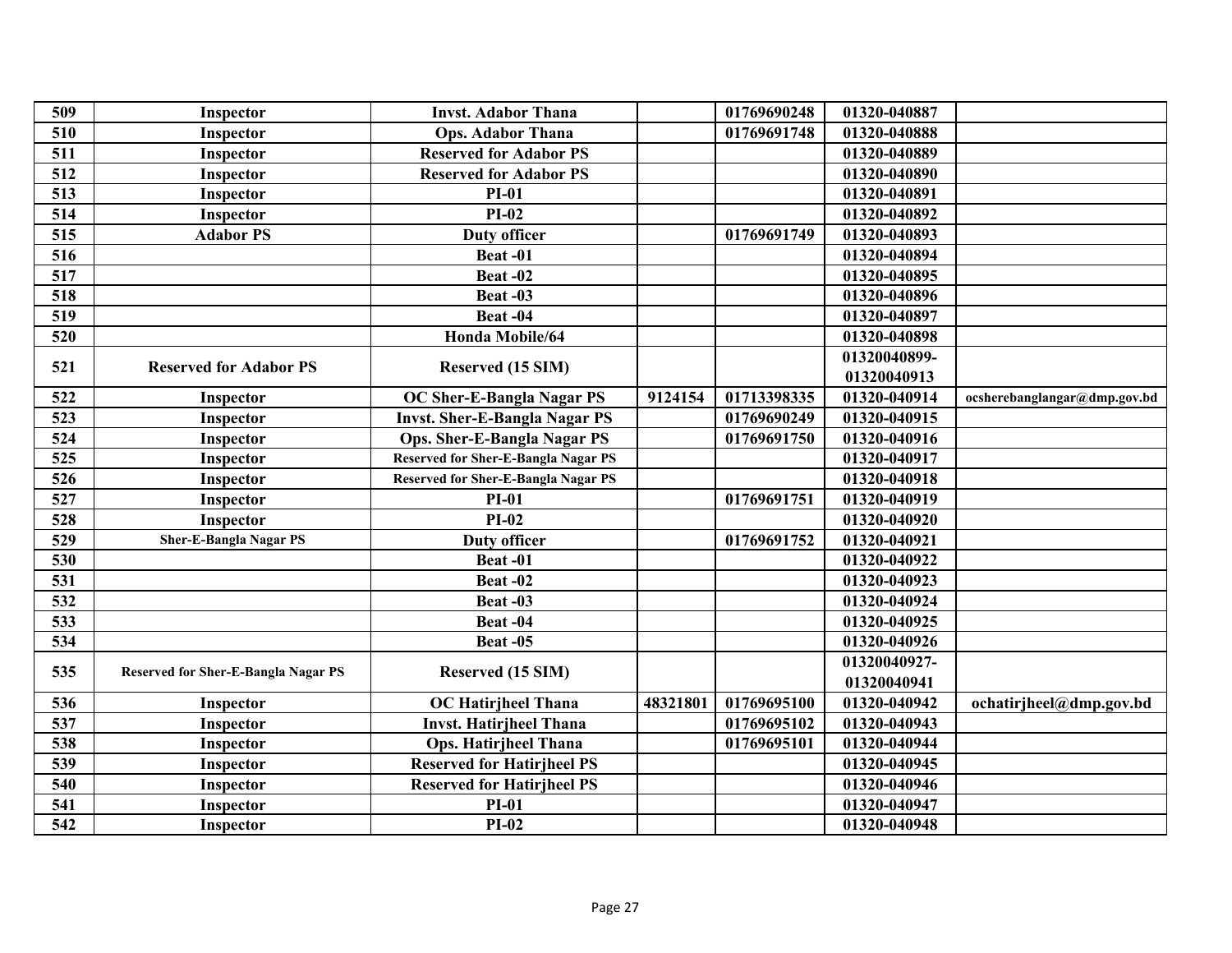|                                          | <b>Duty officer</b>                      | 01769695103 | 01320-040949 |                     |
|------------------------------------------|------------------------------------------|-------------|--------------|---------------------|
| 544                                      | Beat-01                                  |             | 01320-040950 |                     |
| 545                                      | Beat-02                                  |             | 01320-040951 |                     |
| 546                                      | Beat-03                                  |             | 01320-040952 |                     |
| 547                                      | Beat-04                                  |             | 01320-040953 |                     |
| 548                                      | Beat-05                                  |             | 01320-040954 |                     |
| 549                                      | Beat-06                                  |             | 01320-040955 |                     |
|                                          |                                          |             | 01320040956- |                     |
| 550<br><b>Reserved for Hatirjheel PS</b> | Reserved (14 SIM)                        |             | 01320040969  |                     |
|                                          |                                          |             | 01320040970- |                     |
| <b>Others</b><br>551                     | <b>Reserved for Police Box (100 SIM)</b> |             | 01320041069  |                     |
| 552<br><b>DC</b>                         | 55075013<br><b>Mirpur Division</b>       | 01713373184 | 01320-041070 | dcmirpur@dmp.gov.bd |
| 553<br><b>ADC</b>                        | <b>Darussalam Zone</b><br>55075010       | 01713398489 | 01320-041071 |                     |
| 554<br><b>ADC</b>                        | 55075012<br><b>Mirpur Zone</b>           | 01713373186 | 01320-041072 |                     |
| <b>ADC</b><br>555                        | Pallabi Zone<br>55075014                 | 01713373185 | 01320-041073 |                     |
|                                          |                                          |             | 01320041074- |                     |
| <b>ADC</b><br>556                        | Reserved (05 SIM)                        |             | 01320041078  |                     |
|                                          |                                          |             | 01320041079- |                     |
| AC<br>557                                | Reserved (05 SIM)                        |             | 01320041083  |                     |
| AC<br>558                                | 9001004<br><b>Mirpur Zone</b>            | 01713373187 | 01320-041084 |                     |
|                                          |                                          |             | 01320041085- |                     |
| AC<br>559                                | Reserved (02 SIM)                        |             | 01320041086  |                     |
| AC<br>560                                | <b>Darussalam Zone</b><br>58050401       | 01713398490 | 01320-041087 |                     |
|                                          |                                          |             | 01320041088- |                     |
| AC<br>561                                | Reserved (02 SIM)                        |             | 01320041089  |                     |
| AC<br>562                                | Pallabi Zone<br>9032577                  | 01713398562 | 01320-041090 |                     |
|                                          |                                          |             | 01320041091- |                     |
| AC<br>563                                | Reserved (02 SIM)                        |             | 01320041092  |                     |
| AC<br>564                                | 9030012<br><b>Petrol Mirpur</b>          | 01713373188 | 01320-041093 |                     |
|                                          |                                          |             | 01320041094- |                     |
| AC<br>565                                | Reserved (02 SIM)                        |             | 01320041095  |                     |
| AC<br>566                                | <b>Petrol Pallabi</b>                    | 01713398541 | 01320-041096 |                     |
|                                          |                                          |             | 01320041097- |                     |
| AC<br>567                                | Reserved (02 SIM)                        |             | 01320041098  |                     |
| 568<br>AC                                | <b>Mirpur Model Thana</b>                | 01713398551 | 01320-041099 |                     |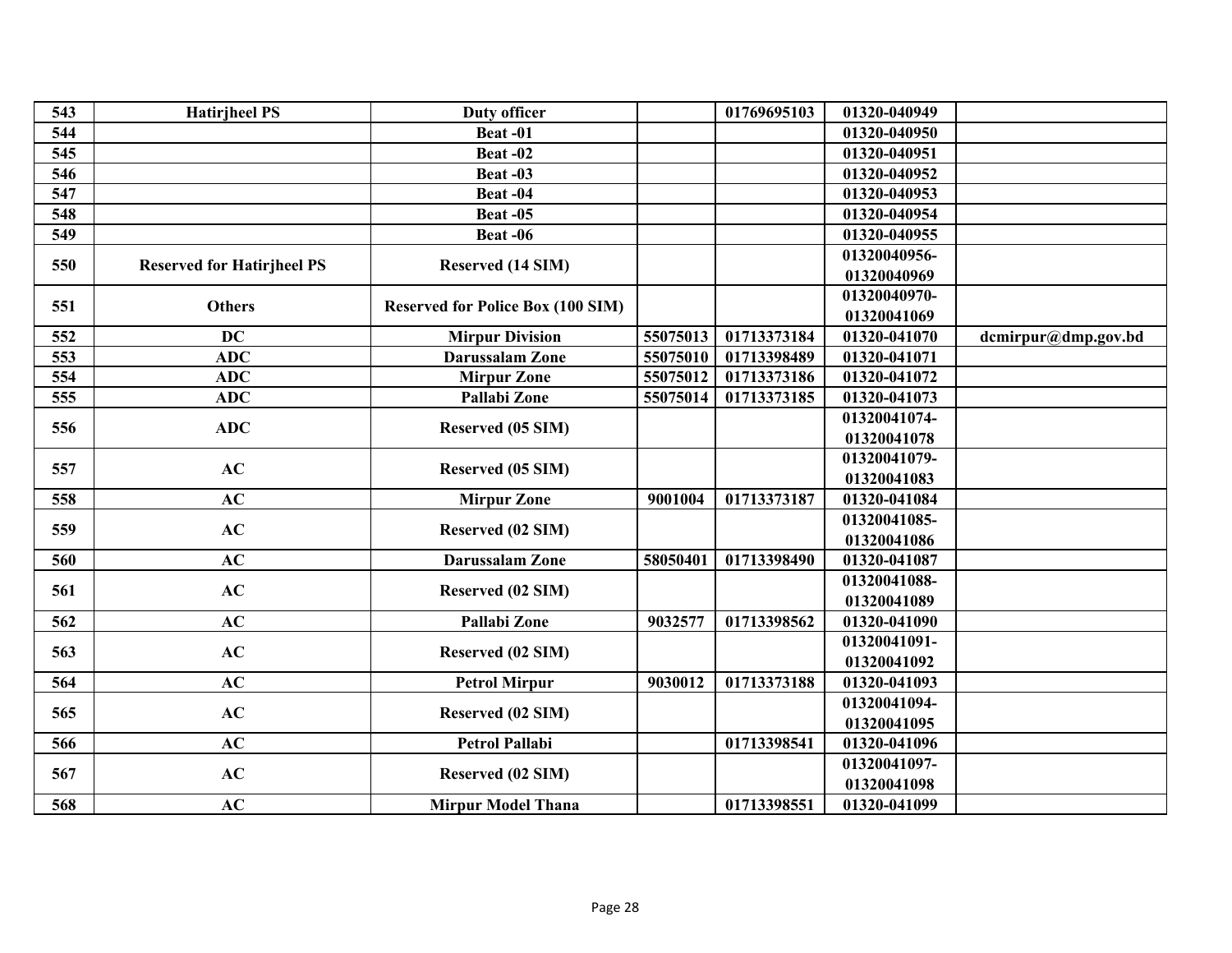| 569 | AC                                  | Reserved (02 SIM)                   |                    |             | 01320041100-                |                      |
|-----|-------------------------------------|-------------------------------------|--------------------|-------------|-----------------------------|----------------------|
|     |                                     |                                     |                    |             | 01320041101                 |                      |
| 570 | <b>Reserved for DC Office</b>       | <b>Reserved (20 SIM)</b>            |                    |             | 01320041102-                |                      |
|     |                                     |                                     |                    |             | 01320041121                 |                      |
| 571 | Inspector                           | <b>OC Mirpur Model Thana</b>        | 9001000<br>9001001 | 01713373189 | 01320-041122                | ocmirpur@dmp.gov.bd  |
| 572 | Inspector                           | <b>Invst. Mirpur Model Thana</b>    |                    | 01769690250 | 01320-041123                |                      |
| 573 | Inspector                           | <b>Ops. Mirpur Model Thana</b>      |                    | 01769691365 | $\overline{01}320 - 041124$ |                      |
| 574 | Inspector                           | <b>Reserved for Mirpur Model PS</b> |                    |             | 01320-041125                |                      |
| 575 | Inspector                           | <b>Reserved for Mirpur Model PS</b> |                    |             | 01320-041126                |                      |
| 576 | Inspector                           | <b>PI-01</b>                        |                    | 01769691753 | 01320-041127                |                      |
| 577 | Inspector                           | $PI-02$                             |                    |             | 01320-041128                |                      |
| 578 | <b>Mirpur Model PS</b>              | <b>Duty officer</b>                 |                    | 01769691366 | 01320-041129                |                      |
| 579 |                                     | Beat-01                             |                    |             | 01320-041130                |                      |
| 580 |                                     | <b>Beat -02</b>                     |                    |             | 01320-041131                |                      |
| 581 |                                     | Beat -03                            |                    |             | 01320-041132                |                      |
| 582 |                                     | Beat-04                             |                    |             | 01320-041133                |                      |
| 583 |                                     | Beat-05                             |                    |             | 01320-041134                |                      |
| 584 |                                     | Beat -06                            |                    |             | 01320-041135                |                      |
| 585 |                                     | <b>Beat -07</b>                     |                    |             | 01320-041136                |                      |
|     |                                     |                                     |                    |             | 01320041137-                |                      |
| 586 | <b>Reserved for Mirpur Model PS</b> | Reserved (13 SIM)                   |                    |             | 01320041149                 |                      |
| 587 | Inspector                           | OC Sha-ali Thana                    | 9002777            | 01713373192 | 01320-041150                | ocshahali@dmp.gov.bd |
| 588 | Inspector                           | <b>Invst. Sha-ali Thana</b>         |                    | 01769690251 | 01320-041151                |                      |
| 589 | Inspector                           | Ops. Sha-ali Thana                  |                    | 01769691756 | 01320-041152                |                      |
| 590 | Inspector                           | <b>Reserved for Sha-ali PS</b>      |                    |             | 01320-041153                |                      |
| 591 | Inspector                           | <b>Reserved for Sha-ali PS</b>      |                    |             | 01320-041154                |                      |
| 592 | Inspector                           | $PI-01$                             |                    |             | 01320-041155                |                      |
| 593 | Inspector                           | $PI-02$                             |                    |             | 01320-041156                |                      |
| 594 | Sha-ali PS                          | <b>Duty officer</b>                 |                    | 01769691757 | 01320-041157                |                      |
| 595 |                                     | Beat-01                             |                    |             | 01320-041158                |                      |
| 596 |                                     | Beat-02                             |                    |             | 01320-041159                |                      |
| 597 |                                     | Beat -03                            |                    |             | 01320-041160                |                      |
| 598 |                                     | Beat-04                             |                    |             | 01320-041161                |                      |
| 599 |                                     | Beat-05                             |                    |             | 01320-041162                |                      |
| 600 |                                     | Beat -06                            |                    |             | 01320-041163                |                      |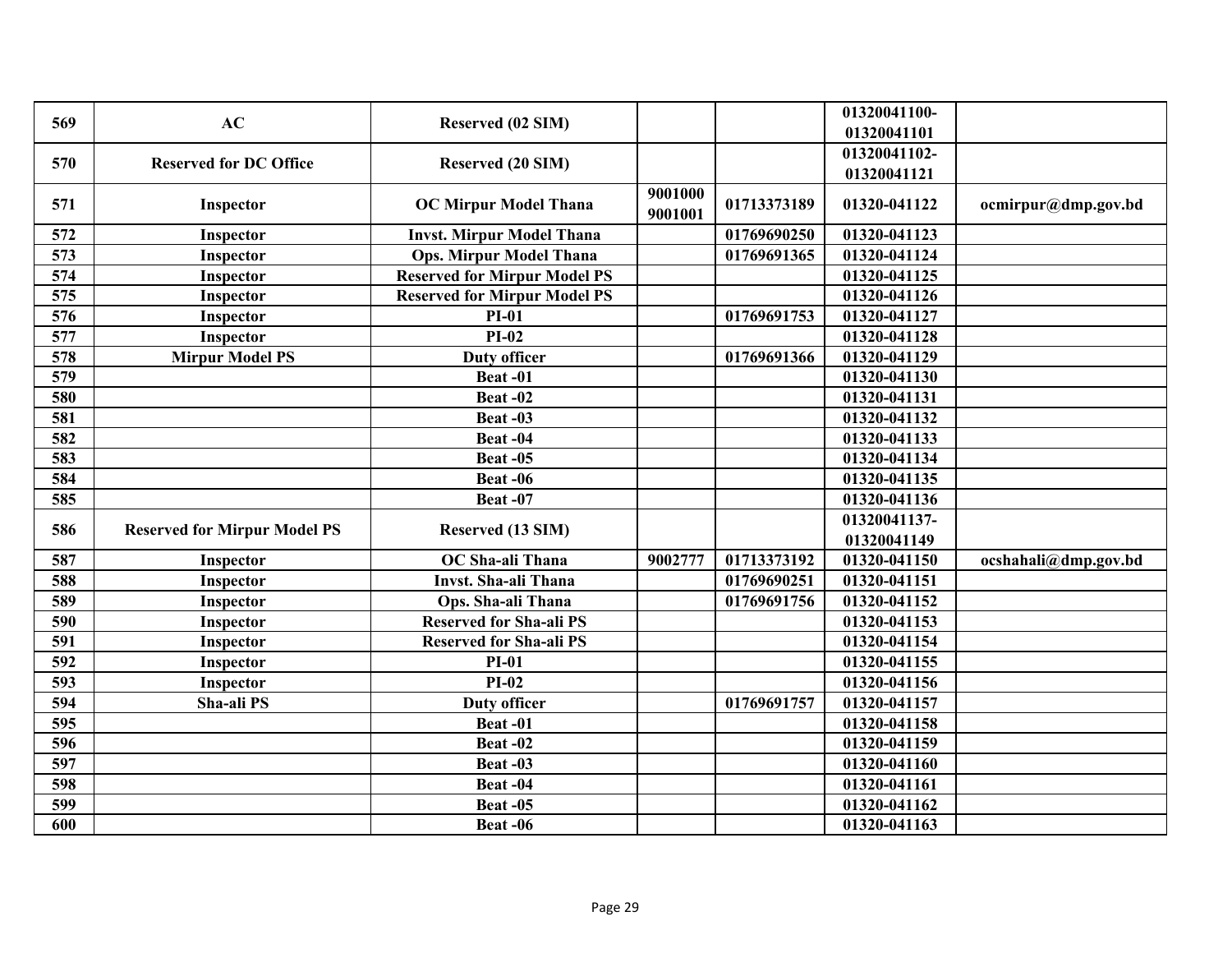| 601 |                                | Beat-07                        |         |             | 01320-041164 |                      |
|-----|--------------------------------|--------------------------------|---------|-------------|--------------|----------------------|
| 602 |                                | Beat -08                       |         |             | 01320-041165 |                      |
|     |                                |                                |         |             | 01320041166- |                      |
| 603 | <b>Reserved for Sha-ali PS</b> | Reserved (12 SIM)              |         |             | 01320041177  |                      |
| 604 | Inspector                      | <b>OC Pallabi Thana</b>        | 9015922 | 01713373190 | 01320-041178 | ocpallabi@dmp.gov.bd |
| 605 | Inspector                      | <b>Invst. Pallabi Thana</b>    |         | 01769690252 | 01320-041179 |                      |
| 606 | Inspector                      | Ops. Pallabi Thana             |         | 01769691765 | 01320-041180 |                      |
| 607 | Inspector                      | <b>Reserved for Pallabi PS</b> |         |             | 01320-041181 |                      |
| 608 | Inspector                      | <b>Reserved for Pallabi PS</b> |         |             | 01320-041182 |                      |
| 609 | Inspector                      | $PI-01$                        |         | 01769691766 | 01320-041183 |                      |
| 610 | Inspector                      | $PI-02$                        |         |             | 01320-041184 |                      |
| 611 | Pallabi PS                     | <b>Duty officer</b>            |         | 01769691767 | 01320-041185 |                      |
| 612 |                                | Beat-01                        |         |             | 01320-041186 |                      |
| 613 |                                | Beat-02                        |         |             | 01320-041187 |                      |
| 614 |                                | Beat-03                        |         |             | 01320-041188 |                      |
| 615 |                                | Beat-04                        |         |             | 01320-041189 |                      |
| 616 |                                | Beat-05                        |         |             | 01320-041190 |                      |
| 617 |                                | Beat -06                       |         |             | 01320-041191 |                      |
| 618 |                                | Beat-07                        |         |             | 01320-041192 |                      |
| 619 | <b>Reserved for Pallabi PS</b> |                                |         |             | 01320041193- |                      |
|     |                                | Reserved (13 SIM)              |         |             | 01320041205  |                      |
| 620 | Inspector                      | <b>OC Kafrul Thana</b>         | 9001061 | 01713373191 | 01320-041206 | ockafrul@dmp.gov.bd  |
| 621 | Inspector                      | <b>Invst. Kafrul Thana</b>     |         | 01769690253 | 01320-041207 |                      |
| 622 | Inspector                      | Ops. Kafrul Thana              |         | 01769691768 | 01320-041208 |                      |
| 623 | Inspector                      | <b>Reserved for Kafrul PS</b>  |         |             | 01320-041209 |                      |
| 624 | Inspector                      | <b>Reserved for Kafrul PS</b>  |         |             | 01320-041210 |                      |
| 625 | Inspector                      | <b>PI-01</b>                   |         | 01769691769 | 01320-041211 |                      |
| 626 | Inspector                      | $PI-02$                        |         |             | 01320-041212 |                      |
| 627 | <b>Kafrul PS</b>               | <b>Duty officer</b>            |         | 01769691770 | 01320-041213 |                      |
| 628 |                                | Beat-01                        |         |             | 01320-041214 |                      |
| 629 |                                | Beat-02                        |         |             | 01320-041215 |                      |
| 630 |                                | Beat -03                       |         |             | 01320-041216 |                      |
| 631 |                                | Beat-04                        |         |             | 01320-041217 |                      |
| 632 |                                | Beat -05                       |         |             | 01320-041218 |                      |
| 633 |                                | Beat -06                       |         |             | 01320-041219 |                      |
| 634 |                                | Beat-07                        |         |             | 01320-041220 |                      |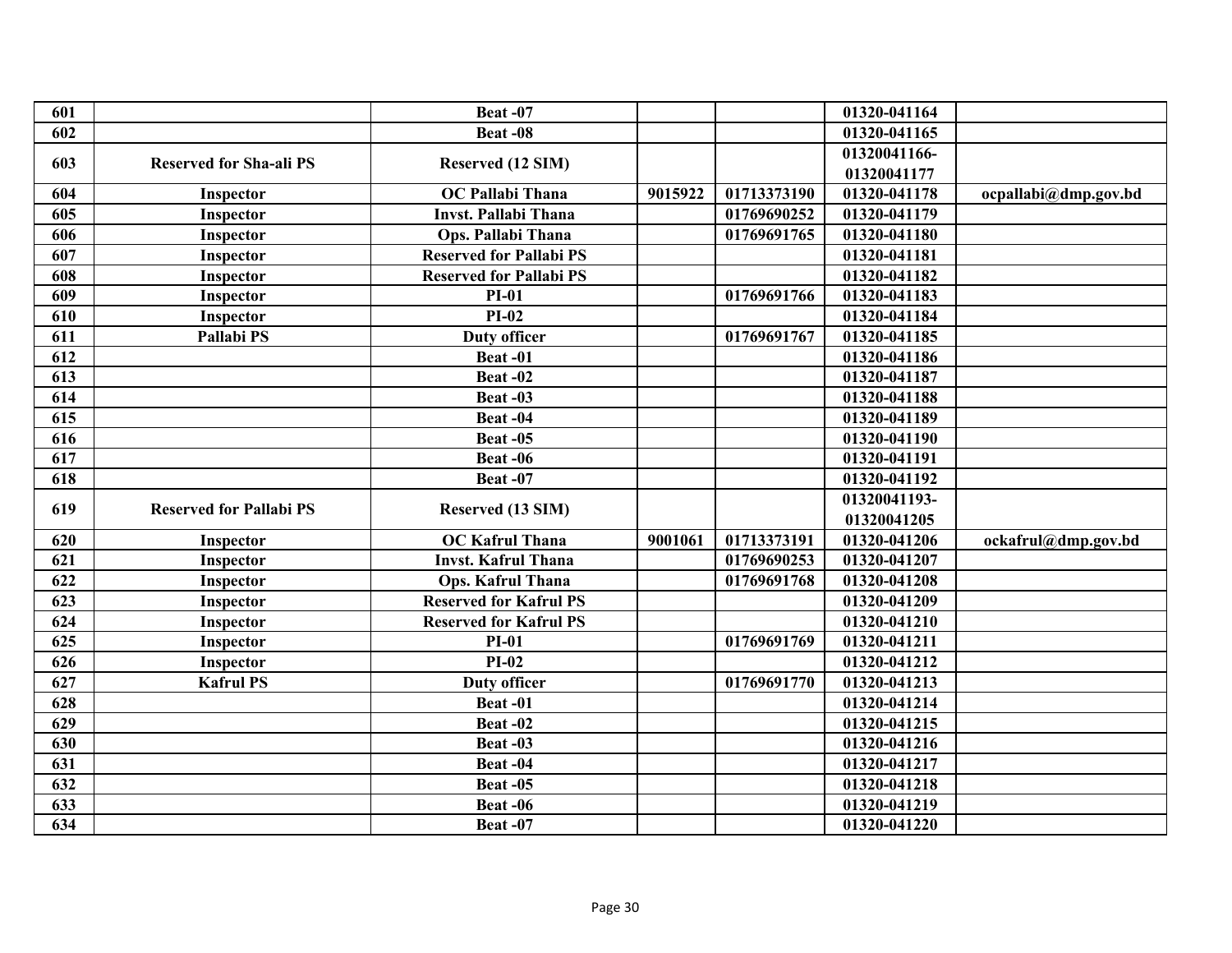| 635 |                                  | Beat-08                           |         |             | 01320-041221 |                       |
|-----|----------------------------------|-----------------------------------|---------|-------------|--------------|-----------------------|
| 636 | <b>Reserved for Kafrul PS</b>    |                                   |         |             | 01320041222- |                       |
|     |                                  | Reserved (12 SIM)                 |         |             | 01320041233  |                       |
| 637 | Inspector                        | <b>OC Rupnagar Thana</b>          | 9002177 | 01769058059 | 01320-041234 | ocrupnagar@dmp.gov.bd |
| 638 | Inspector                        | <b>Invst. Rupnagar Thana</b>      |         | 01769058060 | 01320-041235 |                       |
| 639 | Inspector                        | <b>Ops. Rupnagar Thana</b>        |         | 01769691775 | 01320-041236 |                       |
| 640 | Inspector                        | <b>Reserved for Rupnagar PS</b>   |         |             | 01320-041237 |                       |
| 641 | Inspector                        | <b>Reserved for Rupnagar PS</b>   |         |             | 01320-041238 |                       |
| 642 | Inspector                        | <b>PI-01</b>                      |         |             | 01320-041239 |                       |
| 643 | Inspector                        | $PI-02$                           |         |             | 01320-041240 |                       |
| 644 | <b>Rupnagar PS</b>               | <b>Duty officer</b>               |         | 01769691776 | 01320-041241 |                       |
| 645 |                                  | Beat-01                           |         |             | 01320-041242 |                       |
| 646 |                                  | <b>Beat -02</b>                   |         |             | 01320-041243 |                       |
| 647 |                                  | Beat-03                           |         |             | 01320-041244 |                       |
| 648 |                                  | Beat-04                           |         |             | 01320-041245 |                       |
| 649 |                                  | Beat-05                           |         |             | 01320-041246 |                       |
| 650 |                                  |                                   |         |             | 01320041247- |                       |
|     | <b>Reserved for Rupnagar PS</b>  | Reserved (15 SIM)                 |         |             | 01320041261  |                       |
| 651 | Inspector                        | <b>OC Vashantek Thana</b>         | 8713023 | 01769058057 | 01320-041262 | ocvasantek@dmp.gov.bd |
| 652 | Inspector                        | <b>Invst. Vashantek Thana</b>     |         | 01769058058 | 01320-041263 |                       |
| 653 | Inspector                        | <b>Ops. Vashantek Thana</b>       |         | 01769690777 | 01320-041264 |                       |
| 654 | Inspector                        | <b>Reserved for Vashantek PS</b>  |         |             | 01320-041265 |                       |
| 655 | Inspector                        | <b>Reserved for Vashantek PS</b>  |         |             | 01320-041266 |                       |
| 656 | Inspector                        | <b>PI-01</b>                      |         |             | 01320-041267 |                       |
| 657 | Inspector                        | $PI-02$                           |         |             | 01320-041268 |                       |
| 658 | <b>Vashantek PS</b>              | <b>Duty officer</b>               |         | 01769690778 | 01320-041269 |                       |
| 659 |                                  | Beat-01                           |         |             | 01320-041270 |                       |
| 660 |                                  | Beat-02                           |         |             | 01320-041271 |                       |
| 661 |                                  | Beat-03                           |         |             | 01320-041272 |                       |
| 662 |                                  | Beat-04                           |         |             | 01320-041273 |                       |
| 663 | <b>Reserved for Vashantek PS</b> | Reserved (16 SIM)                 |         |             | 01320041274- |                       |
|     |                                  |                                   |         |             | 01320041289  |                       |
| 664 | Inspector                        | <b>OC Darussalam Thana</b>        | 8032333 | 01713398334 | 01320-041290 | ocdsalam@dmp.gov.bd   |
| 665 | Inspector                        | <b>Invst. Darussalam Thana</b>    |         | 01769690254 | 01320-041291 |                       |
| 666 | Inspector                        | <b>Ops. Darussalam Thana</b>      |         | 01769691780 | 01320-041292 |                       |
| 667 | Inspector                        | <b>Reserved for Darussalam PS</b> |         |             | 01320-041293 |                       |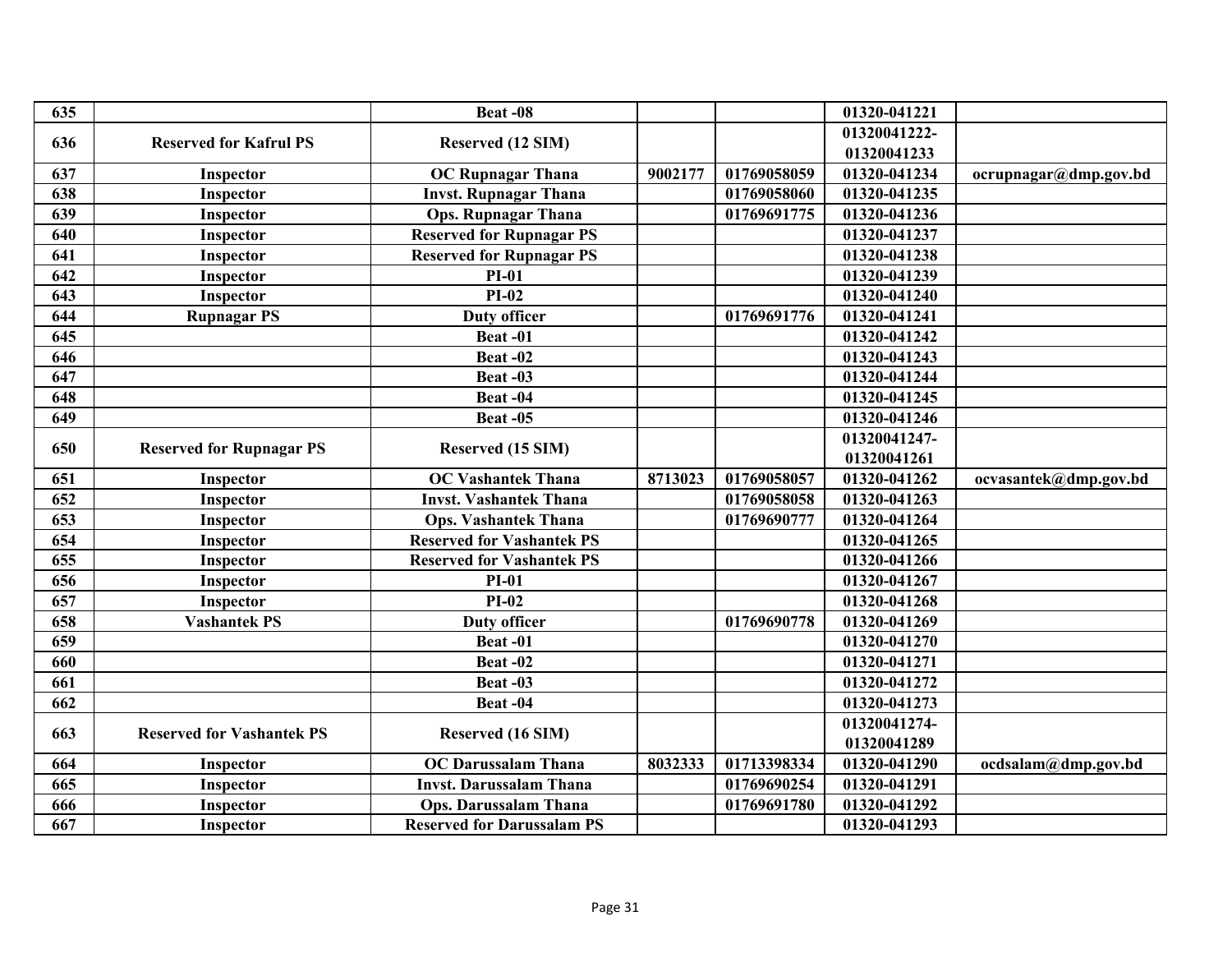| 668 | Inspector                         | <b>Reserved for Darussalam PS</b>        |          |             | 01320-041294 |                      |
|-----|-----------------------------------|------------------------------------------|----------|-------------|--------------|----------------------|
| 669 | Inspector                         | <b>PI-01</b>                             |          | 01769691781 | 01320-041295 |                      |
| 670 | Inspector                         | $PI-02$                                  |          |             | 01320-041296 |                      |
| 671 | <b>Darussalam PS</b>              | <b>Duty officer</b>                      |          | 01769691782 | 01320-041297 |                      |
| 672 |                                   | Beat-01                                  |          |             | 01320-041298 |                      |
| 673 |                                   | Beat-02                                  |          |             | 01320-041299 |                      |
| 674 |                                   | Beat-03                                  |          |             | 01320-041300 |                      |
| 675 |                                   | Beat-04                                  |          |             | 01320-041301 |                      |
| 676 |                                   | Beat-05                                  |          |             | 01320-041302 |                      |
| 677 |                                   | Beat -06                                 |          |             | 01320-041303 |                      |
|     |                                   |                                          |          |             | 01320041304- |                      |
| 678 | <b>Reserved for Darussalam PS</b> | Reserved (14 SIM)                        |          |             | 01320041317  |                      |
|     |                                   |                                          |          |             | 01320041318- |                      |
| 679 | <b>Others</b>                     | <b>Reserved for Police Box (102 SIM)</b> |          |             | 01320041419  |                      |
| 680 | <b>DC</b>                         | <b>Gulshan Division</b>                  | 9880072  | 01713373166 | 01320-041420 | dcgulshan@dmp.gov.bd |
| 681 | <b>ADC</b>                        | <b>Gulshan Zone</b>                      | 9880211  | 01713373167 | 01320-041421 |                      |
| 682 | <b>ADC</b>                        | <b>Cantonment Zone</b>                   |          | 01713373168 | 01320-041422 |                      |
| 683 | <b>ADC</b>                        | <b>Badda Zone</b>                        | 8836675  | 01713398575 | 01320-041423 |                      |
|     | <b>ADC</b>                        |                                          |          |             | 01320041424- |                      |
| 684 |                                   | Reserved (05 SIM)                        |          |             | 01320041428  |                      |
| 685 | AC                                |                                          |          |             | 01320041429- |                      |
|     |                                   | Reserved (05 SIM)                        |          |             | 01320041433  |                      |
| 686 | AC                                | <b>Gulshan Zone</b>                      | 8836040  | 01713373169 | 01320-041434 |                      |
| 687 | AC                                | Reserved (02 SIM)                        |          |             | 01320041435- |                      |
|     |                                   |                                          |          |             | 01320041436  |                      |
| 688 | AC                                | <b>Cantonment Zone</b>                   | 8711624  | 01713398342 | 01320-041437 |                      |
| 689 | AC                                | Reserved (02 SIM)                        |          |             | 01320041438- |                      |
|     |                                   |                                          |          |             | 01320041439  |                      |
| 690 | AC                                | <b>Petrol Gulshan</b>                    | 9893935  | 01713373170 | 01320-041440 |                      |
| 691 | AC                                |                                          |          |             | 01320041441- |                      |
|     |                                   | Reserved (02 SIM)                        |          |             | 01320041442  |                      |
| 692 | AC                                | <b>Badda Zone</b>                        | 48810747 | 01713398577 | 01320-041443 |                      |
| 693 | AC                                | Reserved (02 SIM)                        |          |             | 01320041444- |                      |
|     |                                   |                                          |          |             | 01320041445  |                      |
| 694 | AC                                | <b>Petrol Cantonment</b>                 |          | 01713398542 | 01320-041446 |                      |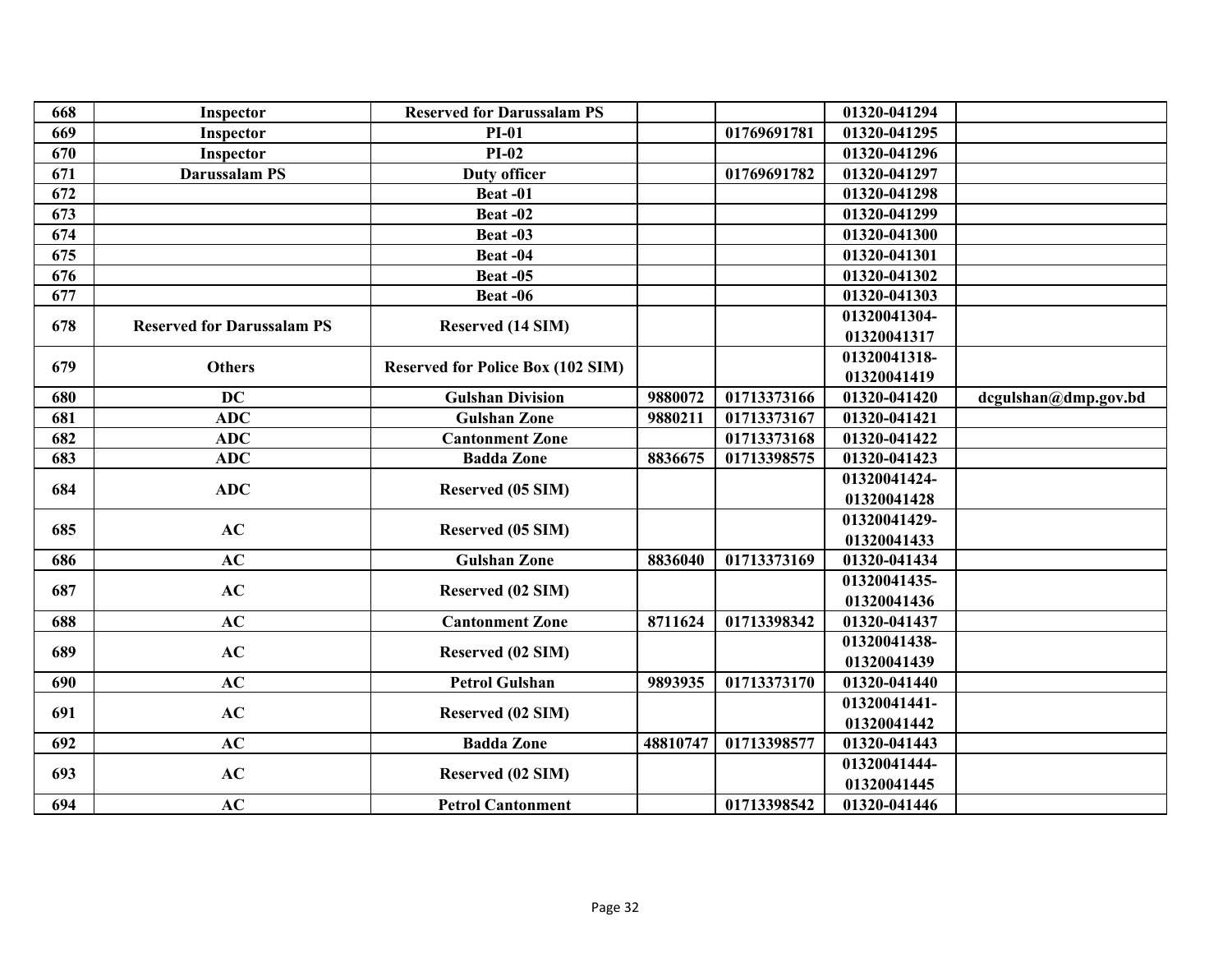| 695 | AC                             | Reserved (02 SIM)              |                    |             | 01320041447- |                      |
|-----|--------------------------------|--------------------------------|--------------------|-------------|--------------|----------------------|
|     |                                |                                |                    |             | 01320041448  |                      |
| 696 | AC                             | <b>Gulshan Thana</b>           |                    | 01713398550 | 01320-041449 |                      |
| 697 | AC                             | Reserved (02 SIM)              |                    |             | 01320041450- |                      |
|     |                                |                                |                    |             | 01320041451  |                      |
| 698 | <b>Reserved for DC Office</b>  | Reserved (20 SIM)              |                    |             | 01320041452- |                      |
|     |                                |                                |                    |             | 01320041471  |                      |
| 699 | Inspector                      | <b>OC Gulshan Thana</b>        | 9895826<br>8833638 | 01713373171 | 01320-041472 | ocgulshan@dmp.gov.bd |
| 700 | Inspector                      | <b>Invst. Gulshan Thana</b>    |                    | 01769690255 | 01320-041473 |                      |
| 701 | Inspector                      | <b>Ops. Gulshan Thana</b>      |                    | 01769691783 | 01320-041474 |                      |
| 702 | Inspector                      | <b>Reserved for Gulshan PS</b> |                    |             | 01320-041475 |                      |
| 703 | Inspector                      | <b>Reserved for Gulshan PS</b> |                    |             | 01320-041476 |                      |
| 704 | Inspector                      | <b>PI-01</b>                   |                    | 01713398578 | 01320-041477 |                      |
| 705 | Inspector                      | $PI-02$                        |                    |             | 01320-041478 |                      |
| 706 | <b>Gulshan PS</b>              | <b>Duty officer</b>            |                    | 01769691784 | 01320-041479 |                      |
| 707 |                                | Beat-01                        |                    |             | 01320-041480 |                      |
| 708 |                                | Beat-02                        |                    |             | 01320-041481 |                      |
| 709 |                                | Beat -03                       |                    |             | 01320-041482 |                      |
| 710 |                                | Beat-04                        |                    |             | 01320-041483 |                      |
| 711 |                                | Beat-05                        |                    |             | 01320-041484 |                      |
| 712 |                                | Beat -06                       |                    |             | 01320-041485 |                      |
| 713 |                                | Beat-07                        |                    |             | 01320-041486 |                      |
| 714 |                                | Beat-08                        |                    |             | 01320-041487 |                      |
| 715 | <b>Reserved for Gulshan PS</b> |                                |                    |             | 01320041488- |                      |
|     |                                | Reserved (12 SIM)              |                    |             | 01320041499  |                      |
| 716 | Inspector                      | <b>OC</b> Badda Thana          | 9882652            | 01713373173 | 01320-041500 | ocbadda@dmp.gov.bd   |
| 717 | Inspector                      | <b>Invst. Badda Thana</b>      |                    | 01769690256 | 01320-041501 |                      |
| 718 | Inspector                      | Ops. Badda Thana               |                    | 01769691786 | 01320-041502 |                      |
| 719 | Inspector                      | <b>Reserved for Badda PS</b>   |                    |             | 01320-041503 |                      |
| 720 | Inspector                      | <b>Reserved for Badda PS</b>   |                    |             | 01320-041504 |                      |
| 721 | Inspector                      | <b>PI-01</b>                   |                    | 01769691787 | 01320-041505 |                      |
| 722 | Inspector                      | $PI-02$                        |                    |             | 01320-041506 |                      |
| 723 | <b>Badda PS</b>                | <b>Duty officer</b>            |                    | 01769691788 | 01320-041507 |                      |
| 724 |                                | Beat-01                        |                    |             | 01320-041508 |                      |
| 725 |                                | Beat -02                       |                    |             | 01320-041509 |                      |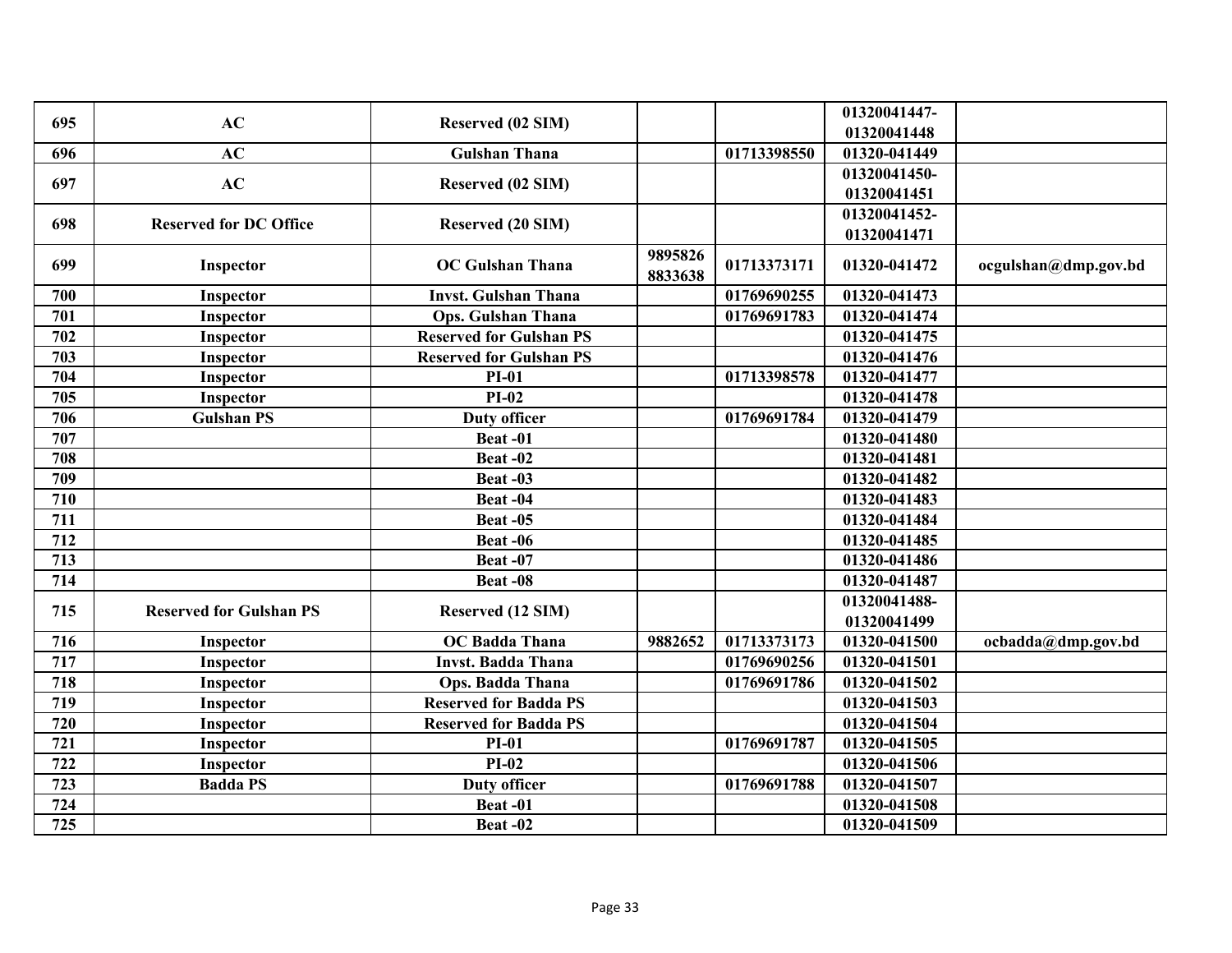| 726 |                                   | Beat-03                           |          |             | 01320-041510 |                         |
|-----|-----------------------------------|-----------------------------------|----------|-------------|--------------|-------------------------|
| 727 |                                   | Beat-04                           |          |             | 01320-041511 |                         |
| 728 |                                   | <b>Beat -05</b>                   |          |             | 01320-041512 |                         |
| 729 | <b>Reserved for Badda PS</b>      |                                   |          |             | 01320041513- |                         |
|     |                                   | Reserved (15 SIM)                 |          |             | 01320041527  |                         |
| 730 | Inspector                         | <b>OC Khilkhet Thana</b>          | 58951786 | 01713373174 | 01320-041528 | ockhilkhet@dmp.gov.bd   |
| 731 | Inspector                         | <b>Invst. Khilkhet Thana</b>      |          | 01769690258 | 01320-041529 |                         |
| 732 | Inspector                         | <b>Ops. Khilkhet Thana</b>        |          | 01769691790 | 01320-041530 |                         |
| 733 | Inspector                         | <b>Reserved for Khilkhet PS</b>   |          |             | 01320-041531 |                         |
| 734 | Inspector                         | <b>Reserved for Khilkhet PS</b>   |          |             | 01320-041532 |                         |
| 735 | Inspector                         | $PI-01$                           |          | 01769691791 | 01320-041533 |                         |
| 736 | Inspector                         | $PI-02$                           |          |             | 01320-041534 |                         |
| 737 | <b>Khilkhet PS</b>                | <b>Duty officer</b>               |          | 01769691792 | 01320-041535 |                         |
| 738 |                                   | Beat-01                           |          |             | 01320-041536 |                         |
| 739 |                                   | Beat-02                           |          |             | 01320-041537 |                         |
| 740 |                                   | Beat-03                           |          |             | 01320-041538 |                         |
| 741 |                                   | Beat-04                           |          |             | 01320-041539 |                         |
| 742 | <b>Reserved for Khilkhet PS</b>   | Reserved (16 SIM)                 |          |             | 01320041540- |                         |
|     |                                   |                                   |          |             | 01320041555  |                         |
| 743 | Inspector                         | <b>OC Cantonment Thana</b>        | 8712350  | 01713373172 | 01320-041556 | occantonment@dmp.gov.bd |
| 744 | Inspector                         | <b>Invst. Cantonment Thana</b>    |          | 01769690257 | 01320-041557 |                         |
| 745 | Inspector                         | <b>Ops. Cantonment Thana</b>      |          | 01769691793 | 01320-041558 |                         |
| 746 | Inspector                         | <b>Reserved for Cantonment PS</b> |          |             | 01320-041559 |                         |
| 747 | Inspector                         | <b>Reserved for Cantonment PS</b> |          |             | 01320-041560 |                         |
| 748 | Inspector                         | <b>PI-01</b>                      |          |             | 01320-041561 |                         |
| 749 | Inspector                         | $PI-02$                           |          |             | 01320-041562 |                         |
| 750 | <b>Cantonment PS</b>              | <b>Duty officer</b>               |          | 01769691794 | 01320-041563 |                         |
| 751 |                                   | Beat-01                           |          |             | 01320-041564 |                         |
| 752 |                                   | Beat-02                           |          |             | 01320-041565 |                         |
| 753 |                                   | Beat-03                           |          |             | 01320-041566 |                         |
| 754 |                                   | Beat-04                           |          |             | 01320-041567 |                         |
| 755 |                                   | Beat -05                          |          |             | 01320-041568 |                         |
| 756 | <b>Reserved for Cantonment PS</b> | Reserved (15 SIM)                 |          |             | 01320041569- |                         |
|     |                                   |                                   |          |             | 01320041583  |                         |
| 757 | Inspector                         | <b>OC Vatara Thana</b>            | 9897438  | 01769058055 | 01320-041584 | ocvatara@dmp.gov.bd     |
| 758 | Inspector                         | <b>Invst. Vatara Thana</b>        |          | 01769058056 | 01320-041585 |                         |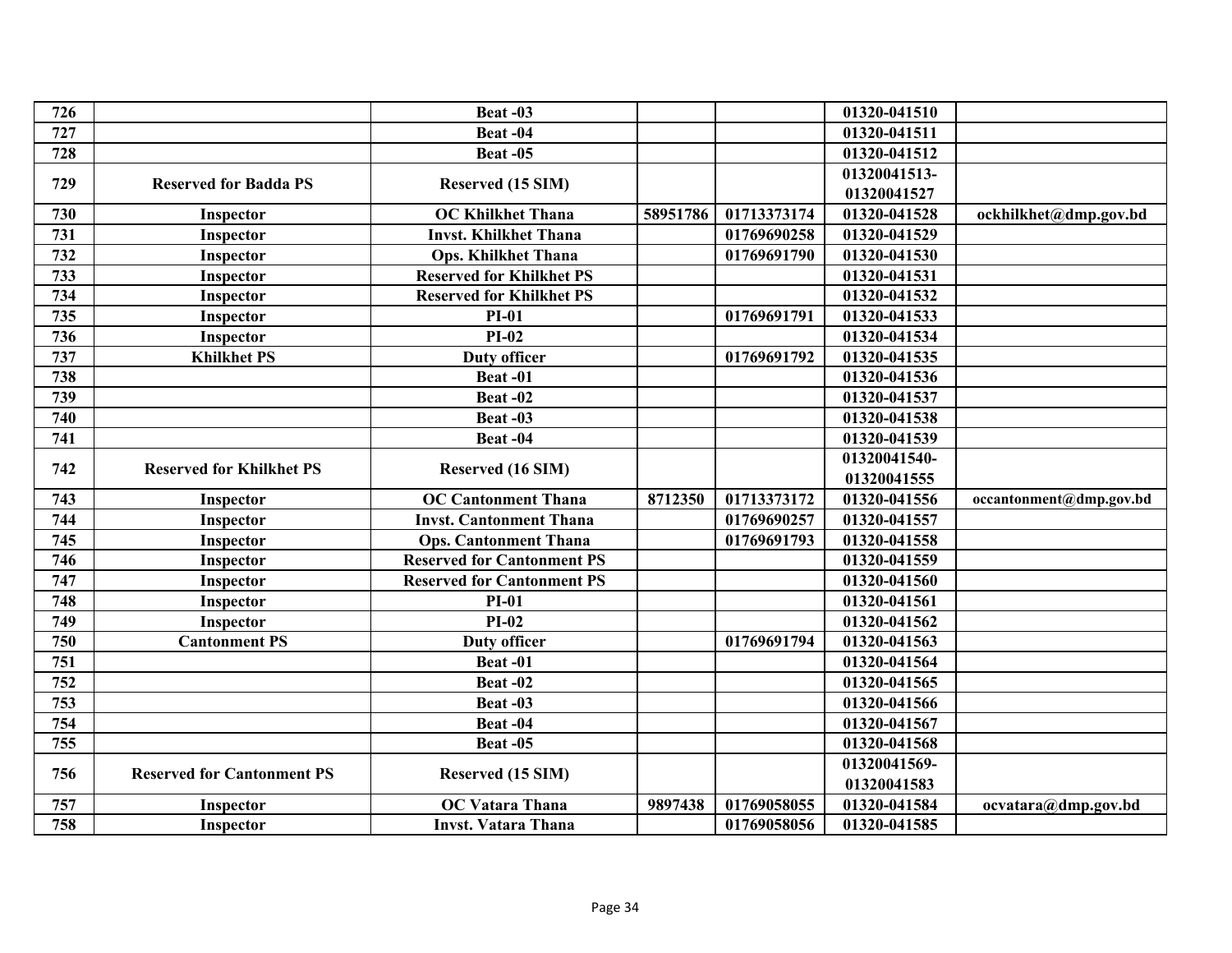| 759 | Inspector                     | <b>Ops. Vatara Thana</b>                 |          | 01769691795 | 01320-041586 |                     |
|-----|-------------------------------|------------------------------------------|----------|-------------|--------------|---------------------|
| 760 | Inspector                     | <b>Reserved for Vatara PS</b>            |          |             | 01320-041587 |                     |
| 761 | Inspector                     | <b>Reserved for Vatara PS</b>            |          |             | 01320-041588 |                     |
| 762 | Inspector                     | $PI-01$                                  |          |             | 01320-041589 |                     |
| 763 | Inspector                     | $PI-02$                                  |          |             | 01320-041590 |                     |
| 764 | Vatara PS                     | <b>Duty officer</b>                      |          | 01769691796 | 01320-041591 |                     |
| 765 |                               | Beat-01                                  |          |             | 01320-041592 |                     |
| 766 |                               | Beat-02                                  |          |             | 01320-041593 |                     |
| 767 |                               | Beat-03                                  |          |             | 01320-041594 |                     |
| 768 |                               | Beat-04                                  |          |             | 01320-041595 |                     |
| 769 |                               | Beat -05                                 |          |             | 01320-041596 |                     |
|     |                               |                                          |          |             | 01320041597- |                     |
| 770 | <b>Reserved for Vatara PS</b> | Reserved (15 SIM)                        |          |             | 01320041611  |                     |
| 771 | Inspector                     | <b>OC Banani Thana</b>                   | 55042243 | 01769058053 | 01320-041612 | ocbanani@dmp.gov.bd |
| 772 | Inspector                     | <b>Invst. Banani Thana</b>               |          | 01769058054 | 01320-041613 |                     |
| 773 | Inspector                     | Ops. Banani Thana                        |          | 01769691799 | 01320-041614 |                     |
| 774 | Inspector                     | <b>Reserved for Banani PS</b>            |          |             | 01320-041615 |                     |
| 775 | Inspector                     | <b>Reserved for Banani PS</b>            |          |             | 01320-041616 |                     |
| 776 | Inspector                     | $PI-01$                                  |          | 01769691800 | 01320-041617 |                     |
| 777 | Inspector                     | $PI-02$                                  |          |             | 01320-041618 |                     |
| 778 | <b>Banani PS</b>              | <b>Duty officer</b>                      |          | 01769691801 | 01320-041619 |                     |
| 779 |                               | Beat-01                                  |          |             | 01320-041620 |                     |
| 780 |                               | Beat-02                                  |          |             | 01320-041621 |                     |
| 781 |                               | Beat-03                                  |          |             | 01320-041622 |                     |
| 782 |                               | Beat-04                                  |          |             | 01320-041623 |                     |
| 783 |                               | <b>Beat -05</b>                          |          |             | 01320-041624 |                     |
| 784 | <b>Reserved for Banani PS</b> |                                          |          |             | 01320041625- |                     |
|     |                               | Reserved (15 SIM)                        |          |             | 01320041639  |                     |
| 785 | <b>Others</b>                 |                                          |          |             | 01320041640- |                     |
|     |                               | <b>Reserved for Police Box (100 SIM)</b> |          |             | 01320041739  |                     |
| 786 | <b>DC</b>                     | <b>Uttara Division</b>                   | 58953926 | 01713373156 | 01320-041740 | dcuttara@dmp.gov.bd |
| 787 | <b>ADC</b>                    | <b>Airport Zone</b>                      | 58953967 | 01713373157 | 01320-041741 |                     |
| 788 | <b>ADC</b>                    | <b>Dokkhin Khan Zone</b>                 | 48951848 | 01713373158 | 01320-041742 |                     |
| 789 | <b>ADC</b>                    | <b>Uttara Zone</b>                       | 58954701 | 01713373158 | 01320-041743 |                     |
| 790 | <b>ADC</b>                    |                                          |          |             | 01320041744- |                     |
|     |                               | Reserved (05 SIM)                        |          |             | 01320041748  |                     |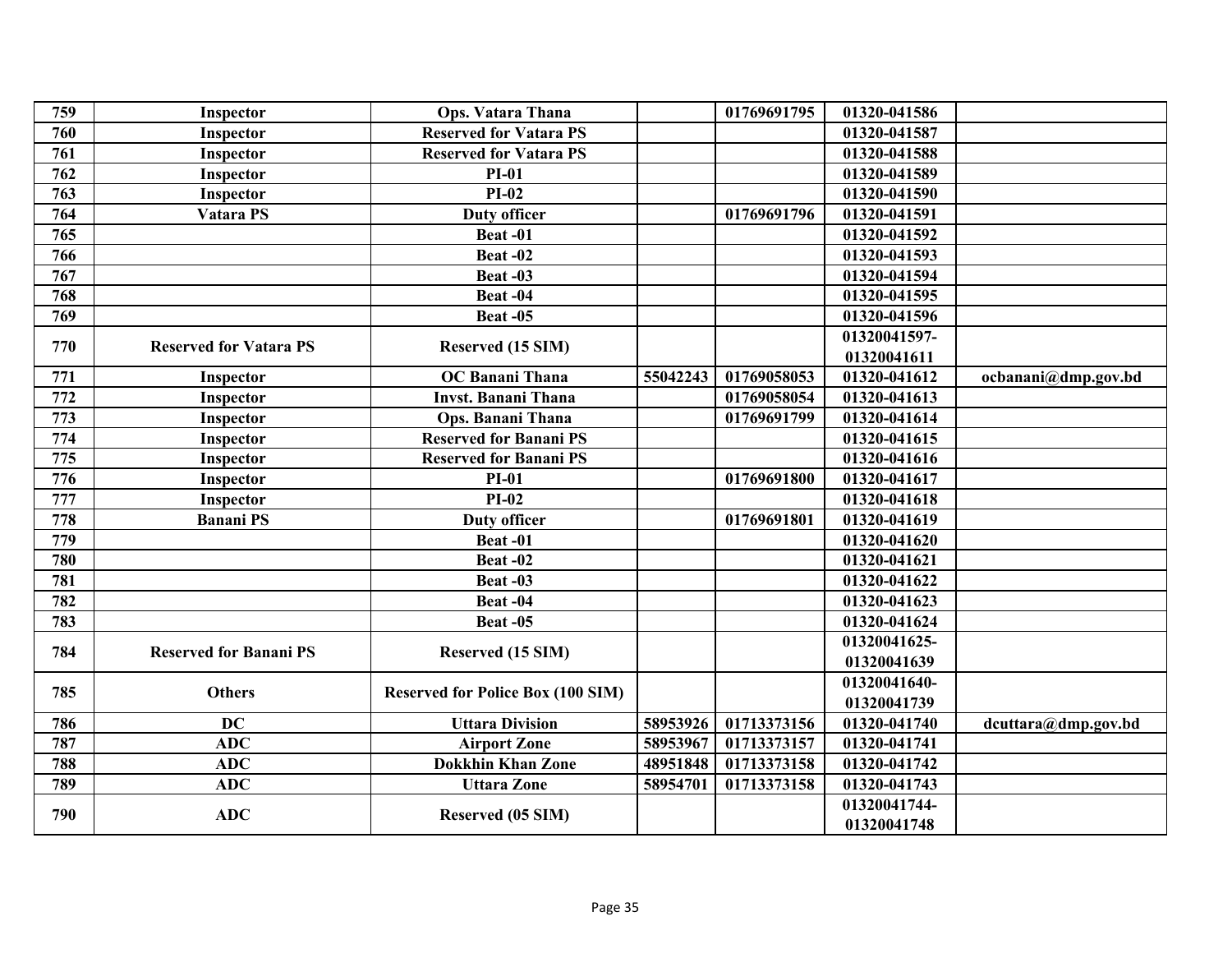| 791 | AC                            | Reserved (05 SIM)                  |          |             | 01320041749- |                         |
|-----|-------------------------------|------------------------------------|----------|-------------|--------------|-------------------------|
|     |                               |                                    |          |             | 01320041753  |                         |
| 792 | AC                            | <b>Uttara Zone</b>                 | 8914160  | 01713373160 | 01320-041754 |                         |
| 793 | AC                            | Reserved (02 SIM)                  |          |             | 01320041755- |                         |
|     |                               |                                    |          |             | 01320041756  |                         |
| 794 | AC                            | <b>Airport Zone</b>                |          | 01713398585 | 01320-041757 |                         |
| 795 | AC                            | Reserved (02 SIM)                  |          |             | 01320041758- |                         |
|     |                               |                                    |          |             | 01320041759  |                         |
| 796 | AC                            | <b>Dokkhin Khan Zone</b>           | 8999199  | 01713398493 | 01320-041760 |                         |
| 797 | AC                            | Reserved (02 SIM)                  |          |             | 01320041761- |                         |
|     |                               |                                    |          |             | 01320041762  |                         |
| 798 | AC                            | <b>Petrol Uttara-West</b>          | 7912337  | 01713373159 | 01320-041763 |                         |
| 799 | AC                            | <b>Reserved (02 SIM)</b>           |          |             | 01320041764- |                         |
|     |                               |                                    |          |             | 01320041765  |                         |
| 800 | AC                            | <b>Petrol Uttara-East</b>          |          | 01713398546 | 01320-041766 |                         |
|     | AC                            |                                    |          |             | 01320041767- |                         |
| 801 |                               | Reserved (02 SIM)                  |          |             | 01320041768  |                         |
| 802 | <b>Reserved for DC Office</b> |                                    |          |             | 01320041769- |                         |
|     |                               | Reserved (20 SIM)                  |          |             | 01320041788  |                         |
| 803 | Inspector                     | <b>OC Uttara East Thana</b>        | 58954126 | 01713373161 | 01320-041789 | ocuttaraeast@dmp.gov.bd |
| 804 | Inspector                     | <b>Invst. Uttara East Thana</b>    |          | 01769690259 | 01320-041790 |                         |
| 805 | Inspector                     | <b>Ops. Uttara East Thana</b>      |          | 01769691802 | 01320-041791 |                         |
| 806 | Inspector                     | <b>Reserved for Uttara East PS</b> |          |             | 01320-041792 |                         |
| 807 | Inspector                     | <b>Reserved for Uttara East PS</b> |          |             | 01320-041793 |                         |
| 808 | Inspector                     | <b>PI-01</b>                       |          | 01769691803 | 01320-041794 |                         |
| 809 | Inspector                     | $PI-02$                            |          |             | 01320-041795 |                         |
| 810 | <b>Uttara East PS</b>         | <b>Duty officer</b>                |          | 01769691804 | 01320-041796 |                         |
| 811 |                               | Beat-01                            |          |             | 01320-041797 |                         |
| 812 |                               | Beat-02                            |          |             | 01320-041798 |                         |
| 813 |                               | Beat-03                            |          |             | 01320-041799 |                         |
| 814 |                               | Beat-04                            |          |             | 01320-041800 |                         |
| 815 |                               | <b>Beat -05</b>                    |          |             | 01320-041801 |                         |
| 816 |                               | Beat -06                           |          |             | 01320-041802 |                         |
| 817 |                               | Beat-07                            |          |             | 01320-041803 |                         |
| 818 |                               | Beat -08                           |          |             | 01320-041804 |                         |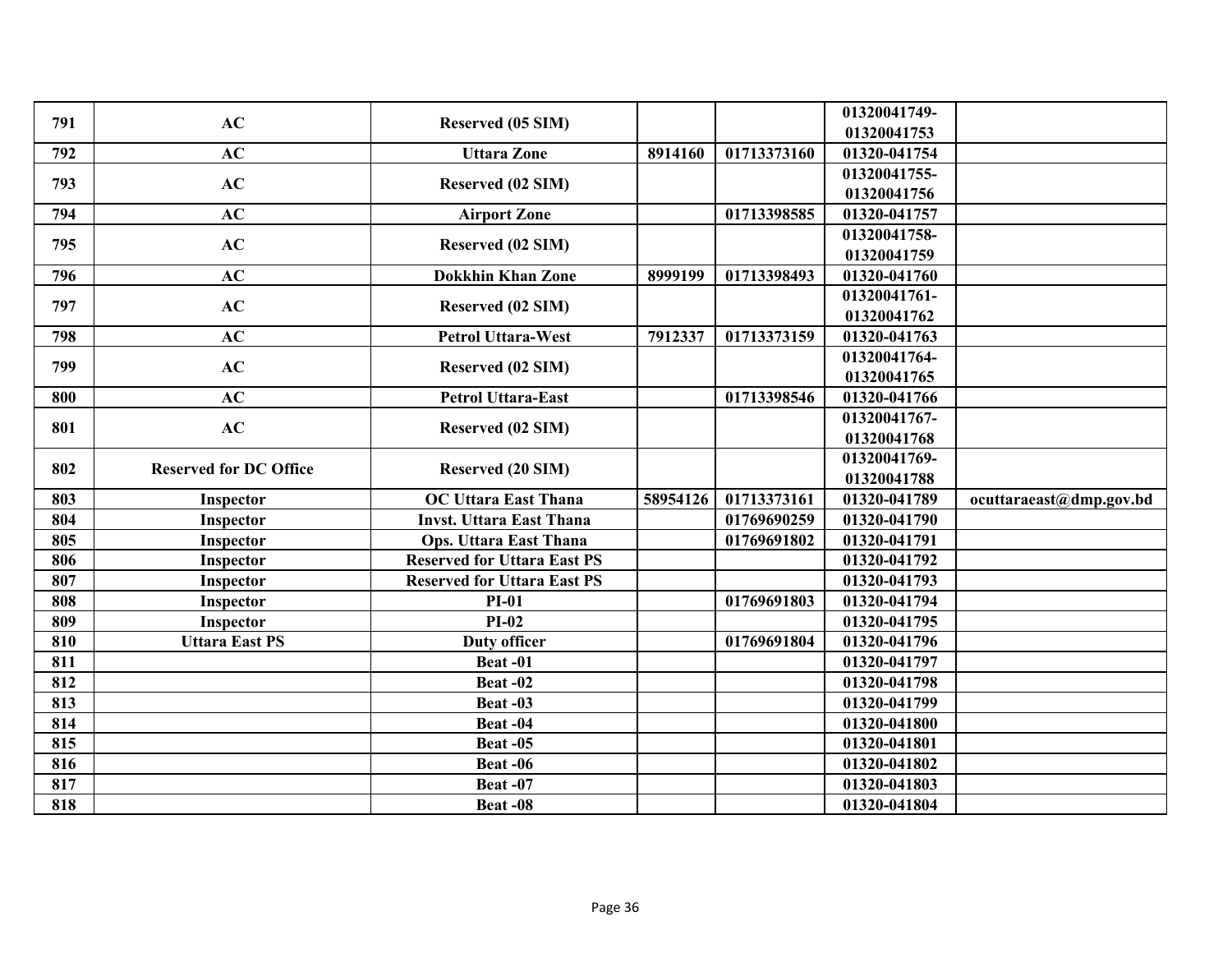| 819 | <b>Reserved for Uttara East PS</b> | Reserved (12 SIM)                  |         |             | 01320041805- |                         |
|-----|------------------------------------|------------------------------------|---------|-------------|--------------|-------------------------|
|     |                                    |                                    |         |             | 01320041816  |                         |
| 820 | Inspector                          | <b>OC Uttara West Thana</b>        | 8991315 | 01769058065 | 01320-041817 | ocuttarawest@dmp.gov.bd |
| 821 | Inspector                          | <b>Invst. Uttara West Thana</b>    |         | 01769058066 | 01320-041818 |                         |
| 822 | Inspector                          | <b>Ops. Uttara West Thana</b>      |         | 01769691813 | 01320-041819 |                         |
| 823 | Inspector                          | <b>Reserved for Uttara West PS</b> |         |             | 01320-041820 |                         |
| 824 | Inspector                          | <b>Reserved for Uttara West PS</b> |         |             | 01320-041821 |                         |
| 825 | Inspector                          | <b>PI-01</b>                       |         |             | 01320-041822 |                         |
| 826 | Inspector                          | $PI-02$                            |         |             | 01320-041823 |                         |
| 827 | <b>Uttara West PS</b>              | <b>Duty officer</b>                |         | 01769691814 | 01320-041824 |                         |
| 828 |                                    | Beat-01                            |         |             | 01320-041825 |                         |
| 829 |                                    | Beat-04                            |         |             | 01320-041826 |                         |
| 830 |                                    | <b>Beat -06</b>                    |         |             | 01320-041827 |                         |
| 831 |                                    | Beat-08                            |         |             | 01320-041828 |                         |
| 832 |                                    | <b>Beat-11</b>                     |         |             | 01320-041829 |                         |
| 833 |                                    | <b>Beat -14</b>                    |         |             | 01320-041830 |                         |
| 834 |                                    |                                    |         |             | 01320041831- |                         |
|     | <b>Reserved for Uttara West PS</b> | Reserved (14 SIM)                  |         |             | 01320041844  |                         |
| 835 | Inspector                          | <b>OC Turag Thana</b>              | 8981247 | 01713373163 | 01320-041845 | octurag@dmp.gov.bd      |
| 836 | Inspector                          | <b>Invst. Turag Thana</b>          |         | 01769690260 | 01320-041846 |                         |
| 837 | Inspector                          | <b>Ops. Turag Thana</b>            |         | 01769691815 | 01320-041847 |                         |
| 838 | Inspector                          | <b>Reserved for Turag PS</b>       |         |             | 01320-041848 |                         |
| 839 | Inspector                          | <b>Reserved for Turag PS</b>       |         |             | 01320-041849 |                         |
| 840 | Inspector                          | $PI-01$                            |         |             | 01320-041850 |                         |
| 841 | Inspector                          | $PI-02$                            |         |             | 01320-041851 |                         |
| 842 | <b>Turag PS</b>                    | <b>Duty officer</b>                |         | 01769691816 | 01320-041852 |                         |
| 843 |                                    | Beat-01                            |         |             | 01320-041853 |                         |
| 844 |                                    | Beat-02                            |         |             | 01320-041854 |                         |
| 845 |                                    | Beat -03                           |         |             | 01320-041855 |                         |
| 846 |                                    | Beat-04                            |         |             | 01320-041856 |                         |
| 847 |                                    |                                    |         |             | 01320041857- |                         |
|     | <b>Reserved for Turag PS</b>       | Reserved (16 SIM)                  |         |             | 01320041872  |                         |
| 848 | Inspector                          | <b>OC Airport Thana</b>            | 8901853 | 01713373162 | 01320-041873 | ocairport@dmp.gov.bd    |
| 849 | Inspector                          | <b>Invst. Airport Thana</b>        |         | 01769690263 | 01320-041874 |                         |
| 850 | Inspector                          | <b>Ops. Airport Thana</b>          |         | 01769691817 | 01320-041875 |                         |
| 851 | Inspector                          | <b>Reserved for Airport PS</b>     |         |             | 01320-041876 |                         |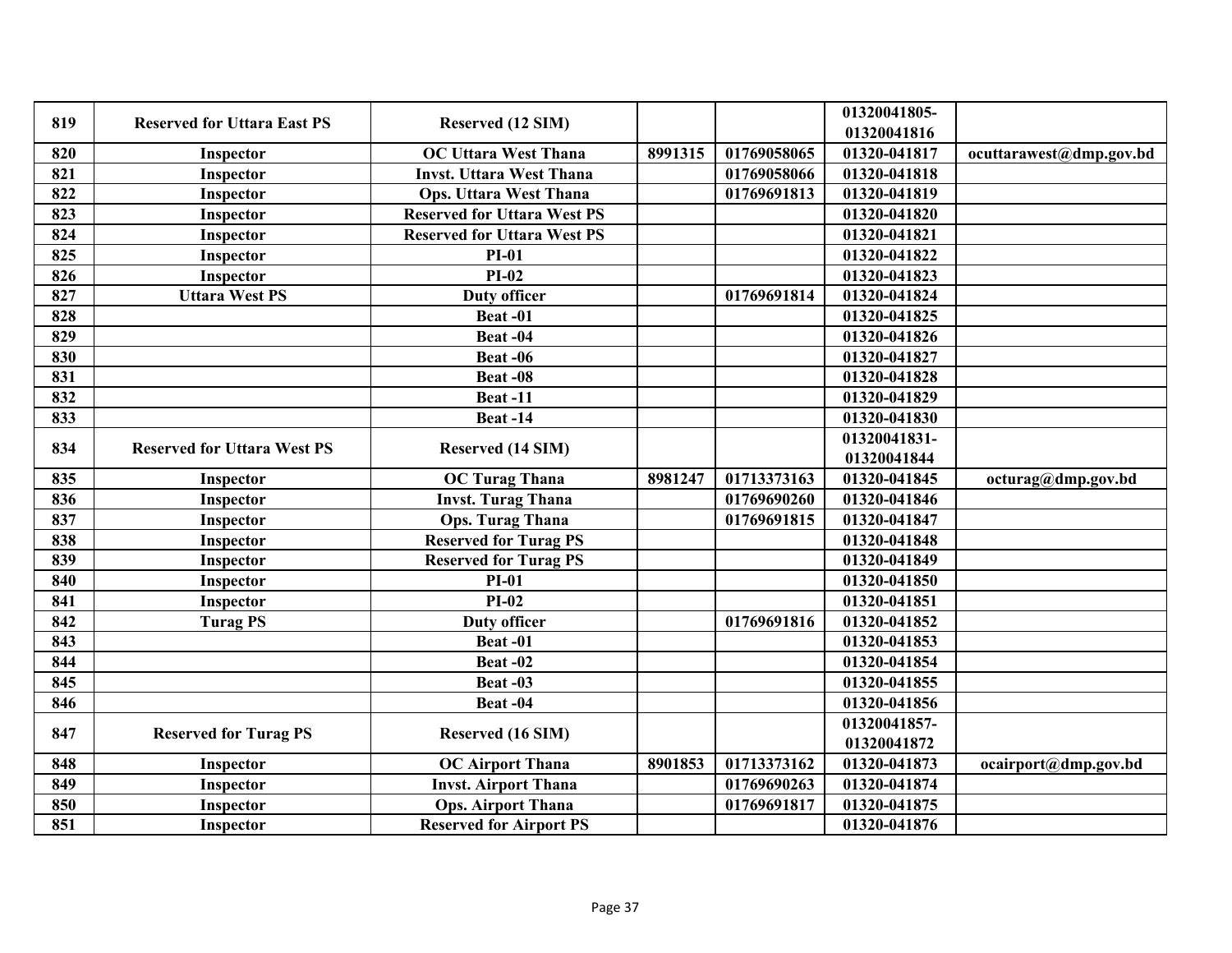| 852 | Inspector                           | <b>Reserved for Airport PS</b>      |         |             | 01320-041877 |                        |
|-----|-------------------------------------|-------------------------------------|---------|-------------|--------------|------------------------|
| 853 | Inspector                           | <b>PI-01</b>                        |         | 01769691818 | 01320-041878 |                        |
| 854 | Inspector                           | $PI-02$                             |         |             | 01320-041879 |                        |
| 855 | <b>Airport PS</b>                   | <b>Duty officer</b>                 |         | 01769691819 | 01320-041880 |                        |
| 856 |                                     | Beat-01                             |         |             | 01320-041881 |                        |
| 857 |                                     | Beat-02                             |         |             | 01320-041882 |                        |
|     |                                     |                                     |         |             | 01320041883- |                        |
| 858 | <b>Reserved for Airport PS</b>      | Reserved (18 SIM)                   |         |             | 01320041900  |                        |
| 859 | Inspector                           | <b>OC Dokkhin Khan Thana</b>        | 8931777 | 01713373165 | 01320-041901 | ocdkhan@dmp.gov.bd     |
| 860 | Inspector                           | <b>Invst. Dokkhin Khan Thana</b>    |         | 01769690262 | 01320-041902 |                        |
| 861 | Inspector                           | <b>Ops. Dokkhin Khan Thana</b>      |         | 01769691820 | 01320-041903 |                        |
| 862 | Inspector                           | <b>Reserved for Dokkhin Khan PS</b> |         |             | 01320-041904 |                        |
| 863 | Inspector                           | <b>Reserved for Dokkhin Khan PS</b> |         |             | 01320-041905 |                        |
| 864 | Inspector                           | $PI-01$                             |         | 01769691821 | 01320-041906 |                        |
| 865 | Inspector                           | $PI-02$                             |         |             | 01320-041907 |                        |
| 866 | <b>Dokkhin Khan PS</b>              | <b>Duty officer</b>                 |         | 01769691822 | 01320-041908 |                        |
| 867 |                                     | Beat-01                             |         |             | 01320-041909 |                        |
| 868 |                                     | Beat-02                             |         |             | 01320-041910 |                        |
| 869 |                                     | Beat-03                             |         |             | 01320-041911 |                        |
| 870 |                                     | Beat-04                             |         |             | 01320-041912 |                        |
| 871 |                                     | Beat-05                             |         |             | 01320-041913 |                        |
| 872 |                                     | Beat -06                            |         |             | 01320-041914 |                        |
| 873 |                                     | Beat-07                             |         |             | 01320-041915 |                        |
| 874 | <b>Reserved for Dokkhin Khan PS</b> |                                     |         |             | 01320041916- |                        |
|     |                                     | Reserved (13 SIM)                   |         |             | 01320041928  |                        |
| 875 | Inspector                           | <b>OC Uttar Khan Thana</b>          | 8931888 | 01713373164 | 01320-041929 | ocuttarkhan@dmp.gov.bd |
| 876 | Inspector                           | <b>Invst. Uttar Khan Thana</b>      |         | 01769690216 | 01320-041930 |                        |
| 877 | Inspector                           | <b>Ops. Uttar Khan Thana</b>        |         | 01769691826 | 01320-041931 |                        |
| 878 | Inspector                           | <b>Reserved for Uttar Khan PS</b>   |         |             | 01320-041932 |                        |
| 879 | Inspector                           | <b>Reserved for Uttar Khan PS</b>   |         |             | 01320-041933 |                        |
| 880 | Inspector                           | $PI-01$                             |         |             | 01320-041934 |                        |
| 881 | Inspector                           | $PI-02$                             |         |             | 01320-041935 |                        |
| 882 | <b>Uttar Khan PS</b>                | <b>Duty officer</b>                 |         | 01769691827 | 01320-041936 |                        |
| 883 |                                     | Beat-01                             |         |             | 01320-041937 |                        |
| 884 |                                     | Beat-02                             |         |             | 01320-041938 |                        |
| 885 |                                     | Beat -03                            |         |             | 01320-041939 |                        |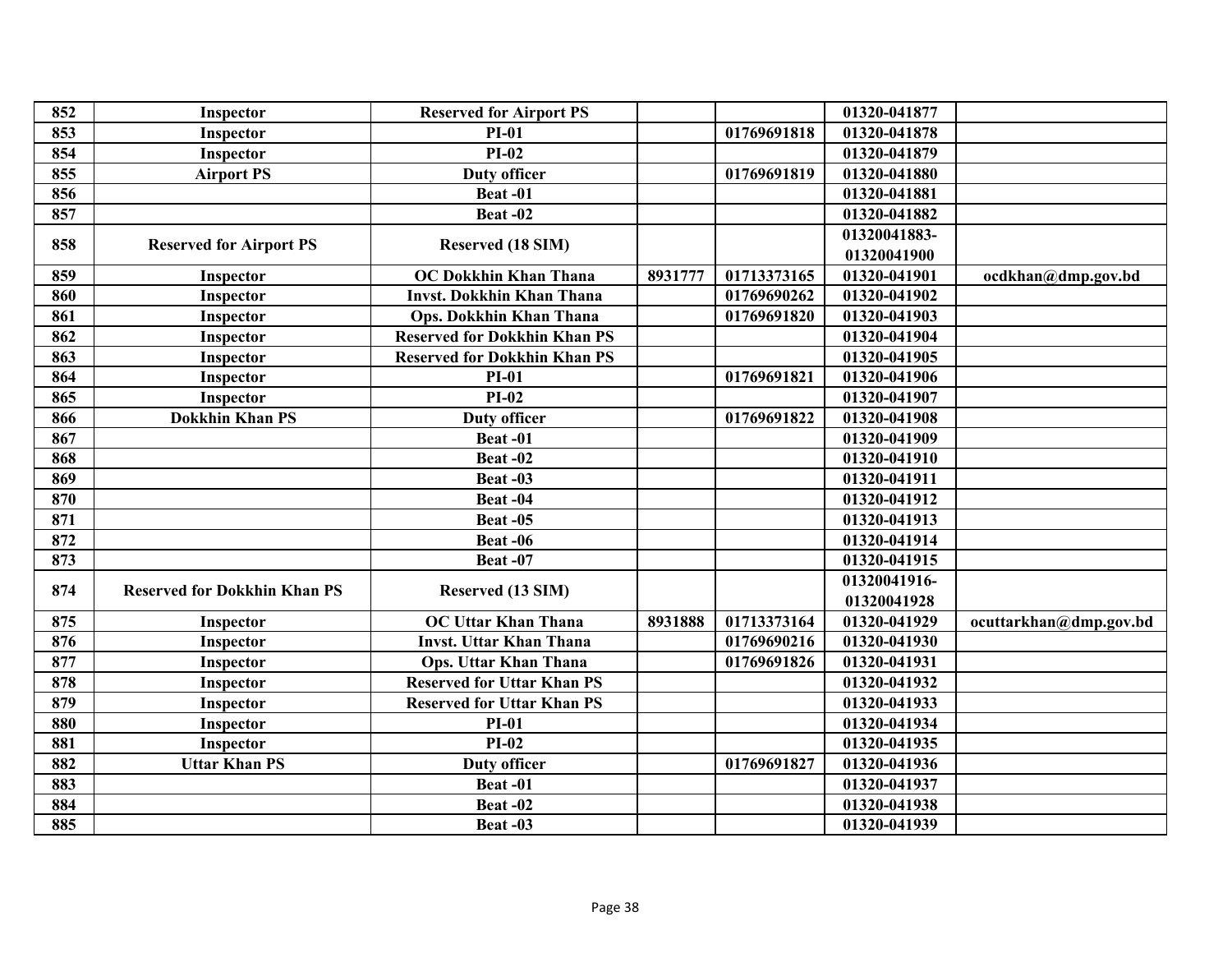| 886 | <b>Reserved for Uttar Khan PS</b>  | Reserved (17 SIM)                       |          |             | 01320041940-<br>01320041956 |                          |
|-----|------------------------------------|-----------------------------------------|----------|-------------|-----------------------------|--------------------------|
| 887 | <b>Others</b>                      | <b>Reserved for Police Box (93 SIM)</b> |          |             | 01320041957-                |                          |
|     |                                    |                                         |          |             | 01320042049                 |                          |
| 888 | <b>DC</b>                          | Women Support & Invst. Division         | 9103057  | 01713398310 | 01320-042050                | vsc dmp@yahoo.com        |
| 889 | <b>ADC</b>                         | Women Support & Invst. Division         | 9137838  | 01713398319 | 01320-042051                |                          |
| 890 | <b>ADC</b>                         | <b>Victim Support Centre</b>            |          |             | 01320-042052                |                          |
| 891 | <b>ADC</b>                         | Reserved (05 SIM)                       |          |             | 01320042053-<br>01320042057 |                          |
| 892 | AC                                 | Women Support & Invst.                  | 9110885  | 01713398318 | 01320-042058                |                          |
| 893 | AC                                 | Women Support & Invst.                  |          | 01713398360 | 01320-042059                |                          |
| 894 | AC                                 | Women Support & Invst.                  |          |             | 01320-042060                |                          |
|     |                                    |                                         |          |             | 01320042061-                |                          |
| 895 | AC                                 | Reserved (20 SIM)                       |          |             | 01320042080                 |                          |
|     |                                    |                                         |          |             | 01320042081-                |                          |
| 896 | Reserved for DC WS & Invst. Office | Reserved (19 SIM)                       |          |             | 01320042099                 |                          |
| 897 | <b>DC</b>                          | Prosecution                             | 47118595 | 01713373196 | 01320-042100                | dcprosecution@dmp.gov.bd |
| 898 | <b>ADC</b>                         | <b>Admin &amp; Prosecution</b>          | 9589600  | 01713373199 | 01320-042101                |                          |
| 899 | <b>ADC</b>                         | Prosecution                             |          |             | 01320-042102                |                          |
| 900 | <b>ADC</b>                         |                                         |          |             | 01320042103-                |                          |
|     |                                    | <b>Reserved (10 SIM)</b>                |          |             | 01320042112                 |                          |
| 901 | AC                                 | <b>Prosecution</b>                      | 9512931  | 01713398664 | 01320-042113                |                          |
| 902 | AC                                 | <b>Prosecution</b>                      |          | 01713398669 | 01320-042114                |                          |
| 903 | AC                                 | Prosecution                             |          | 01713398655 | 01320-042115                |                          |
| 904 | AC                                 | Reserved (20 SIM)                       |          |             | 01320042116-                |                          |
|     |                                    |                                         |          |             | 01320042135                 |                          |
| 905 | Inspector                          | <b>Admin &amp; Prosecution</b>          |          |             | 01320-042136                |                          |
| 906 |                                    | GRO Ramna & Shabag Thana                |          |             | 01320-042137                |                          |
| 907 |                                    | GRO Danmondi & Hazaribagh Thana         |          |             | 01320-042138                |                          |
| 908 |                                    | GRO Jatrabari & Demra Thana             |          |             | 01320-042139                |                          |
| 909 |                                    | GRO Shyampur & Kadamtoli Thana          |          |             | 01320-042140                |                          |
| 910 |                                    | <b>GRO</b> Motijheel                    |          |             | 01320-042141                |                          |
|     |                                    | Paltan & Shajahanpur Thana              |          |             |                             |                          |
| 911 |                                    | GRO Rampura & Sobujbagh Thana           |          |             | 01320-042142                |                          |
| 912 |                                    | <b>GRO</b> Tejgaon                      |          |             | 01320-042143                |                          |
|     |                                    | <b>Industrial &amp; Tejgaon Thana</b>   |          |             |                             |                          |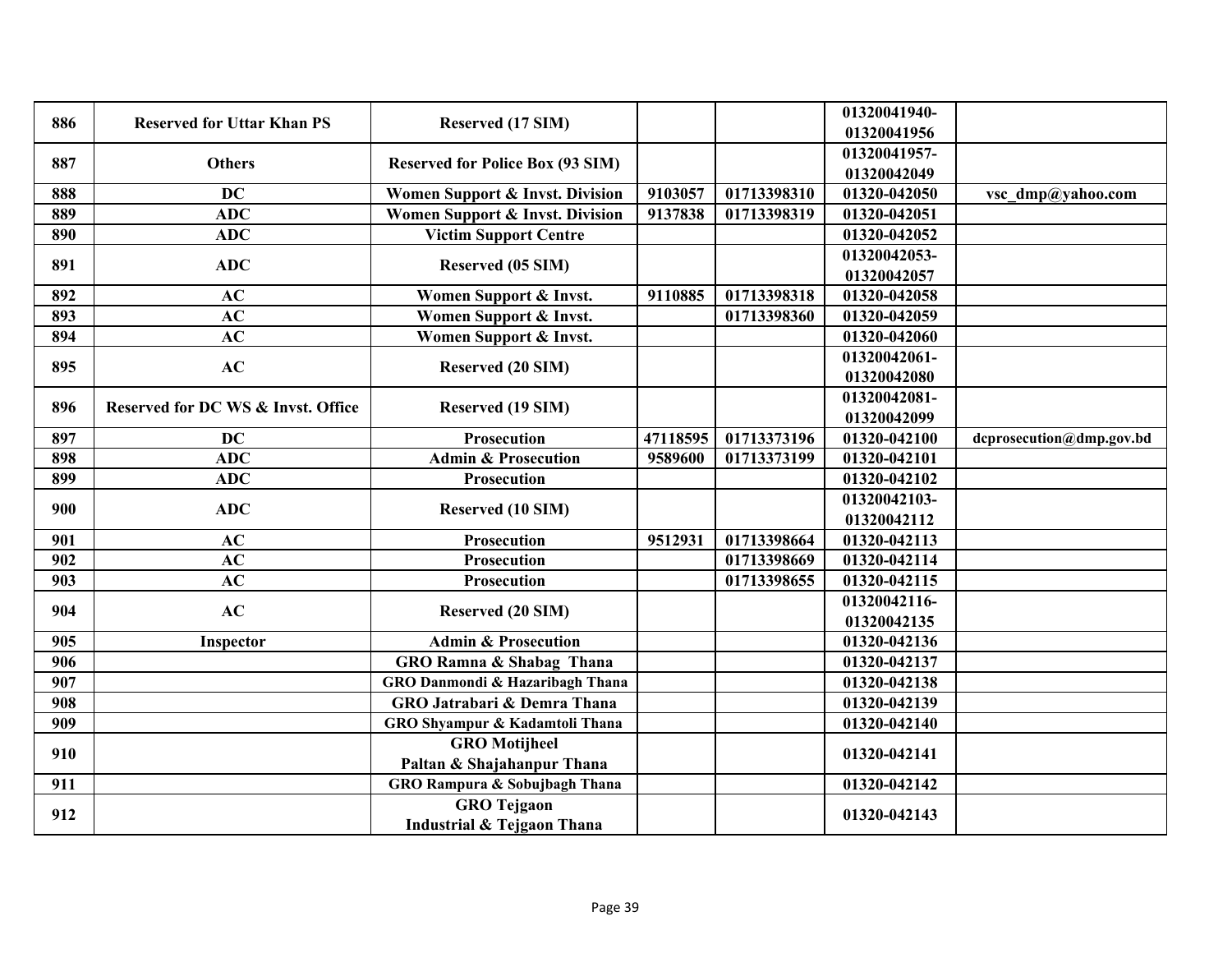| 913 | <b>GRO Pallabi &amp; Rupnagar Thana</b>    | 01320-042144 |
|-----|--------------------------------------------|--------------|
| 914 | <b>GRO Kafrul &amp; Bashentek Thana</b>    | 01320-042145 |
| 915 | <b>GRO</b> Mohammadpur                     | 01320-042146 |
|     | & Adabpur Thana                            |              |
| 916 | <b>GRO Mirpur &amp;</b>                    | 01320-042147 |
|     | <b>Sher-E-Bangla Nagar Thana</b>           |              |
| 917 | <b>GRO Gulshan &amp; Bonani Thana</b>      | 01320-042148 |
| 918 | <b>GRO Badda &amp; Vatara Thana</b>        | 01320-042149 |
| 919 | GRO Airport, Uttarkhan &                   | 01320-042150 |
|     | Dakshinkhan Thana                          |              |
| 920 | GRO Uttara East, Uttara West &             | 01320-042151 |
|     | <b>Turagh Thana</b>                        |              |
| 921 | GRO Kotwali & Bonghsal Thana               | 01320-042152 |
| 922 | GRO Lalbagh, Chokbazar &                   | 01320-042153 |
|     | Kamrangirchar Thana                        |              |
| 923 | <b>GRO Kolabagan &amp; Newmarket</b>       | 01320-042154 |
|     | Thana                                      |              |
| 924 | GRO Sha-Ali & Darussalam Thana             | 01320-042155 |
| 925 | GRO Khilgaon & Mugda Thana                 | 01320-042156 |
|     |                                            |              |
| 926 | <b>GRO Cantonment &amp; Khilkhet Thana</b> | 01320-042157 |
|     | GRO Sutrapur, Gendaria & Wari              |              |
| 927 | Thana                                      | 01320-042158 |
|     | GRO Women and Child (Uttara-               |              |
| 928 | West)                                      | 01320-042159 |
|     | <b>GRO</b> Women and Child (South-         |              |
| 929 | East)                                      | 01320-042160 |
| 930 | <b>GRO &amp; NON GRO (Uttara-West)</b>     | 01320-042161 |
| 931 | <b>GRO &amp; NON GRO (South-East)</b>      | 01320-042162 |
| 932 | <b>GRO Motor (South-East)</b>              | 01320-042163 |
| 933 | <b>GRO Motor (Uttara-West)</b>             | 01320-042164 |
| 934 | <b>Incharge (Received &amp; Dispatch)</b>  | 01320-042165 |
| 935 | <b>Incharge (CMM Court's Jail)</b>         | 01320-042166 |
| 936 | Incharge (Joj Court's Jail)                | 01320-042167 |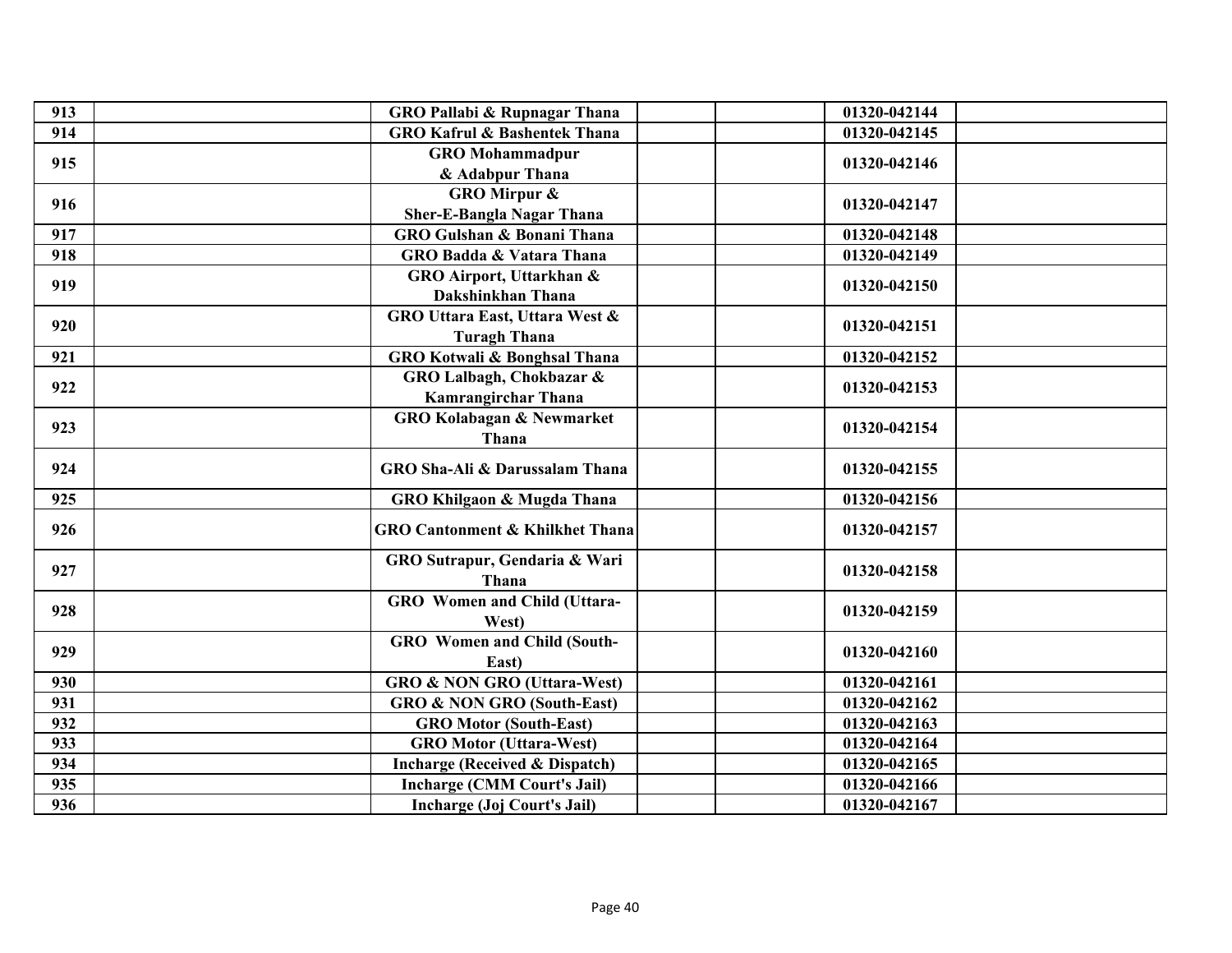| 937              |                                           | Incharge<br>(Dhaka Central Jail Gate)                                     |          |             | 01320-042168                |                     |  |  |
|------------------|-------------------------------------------|---------------------------------------------------------------------------|----------|-------------|-----------------------------|---------------------|--|--|
| 938              |                                           | Incharge<br>(Witness Service Delivery Centre)                             |          |             | 01320-042169                |                     |  |  |
| 939              |                                           | Incharge<br>(Saman & Warrent Joj Court)                                   |          |             | 01320-042170                |                     |  |  |
| 940              |                                           | <b>Prosecution Division</b><br>(Joj Court Witness)                        |          |             | 01320-042171                |                     |  |  |
| 941              |                                           | <b>Prosecution Division (CMM Court</b><br><b>Witness Delivery Centre)</b> |          |             | 01320-042172                |                     |  |  |
| 942              | <b>Reserved for DC Prosecution Office</b> | Reserved (32 SIM)                                                         |          |             | 01320042173-<br>01320042204 |                     |  |  |
|                  | <b>Traffic Division</b>                   |                                                                           |          |             |                             |                     |  |  |
| 1                |                                           | ADC (Traffic A&R)                                                         | 9330663  | 01713398344 | 01320-042205                |                     |  |  |
| $\mathbf{2}$     |                                           | Sr. AC (A&R and Control)                                                  |          | 01769690864 | 01320-042206                |                     |  |  |
| $\mathbf{3}$     |                                           | Reserved (15 SIM)                                                         |          |             | 01320042207-<br>01320042221 |                     |  |  |
| 4                |                                           | <b>Sr. System Analyst</b>                                                 | 9359623  | 01713398381 | 01320-042222                | ssa@dmp.gov.bd      |  |  |
| 5 <sup>5</sup>   | <b>Addl. Police Comissioner</b>           | Ex. Engr.                                                                 |          |             | 01320-042223                |                     |  |  |
| 6                | (Traffic) Office                          | <b>System Analyst</b>                                                     |          |             | 01320-042224                |                     |  |  |
| $\overline{7}$   |                                           | Programer                                                                 | 9346973  | 01713398382 | 01320-042225                |                     |  |  |
| 8                |                                           | Sr. Asst. Engr.                                                           |          |             | 01320-042226                |                     |  |  |
| $\boldsymbol{9}$ |                                           | Asst. Engr.                                                               |          |             | 01320-042227                |                     |  |  |
| 10               |                                           | <b>Asst. Programer</b>                                                    |          |             | 01320-042228                |                     |  |  |
|                  |                                           |                                                                           |          |             | 01320042229-                |                     |  |  |
| 11               |                                           | Reserved (31 SIM)                                                         |          |             | 01320042259                 |                     |  |  |
| 12               | <b>DC</b>                                 | <b>Traffic-Ramna</b>                                                      | 48322507 | 01713373223 | 01320-042260                | dctsouth@dmp.gov.bd |  |  |
| 13               | <b>ADC</b>                                | <b>Traffic-Ramna</b>                                                      | 8331028  | 01713373224 | 01320-042261                |                     |  |  |
| 14               | <b>ADC</b>                                | Reserved (05 SIM)                                                         |          |             | 01320042262-                |                     |  |  |
|                  |                                           |                                                                           |          |             | 01320042266                 |                     |  |  |
| 15               | AC                                        | Reserved (05 SIM)                                                         |          |             | 01320042267-                |                     |  |  |
|                  |                                           |                                                                           |          |             | 01320042271                 |                     |  |  |
| 16               | AC                                        | <b>Traffic Shabag Zone</b>                                                | 55102002 | 01769690909 | 01320-042272                |                     |  |  |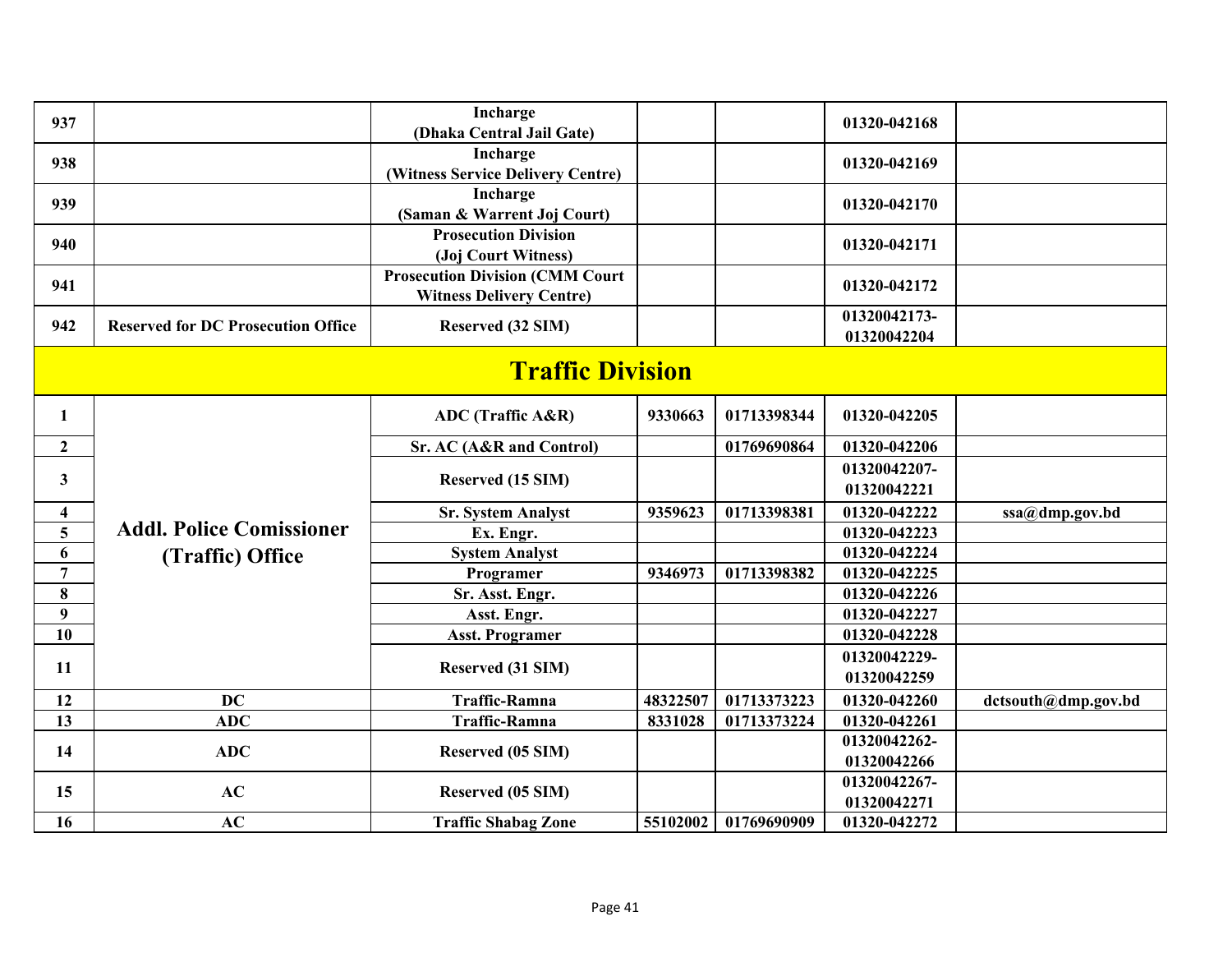| 17 | AC        | Reserved (02 SIM)             |         |             | 01320042273- |  |
|----|-----------|-------------------------------|---------|-------------|--------------|--|
|    |           |                               |         |             | 01320042274  |  |
| 18 | AC        | <b>Traffic Ramna Zone</b>     | 9360127 | 01713398462 | 01320042275  |  |
| 19 | AC        | Reserved (02 SIM)             |         |             | 01320042276- |  |
|    |           |                               |         |             | 01320042277  |  |
| 20 | AC        | <b>Traffic Dhanmondi Zone</b> | 9611222 | 01713398463 | 01320-042278 |  |
| 21 | AC        | Reserved (02 SIM)             |         |             | 01320042279- |  |
|    |           |                               |         |             | 01320042280  |  |
| 22 | AC        | <b>Traffic Newmarket Zone</b> | 9661757 | 01713398471 | 01320-042281 |  |
|    | AC        |                               |         |             | 01320042282- |  |
| 23 |           | Reserved (02 SIM)             |         |             | 01320042283  |  |
| 24 | Inspector | Traffic-01                    |         |             | 01320-042284 |  |
| 25 | Inspector | Traffic-02                    |         |             | 01320-042285 |  |
| 26 | Inspector | Traffic-03                    |         |             | 01320-042286 |  |
| 27 | Inspector | Traffic-04                    |         |             | 01320-042287 |  |
| 28 | Inspector | Traffic-05                    |         |             | 01320-042288 |  |
| 29 | Inspector | Traffic-06                    |         |             | 01320-042289 |  |
| 30 | Inspector | Traffic-07                    |         |             | 01320-042290 |  |
| 31 | Inspector | Traffic-08                    |         |             | 01320-042291 |  |
| 32 | Inspector | Traffic-09                    |         |             | 01320-042292 |  |
| 33 | Inspector | Traffic-10                    |         |             | 01320-042293 |  |
| 34 | Inspector | Traffic-11                    |         |             | 01320-042294 |  |
| 35 | Inspector | Traffic-12                    |         |             | 01320-042295 |  |
| 36 | Inspector | Traffic-13                    |         |             | 01320-042296 |  |
| 37 | Inspector | Traffic-14                    |         |             | 01320-042297 |  |
| 38 | Inspector | Traffic-15                    |         |             | 01320-042298 |  |
| 39 | Inspector | Traffic-16                    |         |             | 01320-042299 |  |
| 40 | Inspector | Traffic-17                    |         |             | 01320-042300 |  |
| 41 | Inspector | Traffic-18                    |         |             | 01320-042301 |  |
| 42 | Inspector | Traffic-19                    |         |             | 01320-042302 |  |
| 43 | Inspector | Traffic-20                    |         |             | 01320-042303 |  |
|    |           |                               |         |             | 01320042304- |  |
| 44 | Inspector | Reserved (80 SIM)             |         |             | 01320042383  |  |
|    |           |                               |         |             | 01320042384- |  |
| 45 | Sergeant  | Reserved (200 SIM)            |         |             | 01320042583  |  |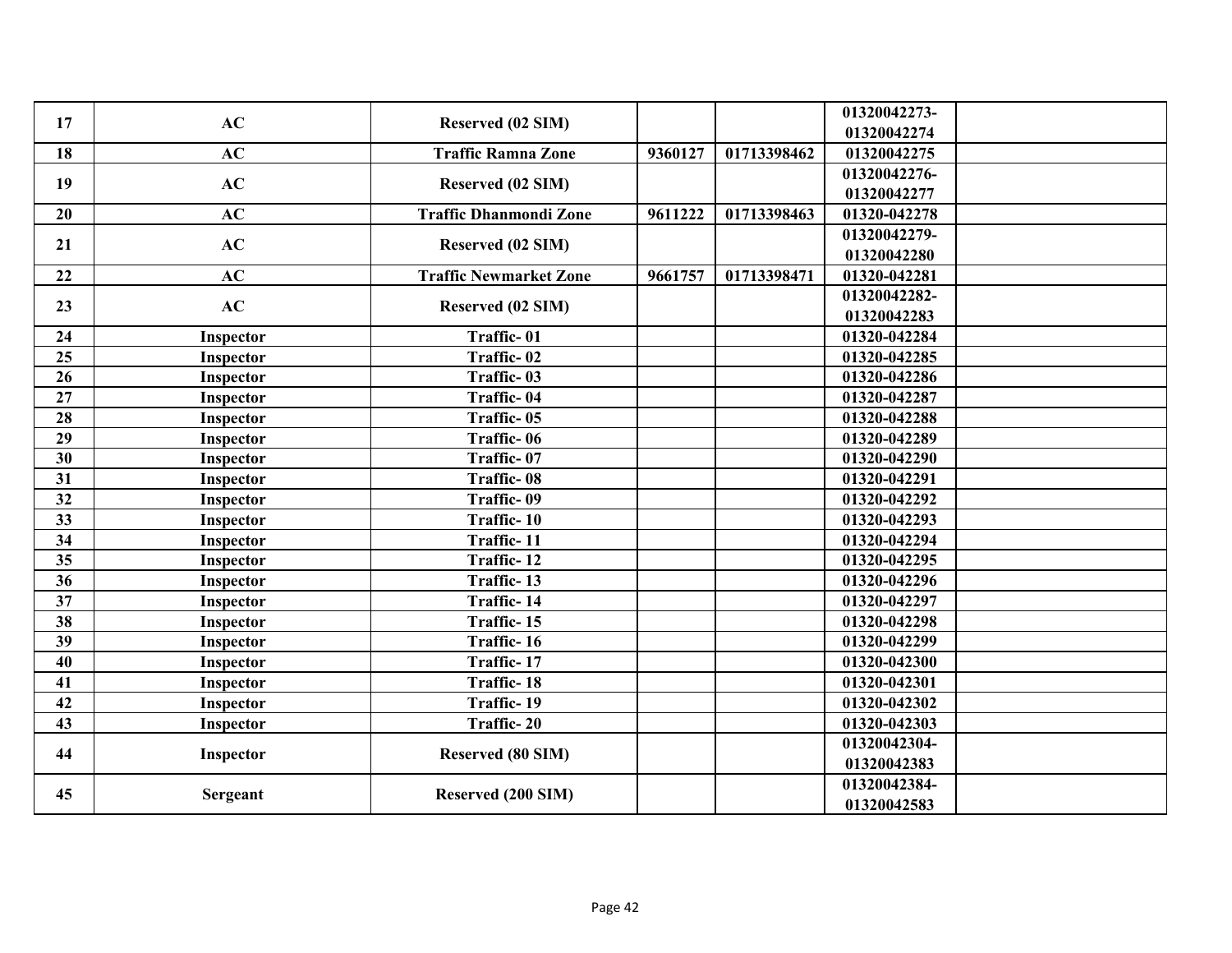| 46              | <b>Reserved for DC Office</b> | Reserved (96 SIM)            |         |             | 01320042584-<br>01320042679 |  |
|-----------------|-------------------------------|------------------------------|---------|-------------|-----------------------------|--|
| 47              | <b>DC</b>                     | <b>Traffic-Lalbag</b>        |         |             | 01320-042680                |  |
| 48              | <b>ADC</b>                    | <b>Traffic-Lalbag</b>        | 9330428 | 01713398424 | 01320-042681                |  |
|                 |                               |                              |         |             | 01320042682-                |  |
| 49              | <b>ADC</b>                    | Reserved (05 SIM)            |         |             | 01320042686                 |  |
|                 |                               |                              |         |             | 01320042687-                |  |
| 50              | AC                            | Reserved (05 SIM)            |         |             | 01320042691                 |  |
| 51              | AC                            | <b>Traffic Lalbag Zone</b>   |         | 01713398467 | 01320-042692                |  |
|                 |                               |                              |         |             | 01320042693-                |  |
| 52              | AC                            | Reserved (02 SIM)            |         |             | 01320042694                 |  |
| 53              | AC                            | <b>Traffic Kotoali Zone</b>  | 9362685 | 01713398464 | 01320042695                 |  |
| 54              | AC                            | Reserved (02 SIM)            |         |             | 01320042696-                |  |
|                 |                               |                              |         |             | 01320042697                 |  |
| 55              | AC                            | <b>Traffic Fulbaria Zone</b> |         |             | 01320-042698                |  |
| 56              | AC                            | Reserved (02 SIM)            |         |             | 01320042699-                |  |
|                 |                               |                              |         |             | 01320042700                 |  |
| 57              | Inspector                     | Traffic-01                   |         |             | 01320-042701                |  |
| 58              | Inspector                     | Traffic-02                   |         |             | 01320-042702                |  |
| 59              | Inspector                     | Traffic-03                   |         |             | 01320-042703                |  |
| 60              | Inspector                     | Traffic-04                   |         |             | 01320-042704                |  |
| 61              | Inspector                     | Traffic-05                   |         |             | 01320-042705                |  |
| 62              | Inspector                     | Traffic-06                   |         |             | 01320-042706                |  |
| 63              | Inspector                     | Traffic-07                   |         |             | 01320-042707                |  |
| 64              | Inspector                     | Traffic-08                   |         |             | 01320-042708                |  |
| 65              | Inspector                     | Traffic-09                   |         |             | 01320-042709                |  |
| 66              | Inspector                     | Traffic-10                   |         |             | 01320-042710                |  |
| 67              | Inspector                     | Traffic-11                   |         |             | 01320-042711                |  |
| 68              | Inspector                     | Traffic-12                   |         |             | 01320-042712                |  |
| 69              | Inspector                     | Traffic-13                   |         |             | 01320-042713                |  |
| 70              | Inspector                     | Traffic-14                   |         |             | 01320-042714                |  |
| 71              | Inspector                     | Traffic-15                   |         |             | 01320-042715                |  |
| 72              | Inspector                     | Traffic-16                   |         |             | 01320-042716                |  |
| 73              | Inspector                     | Traffic-17                   |         |             | 01320-042717                |  |
| 74              | Inspector                     | Traffic-18                   |         |             | 01320-042718                |  |
| $\overline{75}$ | Inspector                     | Traffic-19                   |         |             | 01320-042719                |  |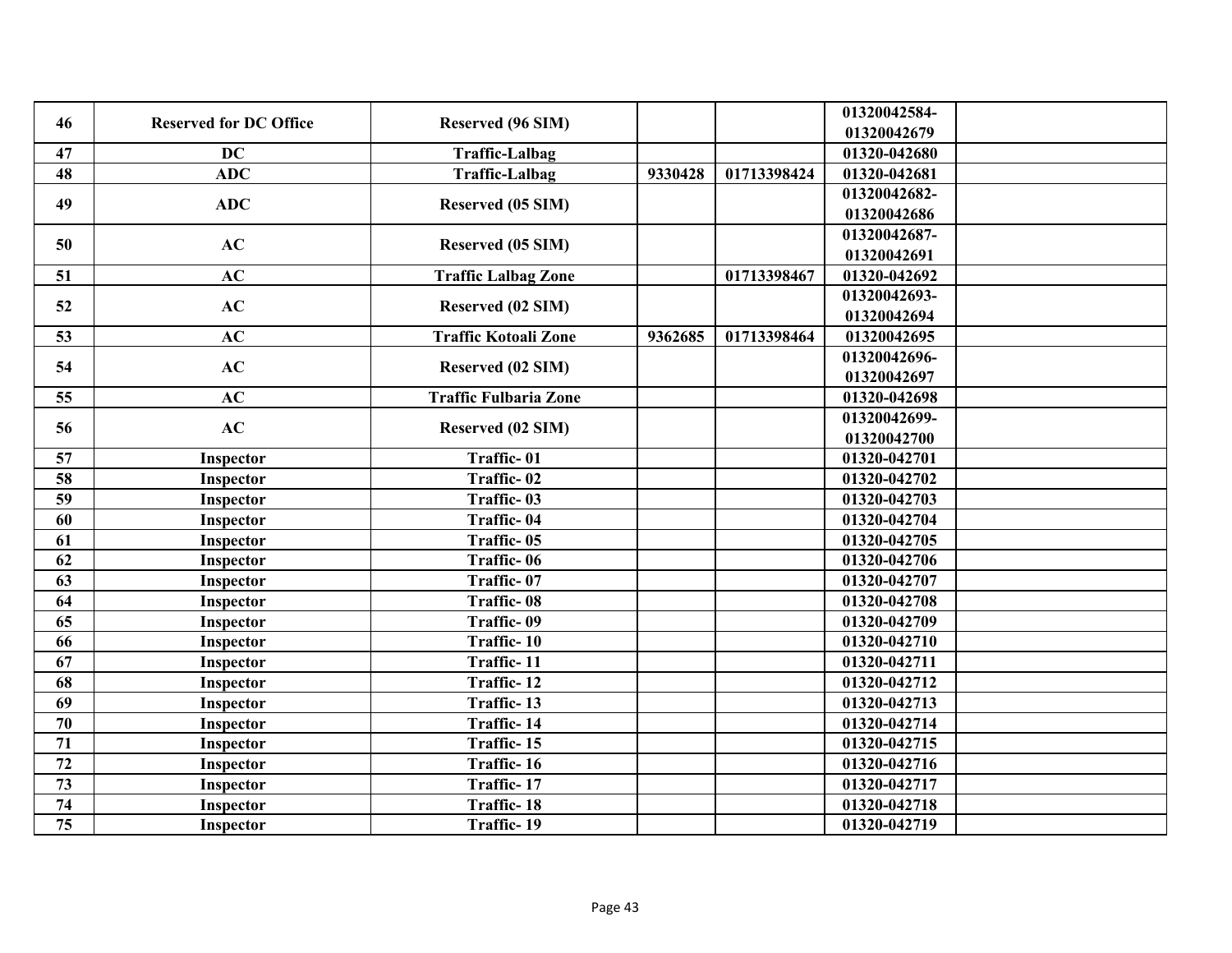| 76  | Inspector                     | Traffic-20                    |         |             | 01320-042720 |                    |
|-----|-------------------------------|-------------------------------|---------|-------------|--------------|--------------------|
| 77  | Inspector                     | Reserved (80 SIM)             |         |             | 01320042721- |                    |
|     |                               |                               |         |             | 01320042800  |                    |
| 78  | Sergeant                      | Reserved (200 SIM)            |         |             | 01320042801- |                    |
|     |                               |                               |         |             | 01320043000  |                    |
| 79  | <b>Reserved for DC Office</b> | Reserved (99 SIM)             |         |             | 01320043001- |                    |
|     |                               |                               |         |             | 01320043099  |                    |
| 80  | <b>DC</b>                     | <b>Traffic-Matijheel</b>      | 9572229 | 01713373227 | 01320-043100 | dcteast@dmp.gov.bd |
| 81  | <b>ADC</b>                    | <b>Traffic-Matijheel</b>      | 9567759 | 01713373228 | 01320-043101 |                    |
| 82  | <b>ADC</b>                    | Reserved (05 SIM)             |         |             | 01320043102- |                    |
|     |                               |                               |         |             | 01320043106  |                    |
| 83  | AC                            | Reserved (05 SIM)             |         |             | 01320043107- |                    |
|     |                               |                               |         |             | 01320043111  |                    |
| 84  | AC                            | <b>Traffic Matijheel Zone</b> |         | 01713398474 | 01320-043112 |                    |
| 85  | AC                            | Reserved (02 SIM)             |         |             | 01320043113- |                    |
|     |                               |                               |         |             | 01320043114  |                    |
| 86  | AC                            | <b>Traffic Subojbag Zone</b>  | 9348729 | 01713398477 | 01320-043115 |                    |
| 87  | AC                            | Reserved (02 SIM)             |         |             | 01320043116- |                    |
|     |                               |                               |         |             | 01320043117  |                    |
| 88  | AC                            | <b>Traffic Rampura Zone</b>   |         | 01713398470 | 01320-043118 |                    |
| 89  | AC                            | Reserved (02 SIM)             |         |             | 01320043119- |                    |
|     |                               |                               |         |             | 01320043120  |                    |
| 90  | Inspector                     | Traffic-01                    |         |             | 01320-043121 |                    |
| 91  | Inspector                     | Traffic-02                    |         |             | 01320-043122 |                    |
| 92  | Inspector                     | Traffic-03                    |         |             | 01320-043123 |                    |
| 93  | Inspector                     | Traffic-04                    |         |             | 01320-043124 |                    |
| 94  | Inspector                     | Traffic-05                    |         |             | 01320-043125 |                    |
| 95  | Inspector                     | Traffic-06                    |         |             | 01320-043126 |                    |
| 96  | Inspector                     | Traffic-07                    |         |             | 01320-043127 |                    |
| 97  | Inspector                     | Traffic-08                    |         |             | 01320-043128 |                    |
| 98  | Inspector                     | Traffic-09                    |         |             | 01320-043129 |                    |
| 99  | Inspector                     | Traffic-10                    |         |             | 01320-043130 |                    |
| 100 | Inspector                     | Traffic-11                    |         |             | 01320-043131 |                    |
| 101 | Inspector                     | Traffic-12                    |         |             | 01320-043132 |                    |
| 102 | Inspector                     | Traffic-13                    |         |             | 01320-043133 |                    |
| 103 | Inspector                     | Traffic-14                    |         |             | 01320-043134 |                    |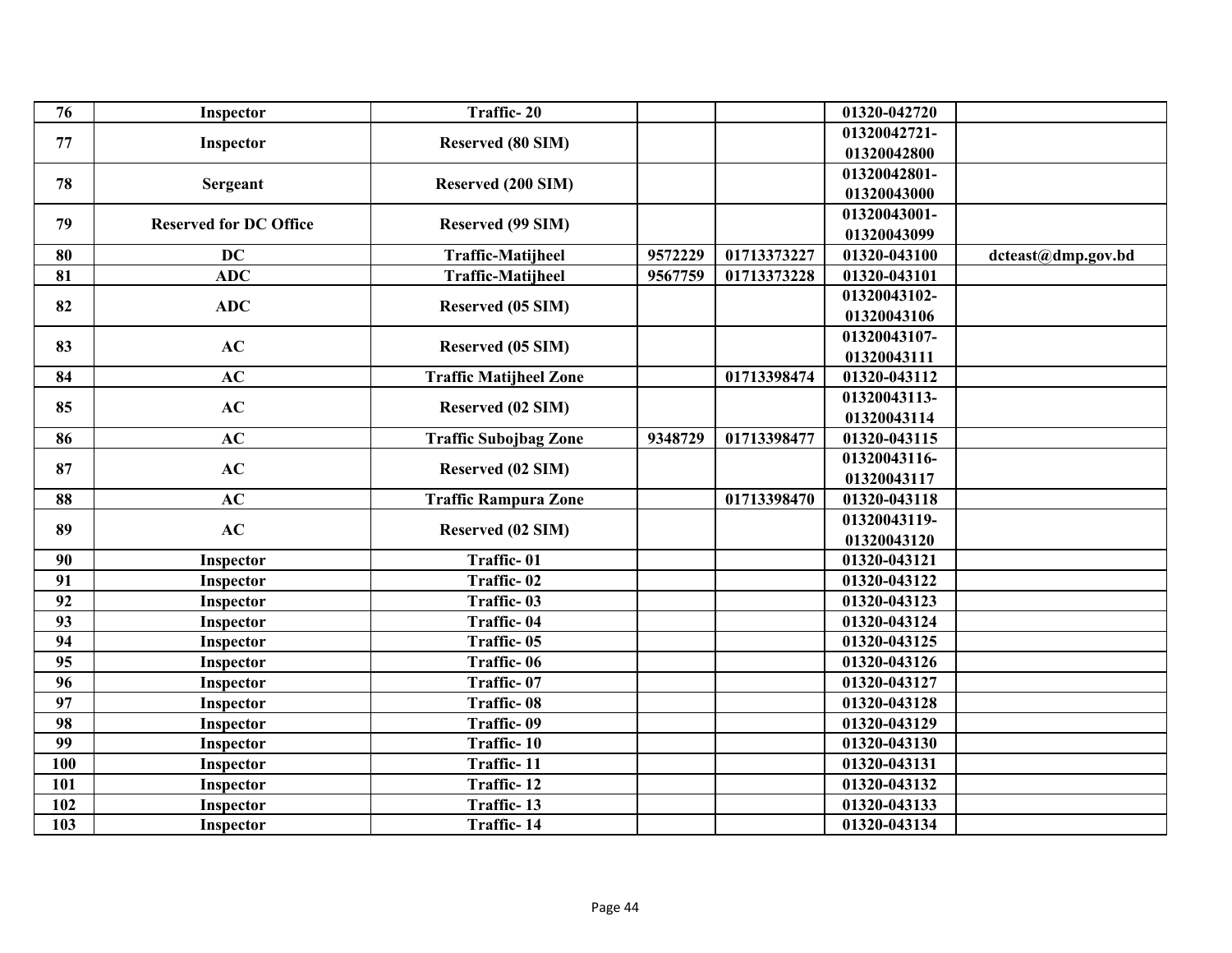| 104 | Inspector                     | Traffic-15                    |         |             | 01320-043135 |  |
|-----|-------------------------------|-------------------------------|---------|-------------|--------------|--|
| 105 | Inspector                     | Traffic-16                    |         |             | 01320-043136 |  |
| 106 | Inspector                     | Traffic-17                    |         |             | 01320-043137 |  |
| 107 | Inspector                     | Traffic-18                    |         |             | 01320-043138 |  |
| 108 | Inspector                     | Traffic-19                    |         |             | 01320-043139 |  |
| 109 | Inspector                     | Traffic-20                    |         |             | 01320-043140 |  |
| 110 |                               | <b>Reserved (80 SIM)</b>      |         |             | 01320043141- |  |
|     | Inspector                     |                               |         |             | 01320043220  |  |
| 111 |                               | Reserved (200 SIM)            |         |             | 01320043221- |  |
|     | Sergeant                      |                               |         |             | 01320043420  |  |
| 112 | <b>Reserved for DC Office</b> | Reserved (99 SIM)             |         |             | 01320043421- |  |
|     |                               |                               |         |             | 01320043519  |  |
| 113 | <b>DC</b>                     | Traffic-Wari                  |         |             | 01320-043520 |  |
| 114 | <b>ADC</b>                    | Traffic-Wari                  |         | 01713398437 | 01320-043521 |  |
| 115 | <b>ADC</b>                    | Reserved (05 SIM)             |         |             | 01320043522- |  |
|     |                               |                               |         |             | 01320043526  |  |
| 116 | AC                            | Reserved (05 SIM)             |         |             | 01320043527- |  |
|     |                               |                               |         |             | 01320043531  |  |
| 117 | AC                            | <b>Traffic-Wari Zone</b>      |         | 01713398475 | 01320-043532 |  |
| 118 | AC                            | Reserved (02 SIM)             |         |             | 01320043533- |  |
|     |                               |                               |         |             | 01320043534  |  |
| 119 | AC                            | <b>Traffic Jatrabari Zone</b> |         |             | 01320-043535 |  |
| 120 | AC                            | Reserved (02 SIM)             |         |             | 01320043536- |  |
|     |                               |                               |         |             | 01320043537  |  |
| 121 | AC                            | <b>Traffic Demra Zone</b>     | 7551090 | 01713398476 | 01320-043538 |  |
| 122 | AC                            | Reserved (02 SIM)             |         |             | 01320043539- |  |
|     |                               |                               |         |             | 01320043540  |  |
| 123 | Inspector                     | Traffic-01                    |         |             | 01320-043541 |  |
| 124 | Inspector                     | Traffic-02                    |         |             | 01320-043542 |  |
| 125 | Inspector                     | Traffic-03                    |         |             | 01320-043543 |  |
| 126 | Inspector                     | Traffic-04                    |         |             | 01320-043544 |  |
| 127 | Inspector                     | Traffic-05                    |         |             | 01320-043545 |  |
| 128 | Inspector                     | Traffic-06                    |         |             | 01320-043546 |  |
| 129 | Inspector                     | Traffic-07                    |         |             | 01320-043547 |  |
| 130 | Inspector                     | Traffic-08                    |         |             | 01320-043548 |  |
| 131 | Inspector                     | Traffic-09                    |         |             | 01320-043549 |  |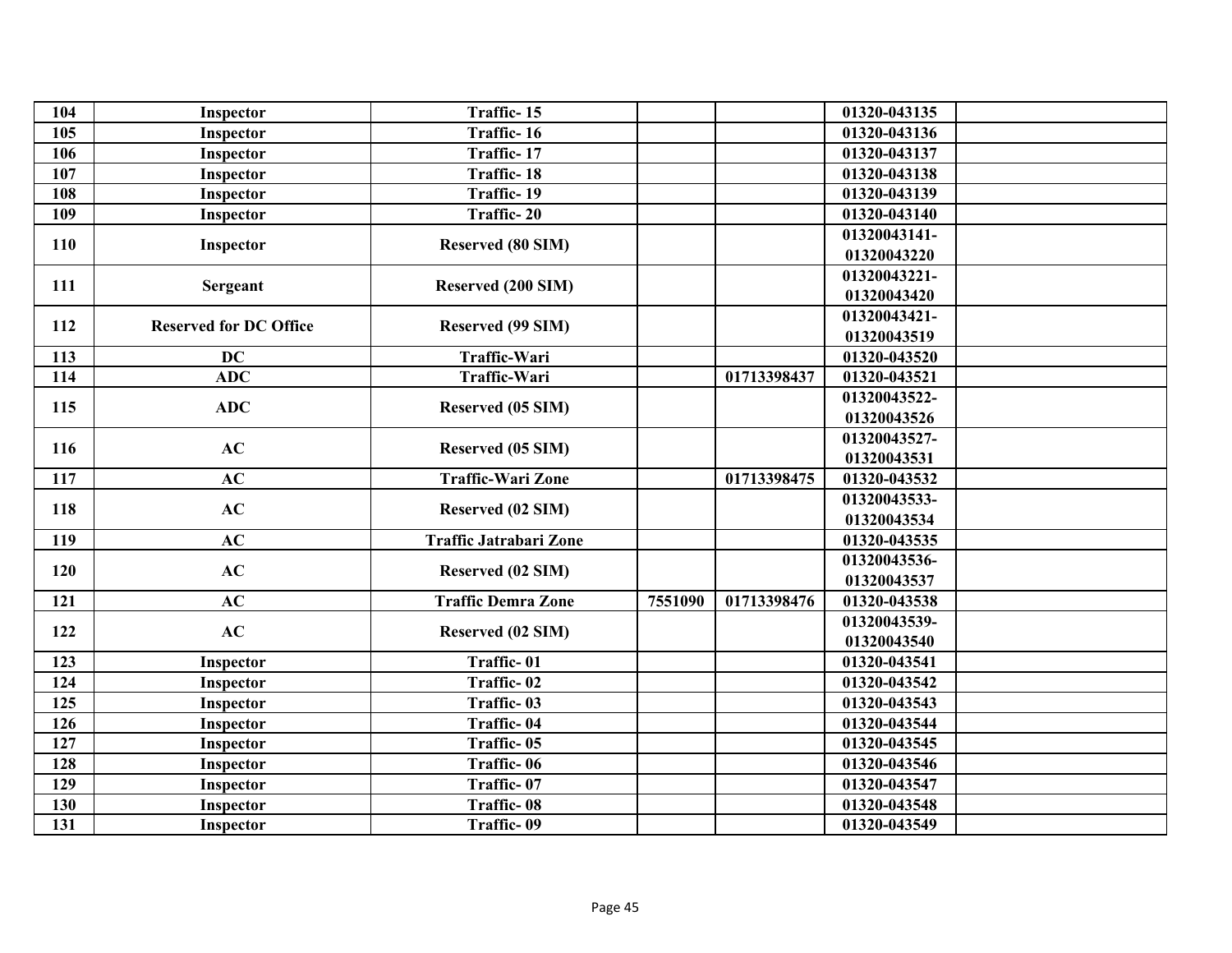| 132 | Inspector                     | Traffic-10                      |          |             | 01320-043550               |                     |
|-----|-------------------------------|---------------------------------|----------|-------------|----------------------------|---------------------|
| 133 | Inspector                     | Traffic-11                      |          |             | 01320-043551               |                     |
| 134 | Inspector                     | Traffic-12                      |          |             | 01320-043552               |                     |
| 135 | Inspector                     | Traffic-13                      |          |             | 01320-043553               |                     |
| 136 | Inspector                     | Traffic-14                      |          |             | 01320-043554               |                     |
| 137 | Inspector                     | Traffic-15                      |          |             | 01320-043555               |                     |
| 138 | Inspector                     | Traffic-16                      |          |             | 01320-043556               |                     |
| 139 | Inspector                     | Traffic-17                      |          |             | 01320-043557               |                     |
| 140 | Inspector                     | Traffic-18                      |          |             | 01320-043558               |                     |
| 141 | Inspector                     | Traffic-19                      |          |             | 01320-043559               |                     |
| 142 | Inspector                     | Traffic-20                      |          |             | 01320-043560               |                     |
| 143 |                               | <b>Reserved (80 SIM)</b>        |          |             | 01320043561-               |                     |
|     | Inspector                     |                                 |          |             | 01320043640                |                     |
| 144 | Sergeant                      | Reserved (200 SIM)              |          |             | $\overline{01}320043641$ - |                     |
|     |                               |                                 |          |             | 01320043840                |                     |
| 145 | <b>Reserved for DC Office</b> | Reserved (99 SIM)               |          |             | 01320043841-               |                     |
|     |                               |                                 |          |             | 01320043939                |                     |
| 146 | <b>DC</b>                     | Traffic-Uttara                  | 8900793  | 01713373225 | 01320-043940               | dctnorth@dmp.gov.bd |
| 147 | <b>ADC</b>                    | Traffic-Uttara                  | 55098307 | 01713373226 | 01320-043941               |                     |
| 148 | <b>ADC</b>                    | Reserved (05 SIM)               |          |             | 01320043942-               |                     |
|     |                               |                                 |          |             | 01320043946                |                     |
| 149 | AC                            | Reserved (05 SIM)               |          |             | 01320043947-               |                     |
|     |                               |                                 |          |             | 01320043951                |                     |
| 150 | AC                            | <b>Traffic-Uttara East Zone</b> |          |             | 01320-043952               |                     |
| 151 | AC                            | Reserved (02 SIM)               |          |             | 01320043953-               |                     |
|     |                               |                                 |          |             | 01320043954                |                     |
| 152 | AC                            | <b>Traffic-Uttara West Zone</b> | 7912335  | 01713398498 | 01320-043955               |                     |
| 153 | AC                            | Reserved (02 SIM)               |          |             | 01320043956-               |                     |
|     |                               |                                 |          |             | 01320043957                |                     |
| 154 | AC                            | <b>Traffic-Airport Zone</b>     |          |             | 01320-043958               |                     |
| 155 | AC                            | Reserved (02 SIM)               |          |             | 01320043959-               |                     |
|     |                               |                                 |          |             | 01320043960                |                     |
| 156 | Inspector                     | Traffic-01                      |          |             | 01320-043961               |                     |
| 157 | Inspector                     | Traffic-02                      |          |             | 01320-043962               |                     |
| 158 | Inspector                     | Traffic-03                      |          |             | 01320-043963               |                     |
| 159 | Inspector                     | Traffic-04                      |          |             | 01320-043964               |                     |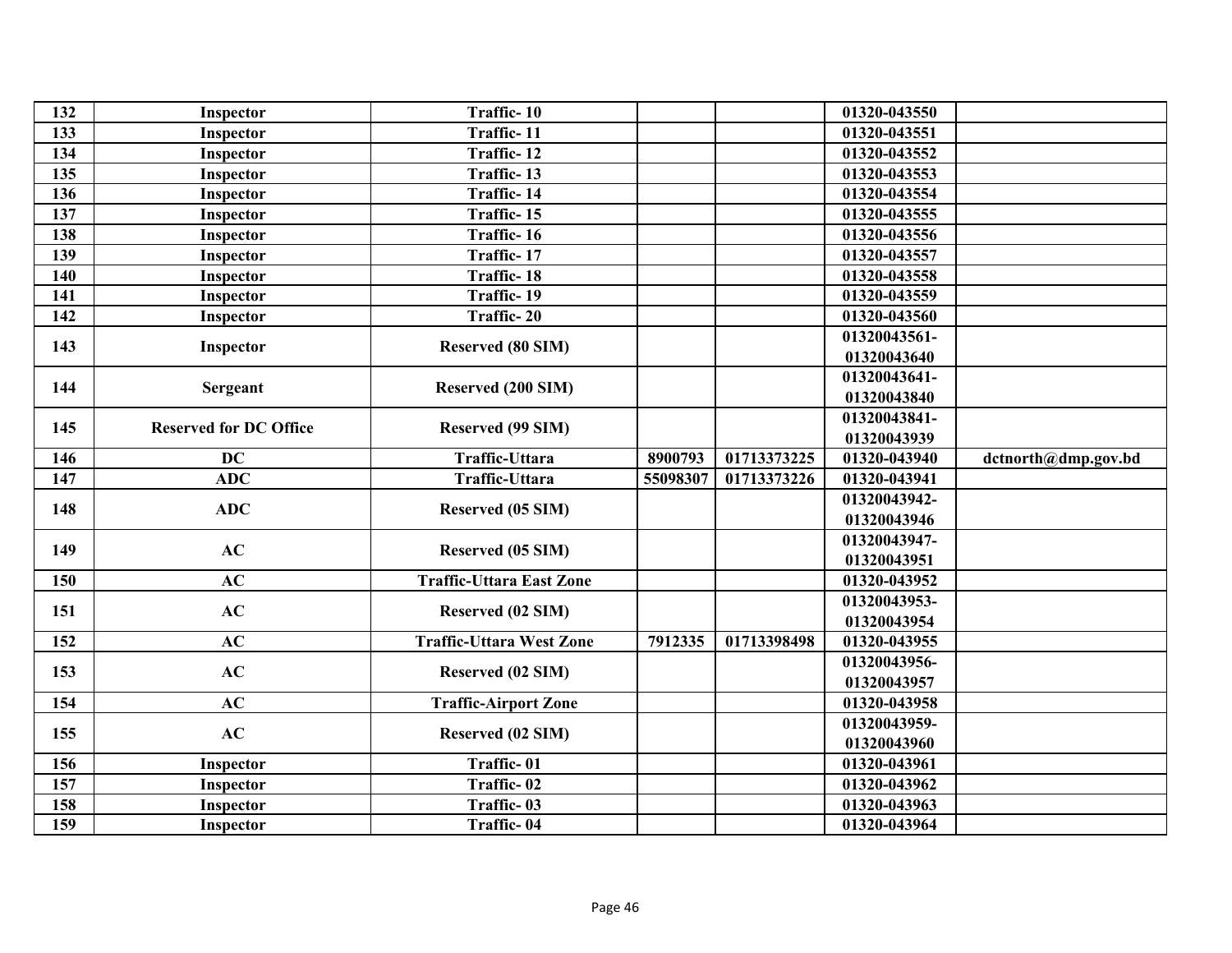| 160 | Inspector                     | Traffic-05                  |         |             | 01320-043965  |  |
|-----|-------------------------------|-----------------------------|---------|-------------|---------------|--|
| 161 | Inspector                     | Traffic-06                  |         |             | 01320-043966  |  |
| 162 | Inspector                     | Traffic-07                  |         |             | 01320-043967  |  |
| 163 | Inspector                     | Traffic-08                  |         |             | 01320-043968  |  |
| 164 | Inspector                     | Traffic-09                  |         |             | 01320-043969  |  |
| 165 | Inspector                     | Traffic-10                  |         |             | 01320-043970  |  |
| 166 | Inspector                     | Traffic-11                  |         |             | 01320-043971  |  |
| 167 | Inspector                     | Traffic-12                  |         |             | 01320-043972  |  |
| 168 | Inspector                     | Traffic-13                  |         |             | 01320-043973  |  |
| 169 | Inspector                     | Traffic-14                  |         |             | 01320-043974  |  |
| 170 | Inspector                     | Traffic-15                  |         |             | 01320-043975  |  |
| 171 | Inspector                     | Traffic-16                  |         |             | 01320-043976  |  |
| 172 | Inspector                     | Traffic-17                  |         |             | 01320-043977  |  |
| 173 | Inspector                     | <b>Traffic-18</b>           |         |             | 01320-043978  |  |
| 174 | Inspector                     | Traffic-19                  |         |             | 01320-043979  |  |
| 175 | Inspector                     | Traffic-20                  |         |             | 01320-043980  |  |
| 176 |                               |                             |         |             | 01320-043981- |  |
|     | Inspector                     | <b>Reserved (80 SIM)</b>    |         |             | 01320-044060  |  |
| 177 |                               |                             |         |             | 01320044061-  |  |
|     | Sergeant                      | Reserved (200 SIM)          |         |             | 01320044260   |  |
| 178 | <b>Reserved for DC Office</b> |                             |         |             | 01320044261-  |  |
|     |                               | Reserved (99 SIM)           |         |             | 01320044359   |  |
| 179 | <b>DC</b>                     | <b>Traffic-Gulshan</b>      |         |             | 01320-044360  |  |
| 180 | ADC                           | Traffic-Gulshan             | 8900779 | 01713398446 | 01320-044361  |  |
| 181 | <b>ADC</b>                    | Reserved (05 SIM)           |         |             | 01320044362-  |  |
|     |                               |                             |         |             | 01320044366   |  |
| 182 | AC                            |                             |         |             | 01320044367-  |  |
|     |                               | Reserved (05 SIM)           |         |             | 01320044371   |  |
| 183 | AC                            | <b>Traffic-Gulshan Zone</b> | 9852526 | 01713398497 | 01320-044372  |  |
| 184 | AC                            |                             |         |             | 01320044373-  |  |
|     |                               | Reserved (02 SIM)           |         |             | 01320044374   |  |
| 185 | AC                            | Traffic Mahakhali Zone      | 9883606 | 01713398499 | 01320-044375  |  |
| 186 | AC                            |                             |         |             | 01320044376-  |  |
|     |                               | Reserved (02 SIM)           |         |             | 01320044377   |  |
| 187 | AC                            | <b>Traffic Badda Zone</b>   | 9891740 | 01713398500 | 01320-044378  |  |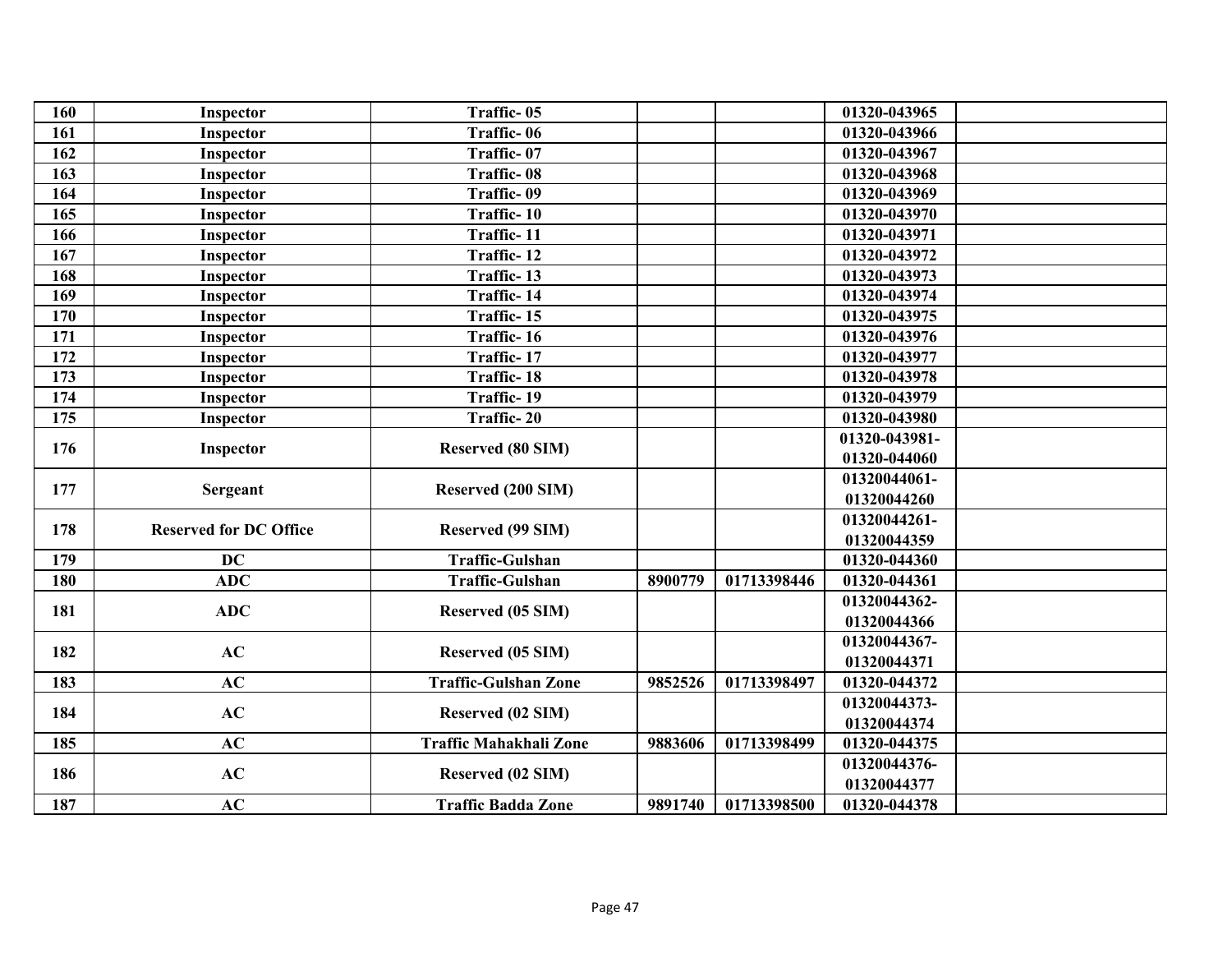| 188 | AC                            | Reserved (02 SIM)          |          |             | 01320044379-<br>01320044380 |                    |
|-----|-------------------------------|----------------------------|----------|-------------|-----------------------------|--------------------|
| 189 | Inspector                     | Traffic-01                 |          |             | 01320-044381                |                    |
| 190 | Inspector                     | Traffic-02                 |          |             | 01320-044382                |                    |
| 191 | Inspector                     | Traffic-03                 |          |             | 01320-044383                |                    |
| 192 | Inspector                     | Traffic-04                 |          |             | 01320-044384                |                    |
| 193 | Inspector                     | Traffic-05                 |          |             | 01320-044385                |                    |
| 194 | Inspector                     | Traffic-06                 |          |             | 01320-044386                |                    |
| 195 | Inspector                     | Traffic-07                 |          |             | 01320-044387                |                    |
| 196 | Inspector                     | Traffic-08                 |          |             | 01320-044388                |                    |
| 197 | Inspector                     | Traffic-09                 |          |             | 01320-044389                |                    |
| 198 | Inspector                     | Traffic-10                 |          |             | 01320-044390                |                    |
| 199 | Inspector                     | Traffic-11                 |          |             | 01320-044391                |                    |
| 200 | Inspector                     | Traffic-12                 |          |             | 01320-044392                |                    |
| 201 | Inspector                     | Traffic-13                 |          |             | 01320-044393                |                    |
| 202 | Inspector                     | Traffic-14                 |          |             | 01320-044394                |                    |
| 203 | Inspector                     | Traffic-15                 |          |             | 01320-044395                |                    |
| 204 | Inspector                     | Traffic-16                 |          |             | 01320-044396                |                    |
| 205 | Inspector                     | Traffic-17                 |          |             | 01320-044397                |                    |
| 206 | Inspector                     | <b>Traffic-18</b>          |          |             | 01320-044398                |                    |
| 207 | Inspector                     | Traffic-19                 |          |             | 01320-044399                |                    |
| 208 | Inspector                     | Traffic-20                 |          |             | 01320-044400                |                    |
|     |                               |                            |          |             | 01320-044401-               |                    |
| 209 | Inspector                     | Reserved (80 SIM)          |          |             | 01320044480                 |                    |
|     |                               |                            |          |             | 01320044481-                |                    |
| 210 | Sergeant                      | Reserved (200 SIM)         |          |             | 01320044680                 |                    |
|     |                               |                            |          |             | 01320044681-                |                    |
| 211 | <b>Reserved for DC Office</b> | Reserved (99 SIM)          |          |             | 01320044779                 |                    |
| 212 | <b>DC</b>                     | <b>Traffic-Mirpur</b>      | 9101185  | 01713373229 | 01320-044780                | dctwest@dmp.gov.bd |
| 213 | <b>ADC</b>                    | <b>Traffic-Mirpur</b>      | 48111825 | 01713373230 | 01320-044781                |                    |
| 214 | <b>ADC</b>                    |                            |          |             | 01320044782-                |                    |
|     |                               | <b>Reserved (05 SIM)</b>   |          |             | 01320044786                 |                    |
| 215 | AC                            | Reserved (05 SIM)          |          |             | 01320044787-                |                    |
|     |                               |                            |          |             | 01320044791                 |                    |
| 216 | AC                            | <b>Traffic-Mirpur Zone</b> | 9006567  | 1713398488  | 01320-044792                |                    |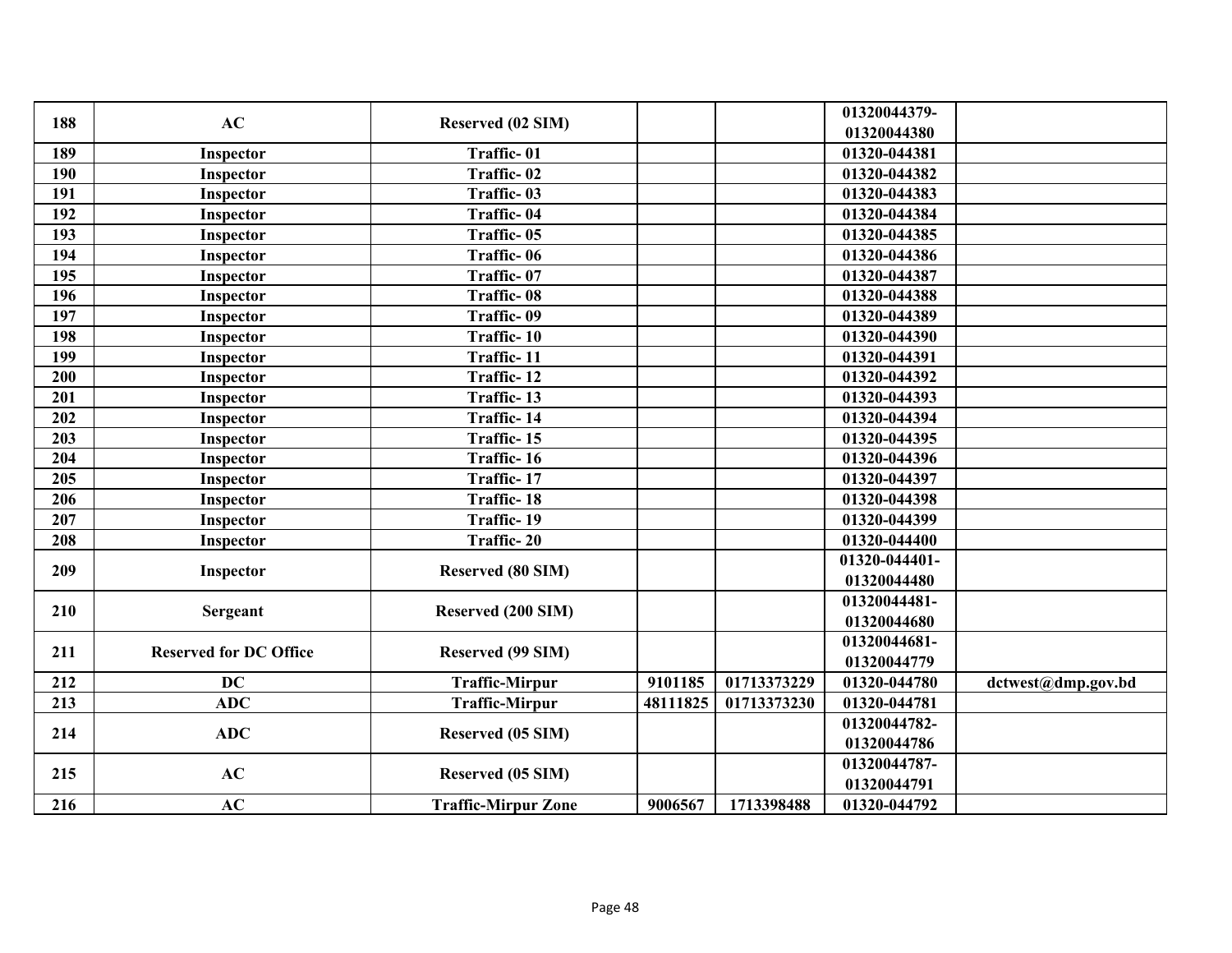| 217 | AC                            | <b>Reserved (02 SIM)</b>      |         |             | 01320044793-  |  |
|-----|-------------------------------|-------------------------------|---------|-------------|---------------|--|
|     |                               |                               |         |             | 01320044794   |  |
| 218 | AC                            | <b>Traffic Pallabi Zone</b>   |         | 01713398309 | 01320-044795  |  |
| 219 | AC                            | Reserved (02 SIM)             |         |             | 01320044796-  |  |
|     |                               |                               |         |             | 01320044797   |  |
| 220 | AC                            | <b>Traffic Darusalam Zone</b> |         | 01713398436 | 01320-044798  |  |
| 221 | AC                            | <b>Reserved (02 SIM)</b>      |         |             | 01320044799-  |  |
|     |                               |                               |         |             | 01320044800   |  |
| 222 | Inspector                     | Traffic-01                    |         |             | 01320-044801  |  |
| 223 | Inspector                     | Traffic-02                    |         |             | 01320-044802  |  |
| 224 | Inspector                     | Traffic-03                    |         |             | 01320-044803  |  |
| 225 | Inspector                     | Traffic-04                    |         |             | 01320-044804  |  |
| 226 | Inspector                     | Traffic-05                    |         |             | 01320-044805  |  |
| 227 | Inspector                     | Traffic-06                    |         |             | 01320-044806  |  |
| 228 | Inspector                     | Traffic-07                    |         |             | 01320-044807  |  |
| 229 | Inspector                     | Traffic-08                    |         |             | 01320-044808  |  |
| 230 | Inspector                     | Traffic-09                    |         |             | 01320-044809  |  |
| 231 | Inspector                     | Traffic-10                    |         |             | 01320-044810  |  |
| 232 | Inspector                     | Traffic-11                    |         |             | 01320-044811  |  |
| 233 | Inspector                     | Traffic-12                    |         |             | 01320-044812  |  |
| 234 | Inspector                     | Traffic-13                    |         |             | 01320-044813  |  |
| 235 | Inspector                     | Traffic-14                    |         |             | 01320-044814  |  |
| 236 | Inspector                     | Traffic-15                    |         |             | 01320-044815  |  |
| 237 | Inspector                     | Traffic-16                    |         |             | 01320-044816  |  |
| 238 | Inspector                     | Traffic-17                    |         |             | 01320-044817  |  |
| 239 | Inspector                     | <b>Traffic-18</b>             |         |             | 01320-044818  |  |
| 240 | Inspector                     | Traffic-19                    |         |             | 01320-044819  |  |
| 241 | Inspector                     | Traffic-20                    |         |             | 01320-044820  |  |
|     |                               |                               |         |             | 01320-044821- |  |
| 242 | Inspector                     | <b>Reserved (80 SIM)</b>      |         |             | 01320044900   |  |
|     |                               |                               |         |             | 01320044901-  |  |
| 243 | <b>Sergeant</b>               | Reserved (200 SIM)            |         |             | 01320045100   |  |
|     |                               |                               |         |             | 01320045101-  |  |
| 244 | <b>Reserved for DC Office</b> | Reserved (99 SIM)             |         |             | 01320045199   |  |
| 245 | <b>DC</b>                     | <b>Traffic-Tejgaon</b>        |         |             | 01320-045200  |  |
| 246 | <b>ADC</b>                    | <b>Traffic-Tejgaon</b>        | 9122041 | 01713398486 | 01320-045201  |  |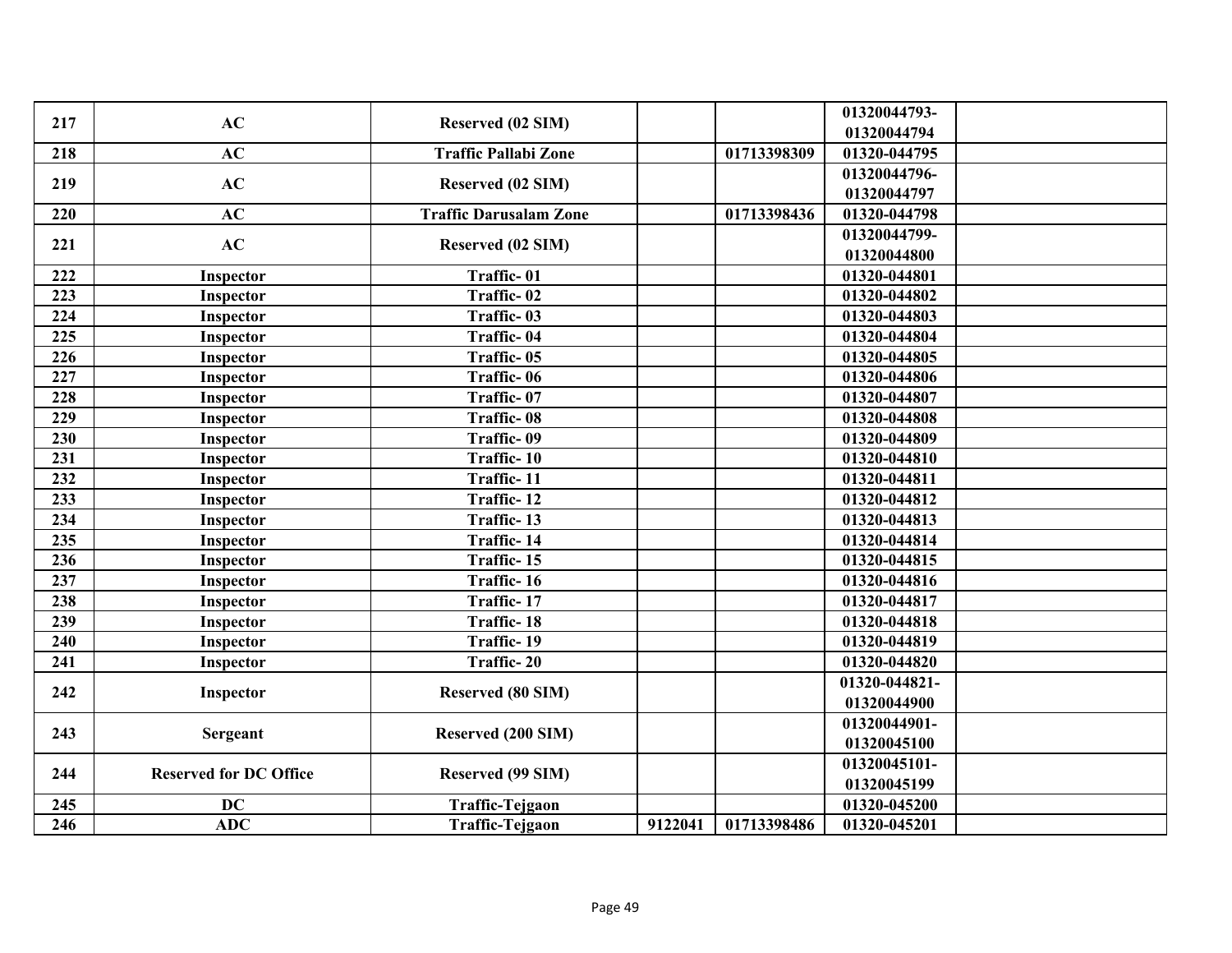| 247 | <b>ADC</b> | Reserved (05 SIM)                 |         |             | 01320045202-  |  |
|-----|------------|-----------------------------------|---------|-------------|---------------|--|
|     |            |                                   |         |             | 01320045206   |  |
| 248 | AC         | Reserved (05 SIM)                 |         |             | 01320045207-  |  |
|     |            |                                   |         |             | 01320045211   |  |
| 249 | AC         | <b>Traffic-Tejgaon Zone</b>       |         | 01769690908 | 01320-045212  |  |
| 250 | AC         | Reserved (02 SIM)                 |         |             | 01320045213-  |  |
|     |            |                                   |         |             | 01320045214   |  |
| 251 | AC         | <b>Traffic Mohammadpur Zone</b>   | 9138497 | 01713398487 | 01320-045215  |  |
| 252 | AC         | Reserved (02 SIM)                 |         |             | 01320045216-  |  |
|     |            |                                   |         |             | 01320045217   |  |
| 253 | AC         | <b>Traffic Sher-e-Bangla Zone</b> |         | 01713398396 | 01320-045218  |  |
| 254 | AC         | <b>Reserved (02 SIM)</b>          |         |             | 01320045219-  |  |
|     |            |                                   |         |             | 01320045220   |  |
| 255 | Inspector  | Traffic-01                        |         |             | 01320-045221  |  |
| 256 | Inspector  | Traffic-02                        |         |             | 01320-045222  |  |
| 257 | Inspector  | Traffic-03                        |         |             | 01320-045223  |  |
| 258 | Inspector  | Traffic-04                        |         |             | 01320-045224  |  |
| 259 | Inspector  | Traffic-05                        |         |             | 01320-045225  |  |
| 260 | Inspector  | Traffic-06                        |         |             | 01320-045226  |  |
| 261 | Inspector  | Traffic-07                        |         |             | 01320-045227  |  |
| 262 | Inspector  | Traffic-08                        |         |             | 01320-045228  |  |
| 263 | Inspector  | Traffic-09                        |         |             | 01320-045229  |  |
| 264 | Inspector  | Traffic-10                        |         |             | 01320-045230  |  |
| 265 | Inspector  | Traffic-11                        |         |             | 01320-045231  |  |
| 266 | Inspector  | Traffic-12                        |         |             | 01320-045232  |  |
| 267 | Inspector  | Traffic-13                        |         |             | 01320-045233  |  |
| 268 | Inspector  | Traffic-14                        |         |             | 01320-045234  |  |
| 269 | Inspector  | Traffic-15                        |         |             | 01320-045235  |  |
| 270 | Inspector  | Traffic-16                        |         |             | 01320-045236  |  |
| 271 | Inspector  | Traffic-17                        |         |             | 01320-045237  |  |
| 272 | Inspector  | <b>Traffic-18</b>                 |         |             | 01320-045238  |  |
| 273 | Inspector  | Traffic-19                        |         |             | 01320-045239  |  |
| 274 | Inspector  | Traffic-20                        |         |             | 01320-045240  |  |
|     |            |                                   |         |             | 01320-045241- |  |
| 275 | Inspector  | <b>Reserved (80 SIM)</b>          |         |             | 01320045320   |  |
|     |            |                                   |         |             |               |  |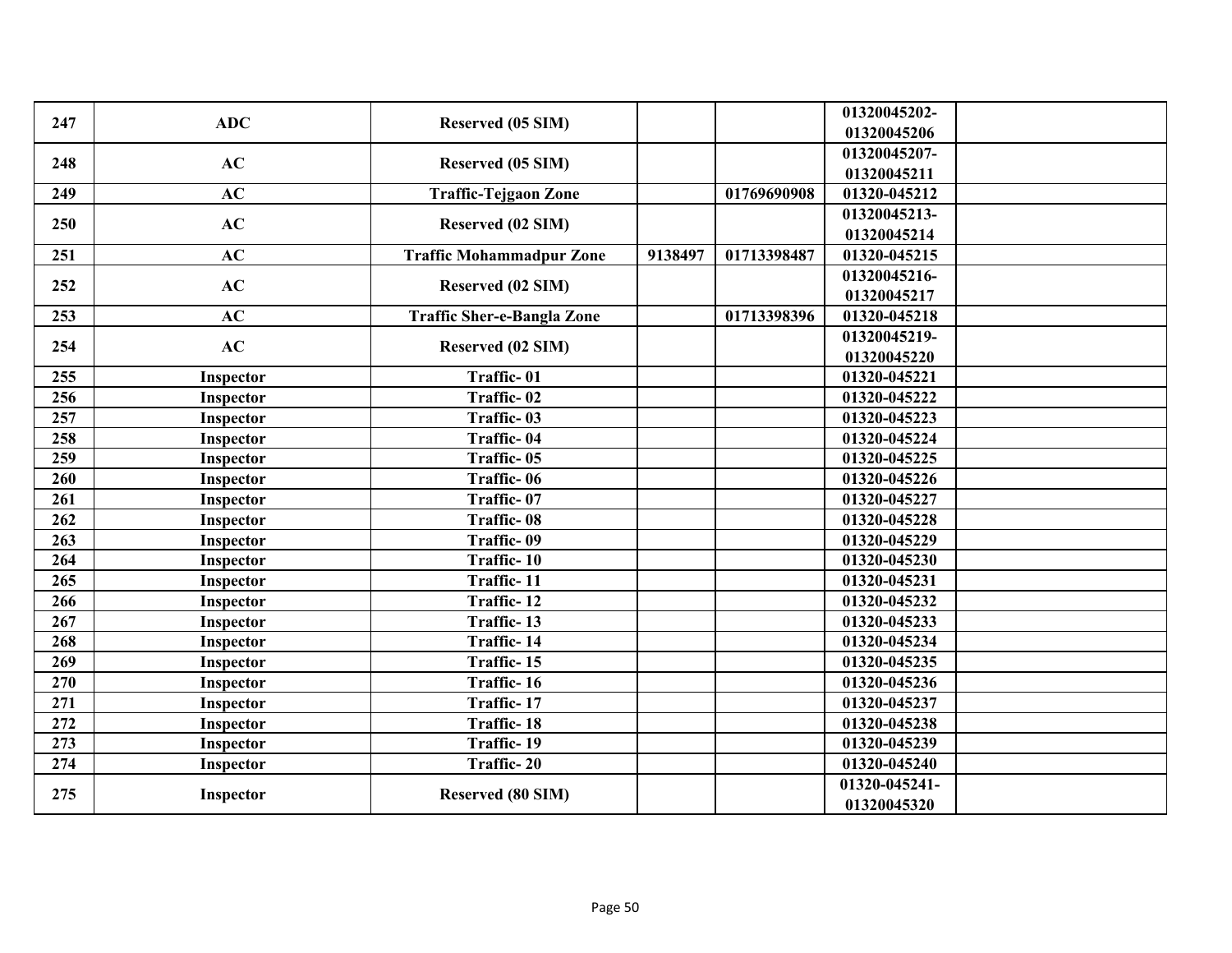| 276                     | Sergeant                                       | Reserved (200 SIM)          |          |             | 01320045321-<br>01320045520 |                      |
|-------------------------|------------------------------------------------|-----------------------------|----------|-------------|-----------------------------|----------------------|
| 277                     | <b>Reserved for DC Office</b>                  | Reserved (99 SIM)           |          |             | 01320045521-<br>01320045619 |                      |
|                         |                                                | <b>DB</b>                   |          |             |                             |                      |
| 1                       | <b>Addl. Police Comissioner</b><br>(DB) Office | Reserved (10 SIM)           |          |             | 01320045620-<br>01320045629 |                      |
| $\overline{2}$          | <b>DC</b>                                      | <b>DB</b> Uttara            |          |             | 01320-045630                |                      |
| $\overline{\mathbf{3}}$ | <b>ADC</b>                                     | <b>Airport Zonal Team</b>   |          |             | 01320-045631                |                      |
| $\overline{\mathbf{4}}$ | <b>ADC</b>                                     | <b>DB</b> Uttara            |          |             | 01320-045632                |                      |
| 5 <sup>5</sup>          | <b>ADC</b>                                     | <b>DB</b> Uttara            |          |             | 01320-045633                |                      |
| 6                       | <b>ADC</b>                                     | Reserved (10 SIM)           |          |             | 01320045634-<br>01320045643 |                      |
| $\overline{7}$          | AC                                             | <b>DB</b> Uttara            |          |             | 01320-045644                |                      |
| $\bf{8}$                | AC                                             | <b>Reserved (15 SIM)</b>    |          |             | 01320045645-<br>01320045659 |                      |
| 9                       | <b>Reserved for DC DB Uttara Office</b>        | Reserved (30 SIM)           |          |             | 01320045660-<br>01320045689 |                      |
| 10                      | <b>DC</b>                                      | <b>DB</b> Gulshan           | 48313183 | 01711605144 | 01320-045690                | dcdbnorth@dmp.gov.bd |
| 11                      | <b>ADC</b>                                     | <b>DB</b> Gulshan-01        | 9335856  | 01713398629 | 01320-045691                |                      |
| 12                      | <b>ADC</b>                                     | <b>DB</b> Gulshan-02        |          | 01713398628 | 01320-045692                |                      |
| 13                      | <b>ADC</b>                                     | <b>DB</b> Gulshan-03        |          |             | 01320-045693                |                      |
| 14                      | <b>ADC</b>                                     | <b>Reserved (10 SIM)</b>    |          |             | 01320045694-<br>01320045703 |                      |
| 15                      | AC                                             | <b>DB</b> Gulshan-01        |          | 01713398615 | 01320-045704                |                      |
| 16                      | AC                                             | <b>DB</b> Gulshan-02        |          |             | 01320-045705                |                      |
| 17                      | AC                                             | Reserved (15 SIM)           |          |             | 01320045706-<br>01320045720 |                      |
| 18                      | <b>Reserved for DC DB Gulshan Office</b>       | Reserved (39 SIM)           |          |             | 01320045721-<br>01320045759 |                      |
| 19                      | <b>DC</b>                                      | <b>DB</b> Ramna             |          |             | 01320-045760                |                      |
| 20                      | <b>ADC</b>                                     | <b>DB</b> Ramna             |          |             | 01320-045761                |                      |
| 21                      | <b>ADC</b>                                     | <b>Ramna Zonal Team</b>     |          |             | 01320-045762                |                      |
| 22                      | <b>ADC</b>                                     | <b>Dhanmondi Zonal Team</b> |          |             | 01320-045763                |                      |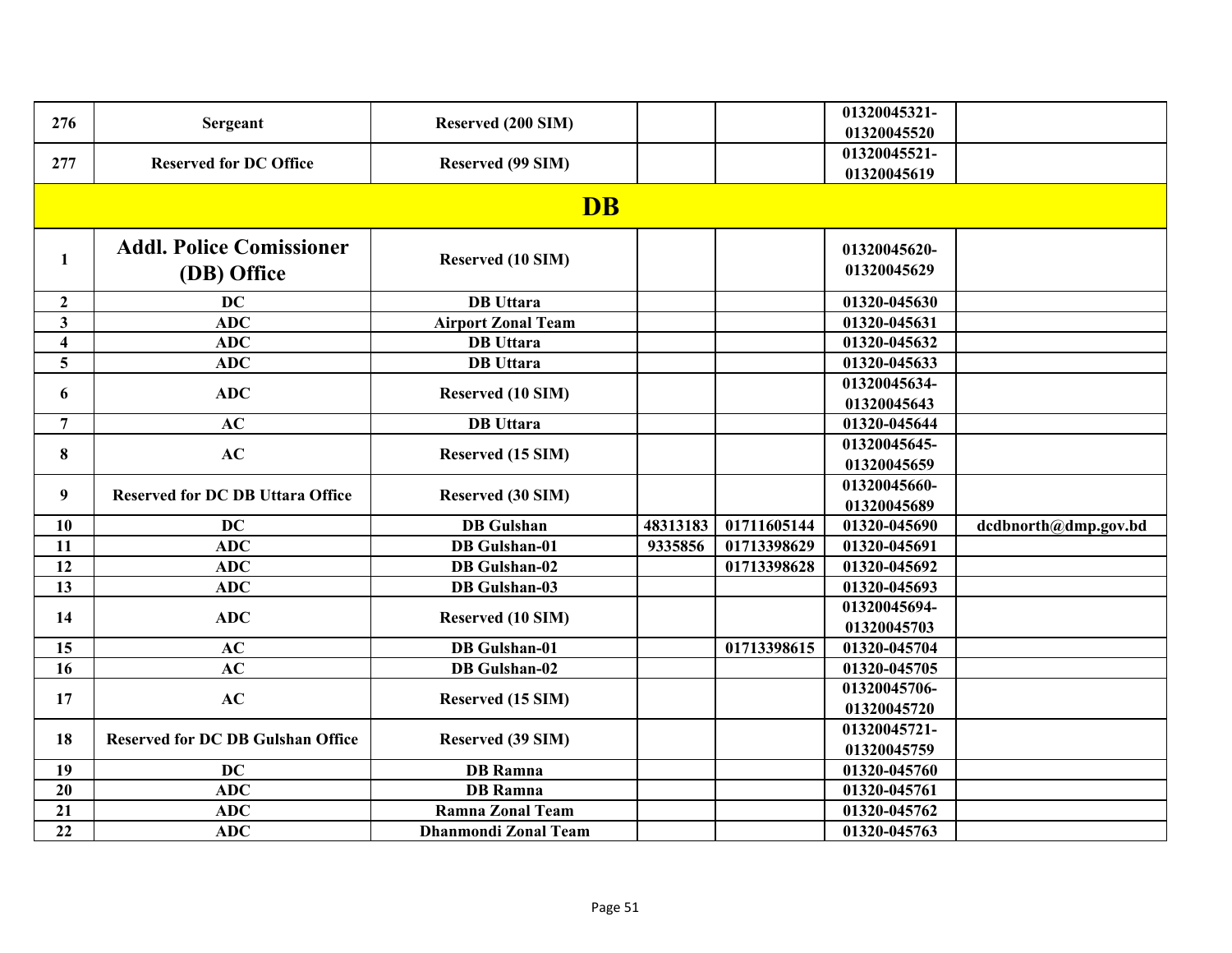| 23 | <b>ADC</b>                              | <b>Admin &amp; Support Service</b> |         |             | 01320-045764                |                      |
|----|-----------------------------------------|------------------------------------|---------|-------------|-----------------------------|----------------------|
| 24 | <b>ADC</b>                              | Reserved (09 SIM)                  |         |             | 01320045765-                |                      |
|    |                                         |                                    |         |             | 01320045773                 |                      |
| 25 | AC                                      | <b>DB</b> Ramna                    |         |             | 01320-045774                |                      |
| 26 | AC                                      | Reserved (15 SIM)                  |         |             | 01320045775-                |                      |
|    |                                         |                                    |         |             | 01320045789                 |                      |
| 27 | Inspector                               | <b>Admin &amp; Support Service</b> |         |             | 01320-045790                |                      |
| 28 |                                         | Main Gate                          |         |             | 01320-045791                |                      |
| 29 | <b>Reserved for DC DB Ramna Office</b>  | <b>Reserved (28 SIM)</b>           |         |             | 01320045792-                |                      |
|    |                                         |                                    |         |             | 01320045819                 |                      |
| 30 | <b>DC</b>                               | <b>DB</b> Lalbag                   | 8331685 | 01713373194 | 01320-045820                | dcdbsouth@dmp.gov.bd |
| 31 | <b>ADC</b>                              | <b>DB</b> Lalbag                   |         | 01713373198 | $\overline{01}320 - 045821$ |                      |
| 32 | <b>ADC</b>                              | <b>DB Lalbag Zonal Team</b>        | 9333507 | 01713373216 | 01320-045822                |                      |
| 33 | <b>ADC</b>                              | <b>DB Kotoali Zonal Team</b>       |         | 01713398598 | 01320-045823                |                      |
| 34 | <b>ADC</b>                              |                                    |         |             | 01320045824-                |                      |
|    |                                         | Reserved (10 SIM)                  |         |             | 01320045833                 |                      |
| 35 | AC                                      | <b>DB</b> Lalbag                   |         |             | 01320-045834                |                      |
| 36 | AC                                      | <b>DB</b> Lalbag                   |         |             | 01320-045835                |                      |
| 37 | AC                                      |                                    |         |             | 01320045836-                |                      |
|    |                                         | Reserved (15 SIM)                  |         |             | 01320045850                 |                      |
| 38 |                                         |                                    |         |             | 01320045851-                |                      |
|    | <b>Reserved for DC DB Lalbag Office</b> | Reserved (39 SIM)                  |         |             | 01320045889                 |                      |
| 39 | <b>DC</b>                               | <b>DB</b> Wari                     |         |             | 01320-045890                |                      |
| 40 | <b>ADC</b>                              | <b>DB</b> Wari                     |         |             | 01320-045891                |                      |
| 41 | <b>ADC</b>                              | <b>DB</b> Wari Zonal Team          |         |             | 01320-045892                |                      |
| 42 | <b>ADC</b>                              | <b>DB Demra Zonal Team</b>         |         |             | 01320-045893                |                      |
|    |                                         |                                    |         |             | 01320045894-                |                      |
| 43 | <b>ADC</b>                              | <b>Reserved (10 SIM)</b>           |         |             | 01320045903                 |                      |
| 44 | AC                                      | <b>Wari Zone</b>                   |         |             | 01320-045904                |                      |
|    |                                         |                                    |         |             | 01320045905-                |                      |
| 45 | AC                                      | <b>Reserved (20 SIM)</b>           |         |             | 01320045924                 |                      |
|    |                                         |                                    |         |             | 01320045925-                |                      |
| 46 | <b>Reserved for DC DB Wari Office</b>   | Reserved (55 SIM)                  |         |             | 01320045979                 |                      |
| 47 | <b>DC</b>                               | <b>DB</b> Motijheel                | 9336831 | 01711605146 | 01320-045980                | dcdbeast@dmp.gov.bd  |
| 48 | <b>ADC</b>                              | <b>DB</b> Motijheel-01             | 9353442 | 01713373197 | 01320-045981                |                      |
| 49 | <b>ADC</b>                              | <b>DB</b> Motijheel-02             |         | 01713373200 | 01320-045982                |                      |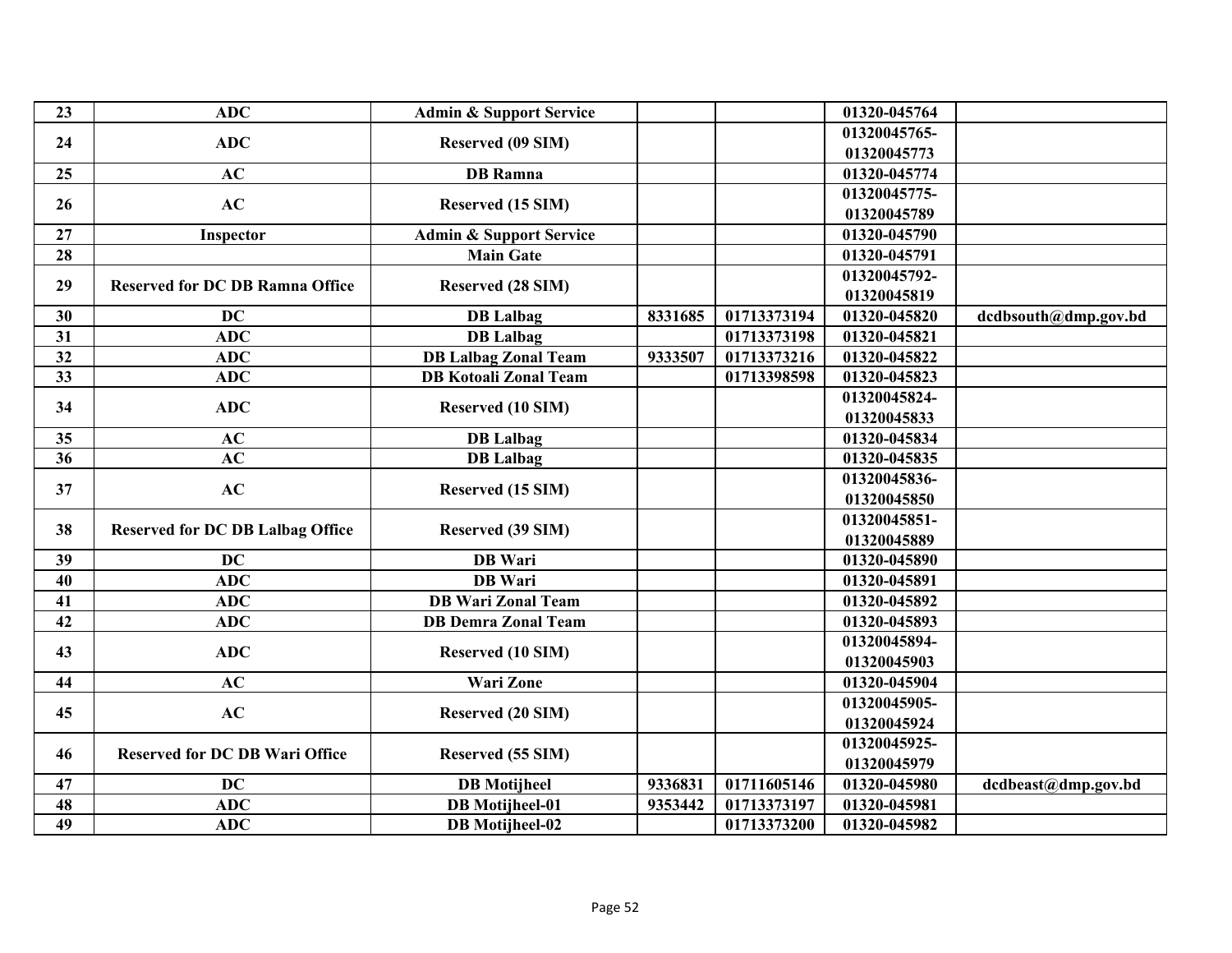| 50              | <b>ADC</b>                                 | <b>DB</b> Motijheel-03           |          |             | 01320-045983                |                     |
|-----------------|--------------------------------------------|----------------------------------|----------|-------------|-----------------------------|---------------------|
| 51              | <b>ADC</b>                                 | Reserved (10 SIM)                |          |             | 01320045984-<br>01320045993 |                     |
| 52              | AC                                         | <b>DB</b> Motijheel              |          | 01713398368 | 01320-045994                |                     |
| 53              | AC                                         | <b>DB</b> Motijheel              |          | 01713398596 | 01320-045995                |                     |
|                 |                                            |                                  |          |             | 01320045996-                |                     |
| 54              | AC                                         | <b>Reserved (20 SIM)</b>         |          |             | 01320046015                 |                     |
|                 |                                            |                                  |          |             | 01320046016-                |                     |
| 55              | <b>Reserved for DC DB Motijheel Office</b> | <b>Reserved (44 SIM)</b>         |          |             | 01320046059                 |                     |
| 56              | <b>DC</b>                                  | <b>DB</b> Tejgaon                | 9337361  | 01711605147 | 01320-046060                | dcdbwest@dmp.gov.bd |
| 57              | <b>ADC</b>                                 | <b>DB</b> Tejgaon                |          | 01769691025 | 01320-046061                |                     |
| 58              | <b>ADC</b>                                 | <b>DB</b> Tejgaon                | 9341493  | 01713373201 | 01320-046062                |                     |
| 59              | <b>ADC</b>                                 | <b>DB</b> Tejgaon                |          |             | 01320-046063                |                     |
|                 |                                            |                                  |          |             | 01320046064-                |                     |
| 60              | <b>ADC</b>                                 | <b>Reserved (10 SIM)</b>         |          |             | 01320046073                 |                     |
| 61              | AC                                         | <b>DB</b> Tejgaon                |          | 01713373210 | 01320-046074                |                     |
| 62              | AC                                         | <b>DB</b> Tejgaon                |          | 01713398625 | 01320-046075                |                     |
|                 |                                            |                                  |          |             | 01320046076-                |                     |
| 63              | AC                                         | <b>Reserved (20 SIM)</b>         |          |             | 01320046095                 |                     |
|                 |                                            |                                  |          |             | 01320046096-                |                     |
| 64              | <b>Reserved for DC DB Tejgaon Office</b>   | Reserved (44 SIM)                |          |             | 01320046139                 |                     |
| 65              | <b>DC</b>                                  | <b>DB</b> Mirpur                 |          |             | 01320-046140                |                     |
| 66              | <b>ADC</b>                                 | <b>DB</b> Mirpur                 |          |             | 01320-046141                |                     |
| 67              | <b>ADC</b>                                 | <b>DB Mirpur Zonal Team</b>      |          |             | 01320-046142                |                     |
| 68              | <b>ADC</b>                                 | <b>DB Pallabi Zonal Team</b>     |          |             | 01320-046143                |                     |
| 69              | <b>ADC</b>                                 | Reserved (10 SIM)                |          |             | 01320046144-                |                     |
|                 |                                            |                                  |          |             | 01320046153                 |                     |
| 70              | AC                                         | <b>DB</b> Mirpur                 |          |             | 01320-046154                |                     |
| 71              | AC                                         | <b>Reserved (20 SIM)</b>         |          |             | 01320046155-                |                     |
|                 |                                            |                                  |          |             | 01320046174                 |                     |
| 72              | <b>Reserved for DC DB Mirpur Office</b>    | Reserved (45 SIM)                |          |             | 01320046175-                |                     |
|                 |                                            |                                  |          |             | 01320046219                 |                     |
| 73              | <b>DC</b>                                  | <b>Serious Crime Invst.</b>      | 55138687 | 01711883714 | 01320-046220                |                     |
| 74              | <b>ADC</b>                                 | <b>DB</b> Sensional Murder       |          | 01713398522 | 01320-046221                |                     |
| 75              | ADC                                        | <b>Cyber &amp; Special Crime</b> |          | 01713398665 | 01320-046222                |                     |
| $\overline{76}$ | <b>ADC</b>                                 | <b>Cyber &amp; Special Crime</b> |          |             | 01320-046223                |                     |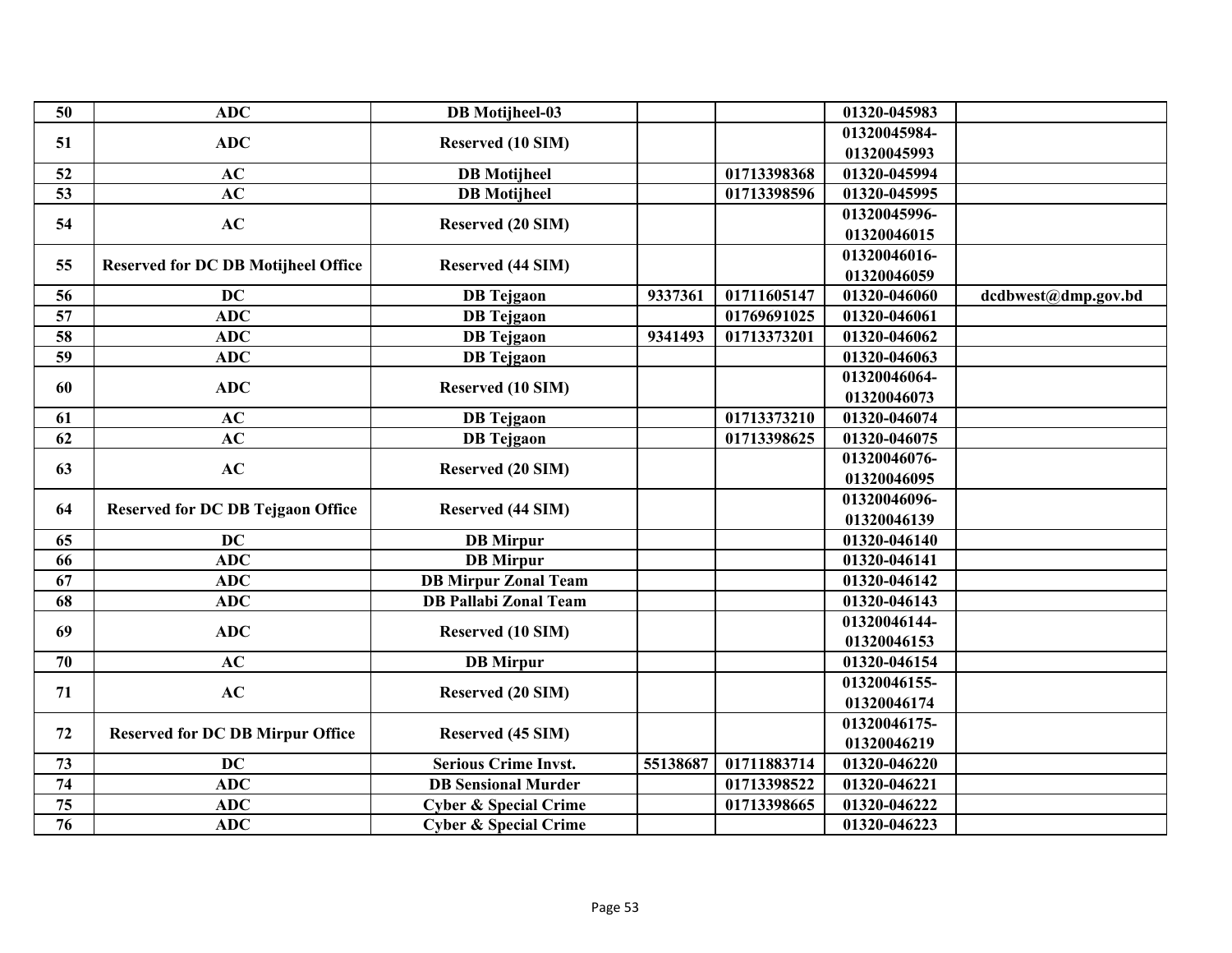| 77                      | <b>ADC</b>                                       | Reserved (10 SIM)                  |          |             | 01320046224-<br>01320046233 |                     |
|-------------------------|--------------------------------------------------|------------------------------------|----------|-------------|-----------------------------|---------------------|
| 78                      | AC                                               | <b>Cyber &amp; Special Crime</b>   |          | 01713398523 | 01320-046234                |                     |
| 79                      | AC                                               | <b>Cyber &amp; Special Crime</b>   |          | 01713398527 | 01320-046235                |                     |
| 80                      | AC                                               | <b>Cyber &amp; Special Crime</b>   |          | 01713398672 | 01320-046236                |                     |
|                         |                                                  |                                    |          |             | 01320046237-                |                     |
| 81                      | AC                                               | <b>Reserved (20 SIM)</b>           |          |             | 01320046256                 |                     |
|                         | <b>Reserved for DC Serious Crime Invst.</b>      |                                    |          |             | 01320046257-                |                     |
| 82                      | <b>Office</b>                                    | Reserved (53 SIM)                  |          |             | 01320046309                 |                     |
|                         |                                                  | <b>CT</b>                          |          |             |                             |                     |
| $\mathbf{1}$            | <b>Addl. Police Commisioner</b><br>(CTTC) Office | <b>Reserved (20 SIM)</b>           |          |             | 01320046310-<br>01320046329 |                     |
| $\overline{2}$          | <b>DC</b>                                        | <b>Special Action Group</b>        | 9359842  | 01769691425 | 01320-046330                | dcsag.ct@dmp.gov.bd |
| $\overline{\mathbf{3}}$ | <b>ADC</b>                                       | <b>SWAT</b>                        | 9348264  | 01769691435 | 01320-046331                |                     |
| $\overline{\mathbf{4}}$ | <b>ADC</b>                                       | <b>BDU</b>                         |          | 01769691440 | 01320-046332                |                     |
| $5\overline{)}$         | <b>ADC</b>                                       | Arms & K-9                         |          |             | 01320-046333                |                     |
|                         | <b>ADC</b>                                       |                                    |          |             | 01320046334-                |                     |
| 6                       |                                                  | Reserved (05 SIM)                  |          |             | 01320046338                 |                     |
| $\overline{7}$          | AC                                               | <b>SWAT</b>                        |          | 01769691482 | 01320-046339                |                     |
| 8                       | AC                                               | <b>BDU</b>                         |          | 01769691483 | 01320-046340                |                     |
| 9                       | AC                                               | Arms & K-9                         |          | 01769691484 | 01320-046341                |                     |
| 10                      | AC                                               | Reserved (10 SIM)                  |          |             | 01320046342-                |                     |
|                         |                                                  |                                    |          |             | 01320046351                 |                     |
| 11                      | <b>Reserved for DC Special Action Group</b>      | <b>Reserved (48 SIM)</b>           |          |             | 01320046352-                |                     |
|                         | Office                                           |                                    |          |             | 01320046399                 |                     |
| 12                      | <b>DC</b>                                        | <b>Counter Terrorism Invst.</b>    | 55138689 | 01769691426 | 01320-046400                | dcct.ct@dmp.gov.bd  |
| 13                      | <b>ADC</b>                                       | <b>Counter Terrorism Invst.-01</b> |          | 01769691442 | 01320-046401                |                     |
| 14                      | <b>ADC</b>                                       | <b>Counter Terrorism Invst.-02</b> |          | 01769691443 | 01320-046402                |                     |
| 15                      | <b>ADC</b>                                       | Reserved (05 SIM)                  |          |             | 01320046403-                |                     |
|                         |                                                  |                                    |          |             | 01320046407                 |                     |
| 16                      | AC                                               | <b>Counter Terrorism Invst.-01</b> |          | 01769691490 | 01320-046408                |                     |
| 17                      | AC                                               | <b>Counter Terrorism Invst.-02</b> |          | 01769691499 | 01320-046409                |                     |
| 18                      | AC                                               | <b>Counter Terrorism Invst.-03</b> |          | 01769691491 | 01320-046410                |                     |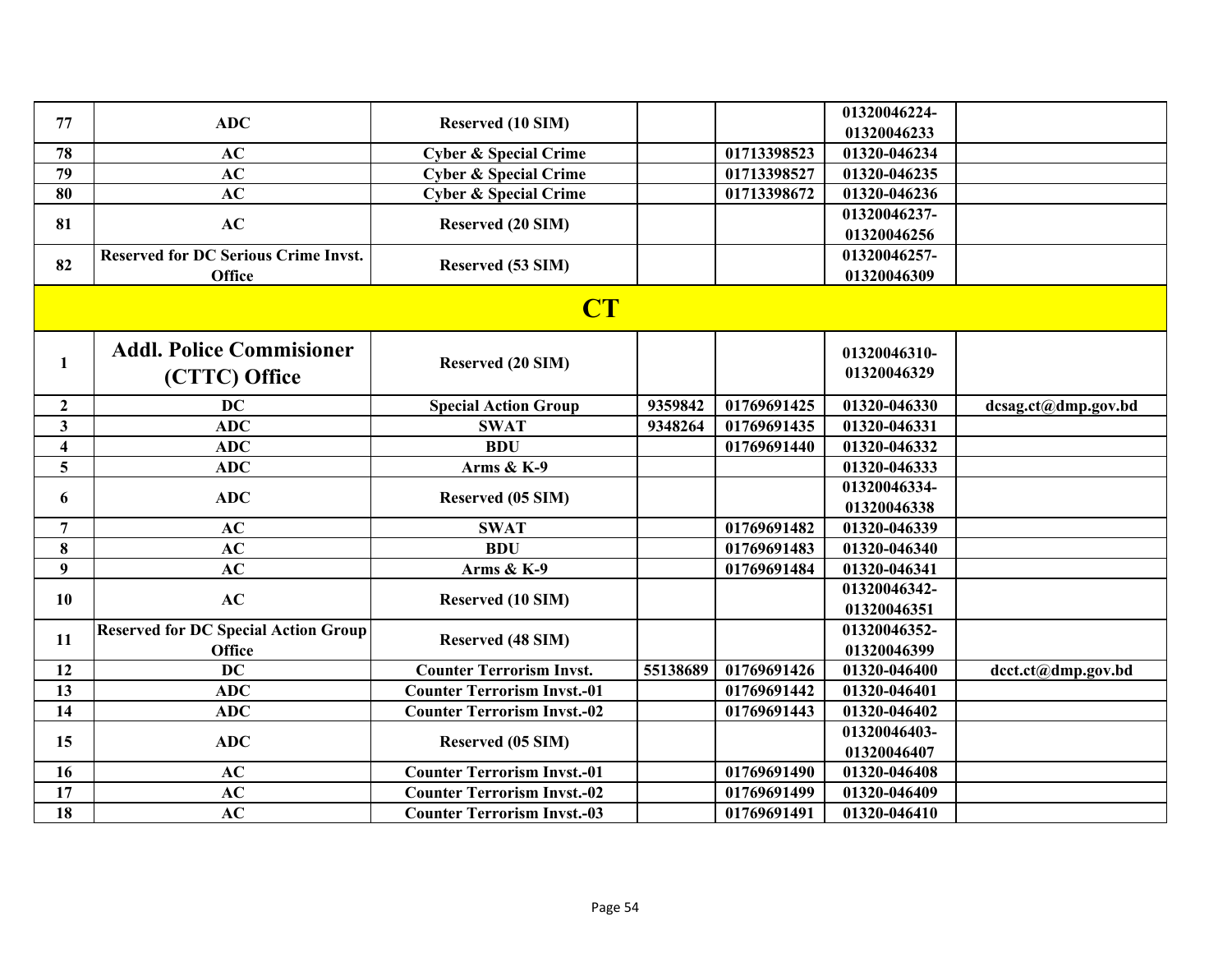| 19              | AC                                         | Reserved (10 SIM)                    |          |              | 01320046411-<br>01320046420  |                              |
|-----------------|--------------------------------------------|--------------------------------------|----------|--------------|------------------------------|------------------------------|
|                 | <b>Reserved for DC Counter Terrorism</b>   |                                      |          |              | 01320046421-                 |                              |
| 20              | <b>Invst. Office</b>                       | <b>Reserved (49 SIM)</b>             |          |              | 01320046469                  |                              |
| 21              | <b>DC</b>                                  | <b>Cyber Crime Invst.</b>            | 55138688 | 01769691427  | 01320-046470                 | dccc.ct@dmp.gov.bd           |
| $\overline{22}$ | ADC                                        | Digital Forensic & E-fraud           |          | 01769691450  | 01320-046471                 | adc1cyberctdmp@police.gov.bd |
| 23              | <b>ADC</b>                                 | <b>Internet Referral</b>             |          | 01769691451  |                              |                              |
|                 |                                            |                                      |          |              | 01320-046472<br>01320046473- | acmishuk@gmail.com           |
| 24              | <b>ADC</b>                                 | Reserved (05 SIM)                    |          |              |                              |                              |
|                 | AC                                         |                                      |          |              | 01320046477<br>01320-046478  |                              |
| 25              |                                            | <b>Cyber Crime Invst.-01</b>         |          | 01769691515  |                              | mfsct@dmp.gov.bd             |
| 26              | AC                                         | <b>Cyber Crime Invst.-02</b>         |          | 01769691512  | 01320-046479                 | acdfcc.ct@dmp.gov.bd         |
| 27              | AC                                         | <b>Cyber Crime Invst.-03</b>         |          | 01769691509  | 01320-046480                 | ac2cyberctdmp@police.gov.bd  |
| 28              | AC                                         | Reserved (10 SIM)                    |          |              | 01320046481-                 |                              |
|                 |                                            |                                      |          |              | 01320046490                  |                              |
| 29              | <b>Reserved for DC Cyber Crime Invst.</b>  | <b>Reserved (49 SIM)</b>             |          |              | 01320046491-                 |                              |
|                 | Office                                     |                                      |          |              | 01320046539                  |                              |
| 30              | <b>DC</b>                                  | <b>Transnational Crime</b>           | 55138690 | 01769691428  | 01320-046540                 |                              |
| 31              | <b>ADC</b>                                 | EC & HT                              |          | 017111111190 | 01320-046541                 |                              |
| 32              | <b>ADC</b>                                 | <b>Smuggling &amp; Fake Currency</b> | 9352756  | 01713000379  | 01320-046542                 |                              |
| 33              | <b>ADC</b>                                 | Reserved (05 SIM)                    |          |              | 01320046543-                 |                              |
|                 |                                            |                                      |          |              | 01320046547                  |                              |
| 34              | AC                                         | EC & HT                              |          |              | 01320-046548                 |                              |
| 35              | AC                                         | <b>Smuggling &amp; Fake Currency</b> |          |              | 01320-046549                 |                              |
| 36              | AC                                         | <b>Reserved (10 SIM)</b>             |          |              | 01320046550-                 |                              |
|                 |                                            |                                      |          |              | 01320046559                  |                              |
| 37              | <b>Reserved for DC Transnational Crime</b> |                                      |          |              | 01320046560-                 |                              |
|                 | <b>Office</b>                              | <b>Reserved (50 SIM)</b>             |          |              | 01320046609                  |                              |
| 38              | <b>DC</b>                                  | <b>Intelligence Analysis</b>         |          |              | 01320-046610                 |                              |
| 39              | <b>ADC</b>                                 | <b>Cyber Intel</b>                   |          |              | 01320-046611                 |                              |
| 40              | <b>ADC</b>                                 | Confidential                         |          |              | 01320-046612                 |                              |
|                 |                                            |                                      |          |              | 01320046613-                 |                              |
| 41              | <b>ADC</b>                                 | Reserved (05 SIM)                    |          |              | 01320046617                  |                              |
| 42              | AC                                         | <b>Cyber Intel</b>                   |          |              | 01320-046618                 |                              |
| 43              | AC                                         | Confidential                         |          |              | 01320-046619                 |                              |
|                 |                                            |                                      |          |              | 01320046620-                 |                              |
| 44              | AC                                         | Reserved (10 SIM)                    |          |              | 01320046629                  |                              |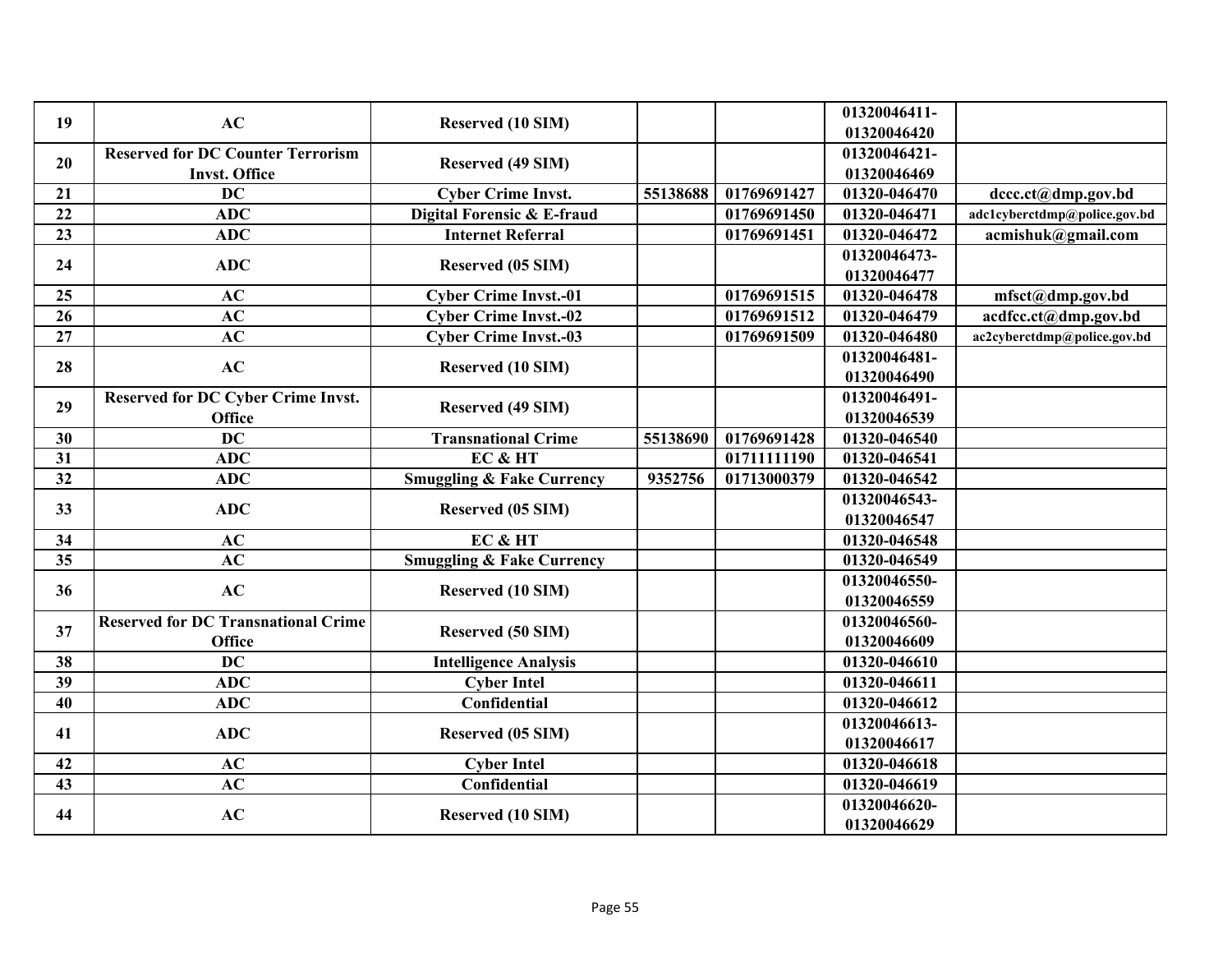| 45 | <b>Reserved for DC Intelligence Analysis</b><br><b>Office</b> | <b>Reserved (50 SIM)</b>                    | 01320046630-<br>01320046679 |
|----|---------------------------------------------------------------|---------------------------------------------|-----------------------------|
| 46 | <b>DC</b>                                                     | <b>CT-R&amp;D</b>                           | 01320-046680                |
| 47 | <b>ADC</b>                                                    | $CT-R&D-1$                                  | 01320-046681                |
| 48 | <b>ADC</b>                                                    | <b>CT-R&amp;D-2</b>                         | 01320-046682                |
|    |                                                               |                                             | 01320046683-                |
| 49 | <b>ADC</b>                                                    | Reserved (05 SIM)                           | 01320046687                 |
| 50 | AC                                                            | <b>CT-R&amp;D-1</b>                         | 01320-046688                |
| 51 | AC                                                            | $CT-R&D-2$                                  | 01320-046689                |
|    |                                                               |                                             | 01320046690-                |
| 52 | AC                                                            | <b>Reserved (10 SIM)</b>                    | 01320046699                 |
|    |                                                               |                                             | 01320046700-                |
| 53 | <b>Reserved for DC CT-R&amp;D Office</b>                      | <b>Reserved (50 SIM)</b>                    | 01320046749                 |
| 54 | <b>DC</b>                                                     | <b>CT-Admin &amp; Logistics</b>             | 01320-046750                |
| 55 | <b>ADC</b>                                                    | <b>CT-Admin</b>                             | 01320-046751                |
| 56 | <b>ADC</b>                                                    | <b>Reserved (05 SIM)</b>                    | 01320046752-                |
|    |                                                               |                                             | 01320046756                 |
| 57 | AC                                                            | <b>CT-Crime Scene &amp; Support Service</b> | 01320-046757                |
| 58 | AC                                                            | <b>Reserved (10 SIM)</b>                    | 01320046758-                |
|    |                                                               |                                             | 01320046767                 |
| 59 | <b>Reserved for DC CT-R&amp;D Office</b>                      | <b>Reserved (50 SIM)</b>                    | 01320046768-                |
|    |                                                               |                                             | 01320046817                 |
| 60 | <b>Reserved for CTTC</b>                                      | Reserved (500 SIM)                          | 01320046818-                |
|    |                                                               |                                             | 01320047317                 |
| 61 | <b>DC</b>                                                     | <b>Supreme Court &amp;</b>                  | 01320-047318                |
|    |                                                               | <b>Special Court Security</b>               |                             |
| 62 | <b>ADC</b>                                                    | <b>Supreme Court &amp;</b>                  | 01320-047319                |
|    |                                                               | <b>Special Court Security</b>               |                             |
| 63 | <b>ADC</b>                                                    | Reserved (05 SIM)                           | 01320-047320                |
|    |                                                               |                                             | 01320-047324                |
| 64 | AC                                                            | <b>Supreme Court &amp;</b>                  | 01320-047325                |
|    |                                                               | <b>Special Court Security</b>               |                             |
| 65 | AC                                                            | Reserved (10 SIM)                           | 01320-047326-               |
|    |                                                               |                                             | 01320-047335                |
| 66 | <b>Reserved for DC Office</b>                                 | <b>Reserved (20 SIM)</b>                    | 01320-047336-               |
|    |                                                               |                                             | 01320-047355                |